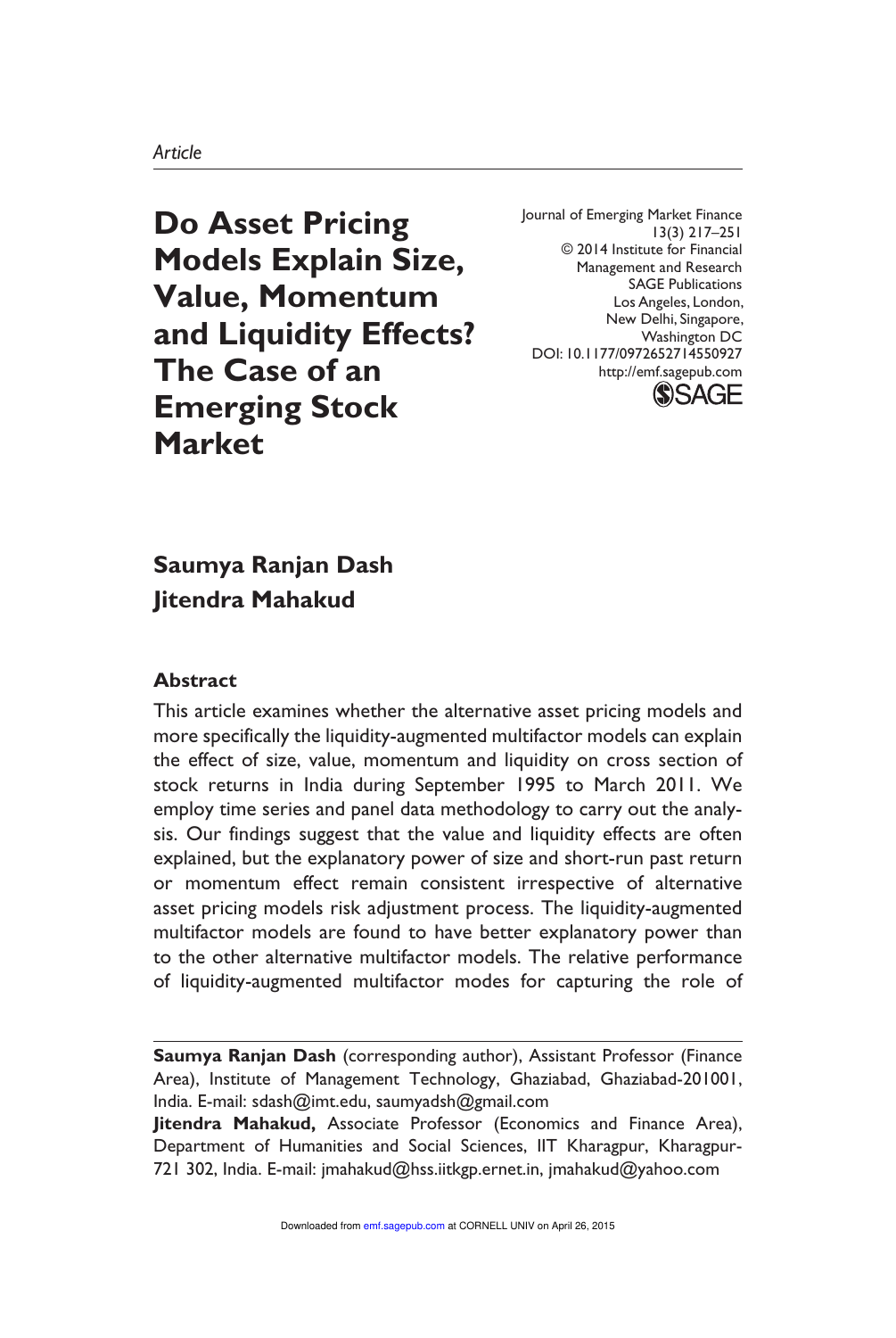firm characteristics on stock returns varies across the individual firms' liquidity sensitivity and the aggregate market liquidity conditions.

#### **JEL Classification:** G11, G12, G14, G15

#### **Keywords**

Emerging market, liquidity effect, momentum effect, multifactor model, stock returns

### **Introduction**

The relationship between expected stock returns and risk in Capital Asset Pricing Model (CAPM) (Lintner 1965; Sharpe 1964) is hypothesised upon the systematic market risk as the sole determinant factor. However, since the appearance of size effect (Banz 1981), an extant body of literature discusses the cross-sectional return predictability with respect to the value or book-to-market effect (Basu 1977), momentum effect (Jegadeesh and Titman 1993) and liquidity effect (Amihud 2002) which is inconsistent with the maintained theoretical argument of the CAPM. Motivated by the pervasiveness of size and book-to-market equity characteristics (Fama and French 1992, 1998, 2012), the recent literature suggests the applicability of three-factor model (Fama and French 1993), which incorporates systematic risk factors for size and value characteristics along with the market risk factor. The basic tenet of argument that supports the construction of risk factors on the basis of firm risk characteristics closely resembles with Merton's (1973) argument for systematic state variables or common risk factors that can account for the firm risk characteristics that are of concern to investors (Fama and French 1993). Following the theoretical argument of characteristic-based risk pricing in the form of market-wide risk factors (Fama and French 1993) and assuming momentum effect on the determination of expected stock returns, Carhart (1997) advocates towards a four-factor model or an augmented three-factor model with a momentum factor. Similarly, given the importance of liquidity in the cross-sectional return variation, several researchers also tried to augment the fourfactor model with a liquidity factor in essence of a five-factor model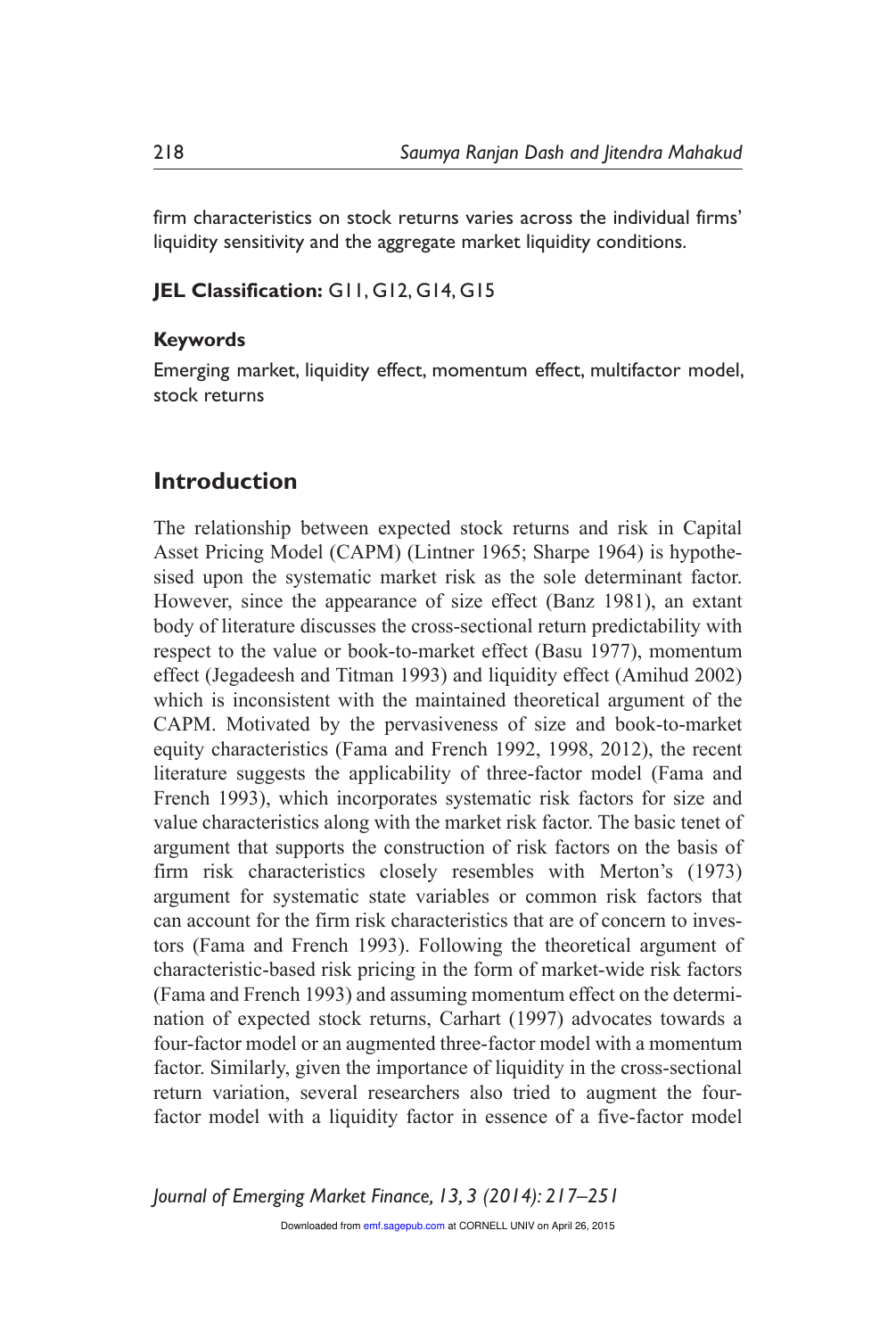(Keene and Peterson 2007; Pastor and Stambaugh 2003). Moreover, the available literature recognises the empirical validation of systematic risk factors with respect to market, size, book-to-market equity, momentum and liquidity in both developed and emerging stock markets for the determination of cross section of expected stock returns (Dash and Mahakud 2012; Fama and French 1996, 2012; Griffin 2002; Her et al. 2004; Keene and Peterson 2007; Lam and Tam 2011; Lischewski and Voronkova 2012; Sehgal and Jain 2011).

However, in the recent finance literature, the empirical question is no more to search the alternative sources of risk factors, but to seek the answer for a more fundamental question, whether the factor models are sufficient enough to answer the return predictability of firm characteristics. In this regard, it has been argued that, if the empirically motivated risk factors represent the source of market-wide systematic risk, then after making the stocks raw return risk adjusted with respect to the risk factors, the incremental explanatory power of the firm characteristics for the risk adjusted return should be statistically insignificant (Avramov and Chordia 2006). Put it differently, if the risk factors, those have been motivated from the risk-based explanation of firm characteristics represent the systematic market risk component, then the factors themselves should completely explain the effect of respective firm characteristics. In such kind of environment, the multifactor specification considering all the major risk factors taken together must not leave any scope for firm characteristics to retain their importance for the explanation of returns that have been already risk adjusted with respect to the systematic risk factors. From the investment practitioners prospective, if particular multifactor model holds perfectly in a market, then the profit opportunity on the characteristic-based investment strategy can be ruled out completely.

A set of recent literature investigates this complete explanation hypothesis in several developed markets. Brennan et al. (1998), Avramov and Chordia (2006) and Chou et al. (2010) lead the way for the US stock market and find evidence that size and value effects are captured with the Fama and French (1993) three-factor model (FFTFM, hereafter), whereas momentum and liquidity effects are still persistent. Authors also suggest the inability of the CAPM to capture anomalous return behaviour associated with any of the firm characteristics. In the European market Bauer et al. (2010) find that FFTFM fails to eliminate the size, value, liquidity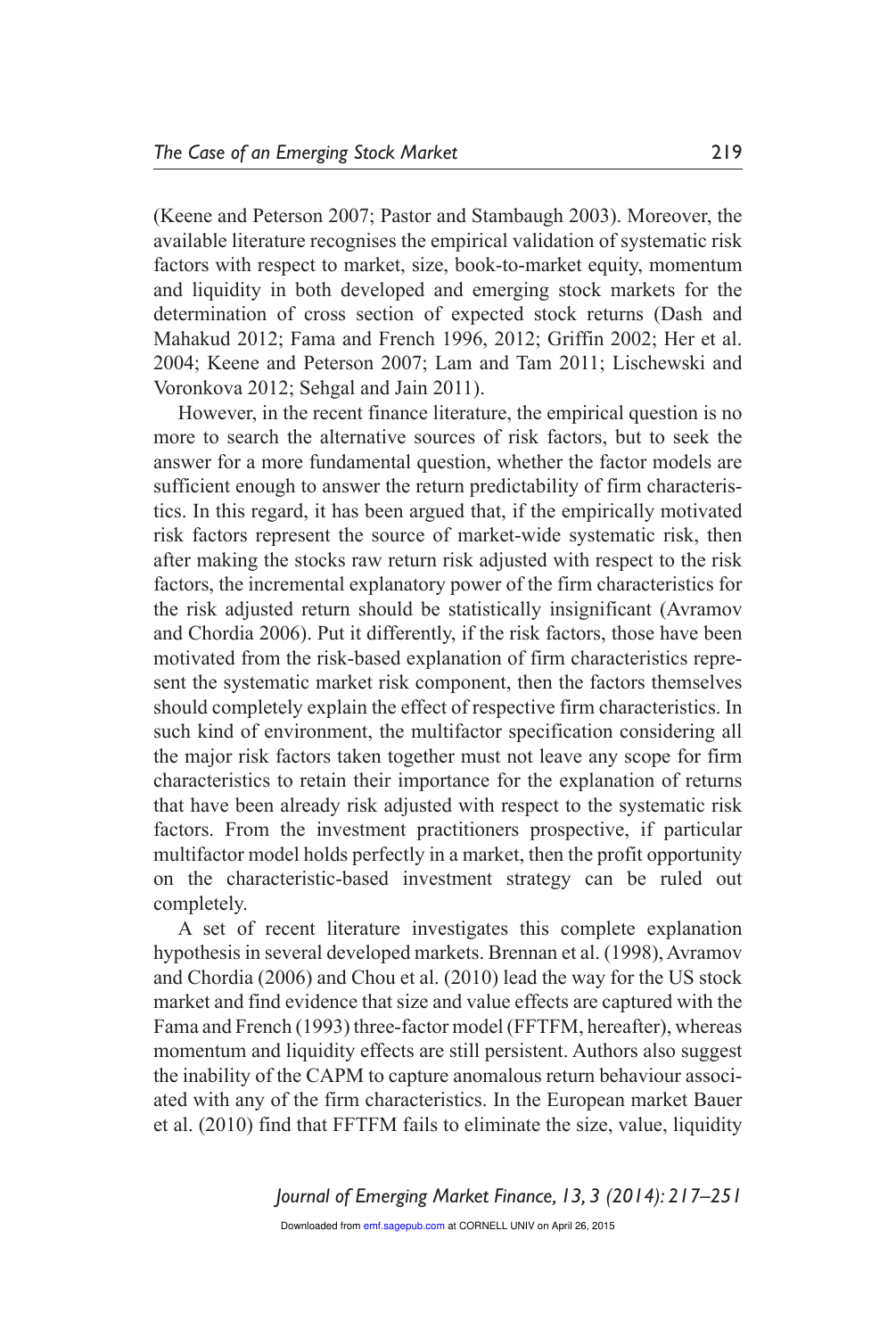and momentum effect completely. Narayan and Zheng (2010) find that the Carhart (1997) four-factor model (CFM, hereafter) augmented with the liquidity factor is able to explain the liquidity, size and value effect but not the momentum effect in the Chinese stock market. To briefly sum up, the available empirical literature suggests that the effects of different firm-specific characteristics are not consistently captured through alternative asset pricing models across the different markets. Moreover, there is a conspicuous gap in the available literature to find a conclusive answer for such an imperative empirical question in the case of both developed and emerging stock markets. Complementary to our ascertainment, a similar line of concern also raised by Chou et al. (2010) while raising the question '*does there exist a risk-based factor model that can explain the role of firm characteristics that are otherwise commonly known as asset-pricing anomalies*'.

Motivated with the equivocal empirical findings for the complete explanation of firm characteristics by alternative asset pricing models, and lack of substantial empirical support with respect to the emerging stock market, this article aims to revisit the explanation evidence in an emerging stock market like India. In particular, we search answers for two specific questions: First, do firm-specific risk characteristics continue to affect stock returns regardless of the inclusion of market-wide risk factors in alternative multifactor specifications in the Indian stock market? Second, do the specific liquidity-augmented FFTFM and CFM models give better explanation for capturing the risk effects of firm's characteristics? Although our motivation for the first question is derived from the ongoing complete explanation debate, our motivation for the second question is derived from the available literature that argue for the implication of liquidity to increase the information content of market prices (Fang et al. 2009). Therefore, we hypothesise that the inclusion of the liquidity factor in multifactor models can have better predictability of firm characteristics as it is has been validated as one of the major factor responsible for stock price informativeness. The empirical finding for the second question is also important given the order-driven market structure of the Indian stock market as compared to the quote-driven developed stock markets. The special nature of order-driven market support several unique characteristics as it generates liquidity demand, supply schedules and price discovery that are consistent with equilibrium under perfect condition (Brockman and Chung 2002).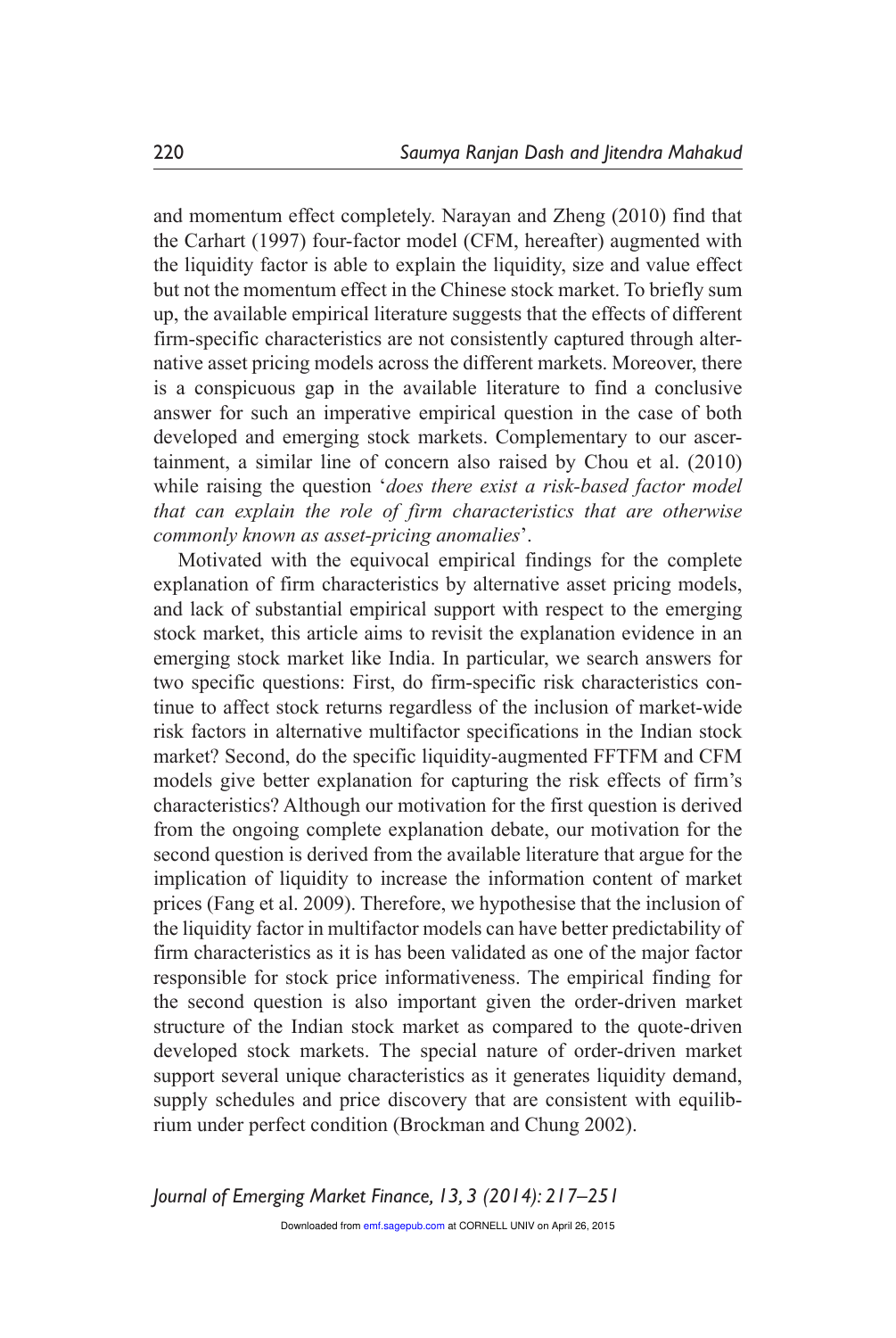Moreover, choice of the emerging stock market like Indian stock market as an ideal candidate to test the complete explanation hypothesis is important for three reasons. First, the market microstructure literature suggests that the emerging stock markets are characterised by high stock price synchronicity, and thus, low price informativeness (Chana and Hameed 2006; Morck et al. 2000). Low price informativeness left less firm-specific information to diffuse in to the stock prices (Xing and Anderson 2011), and thus lower chance to find a profit opportunity with respect to the firm characteristic based trading strategies. Second, the literature that continues to find best suitable asset pricing models for the determination of stock returns in the context of emerging markets often suggests that, '*Emerging markets have long posed a challenge for finance. Standard models are often ill suited to deal with the specific circumstances arising in these markets*' (Bekaert and Harvey 2003). Third, despite the existence of empirical findings that either support or refute the explanatory power of alternative multifactor models in developed markets, those findings are less likely to be generalised given the data-snooping biases (Lo and MacKinlay 1990) documented in such markets.

This study contributes to the available literature by giving an out of sample evidence from an emerging stock market with different market settings on such an imperative long standing debate for fresh insights. Present study also adds a value to the existing literature from an order-driven market by considering the liquidity-augmented multifactor models for revisiting the complete explanation hypotheses of firm characteristics. To our knowledge, none of the available literature investigates the aforementioned anomaly effects with special reference to the liquidity-augmented models. More close to our work is the observation made by Narayan and Zheng (2010) in the context of the Chinese stock market. However, our work considers several alternative momentum proxies (short term, medium and long term) for a robust validation of momentum effect which has been explored in a very limited sense by Narayan and Zheng (2010). With special reference to the Indian stock market, our study perhaps makes the first attempt to provide an empirical answer for the firm characteristics complete explanation evidence considering alternative multifactor asset pricing models. In the robustness test of our findings, this study also explores complete explanation evidence by segregating entire sample into two different states: first it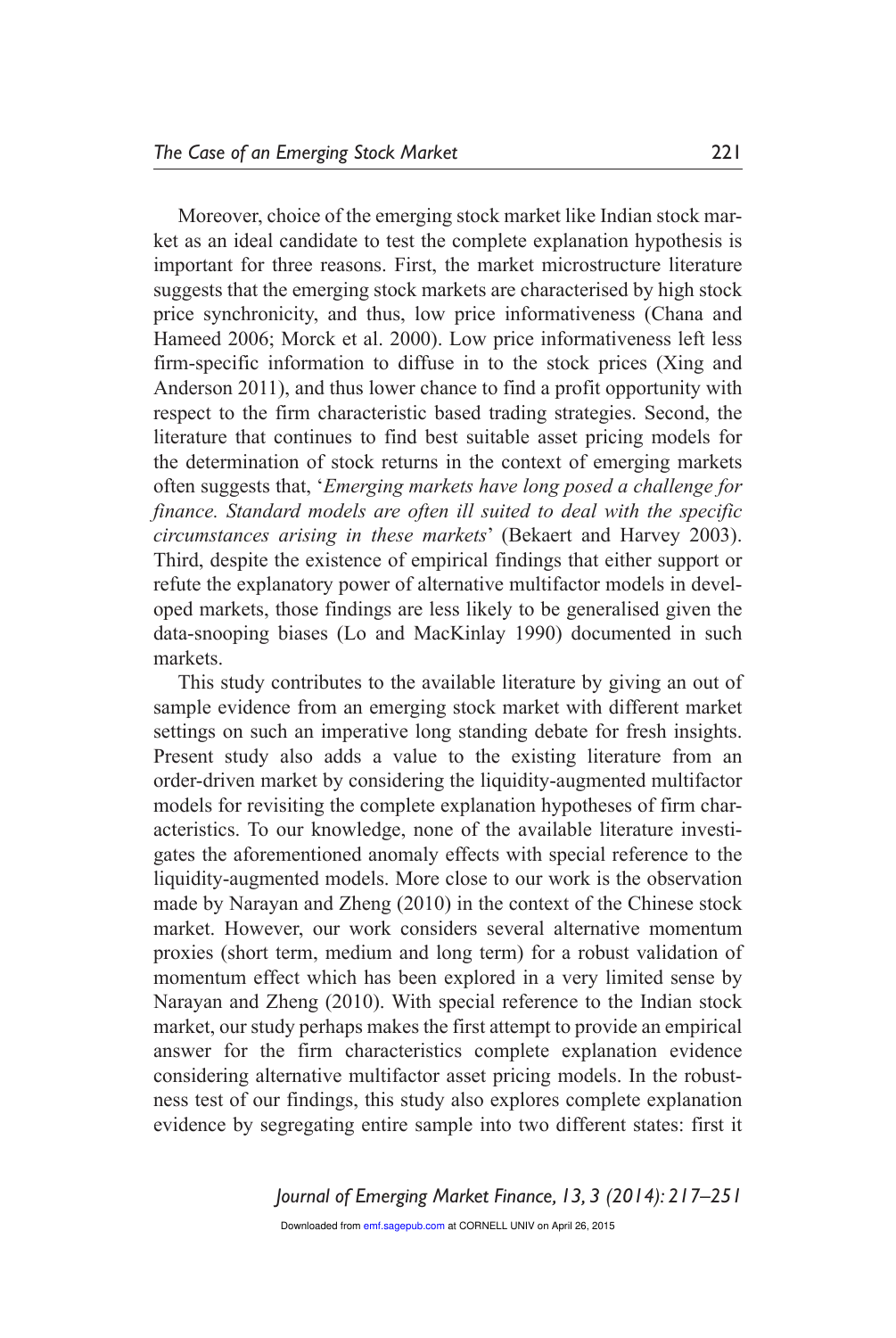explores the possible evidence for complete explanation debate in high and low liquid stocks, second it explores the possible implications under high and low liquid market conditions.

In order to find answers for our proposed set of questions, we follow the first pass time series approach suggested by Brennan et al. (1998), and Avramov and Chordia (2006) for finding the risk-adjusted return of individual companies. Unlike to the popular portfolio-based approach in the asset pricing literature, we consider individual stocks in our analysis as it avoids the under rejection bias (Roll 1977) and data-snooping bias (Lo and MacKinlay 1990) observed with the portfolio-based approach. As an alternative to the commonly used Fama and MacBeth's (1973) two-pass cross-sectional regression approach to analyse the impact of firm-specific risk characteristics on stock return, we use the panel data estimation approach. This approach helps us to avoid the errors-invariables problem (Shanken 1992) associated with the Fama and MacBeth approach.

Our empirical findings can be briefly summarised as follows. Consistent with the related literature, the decile shorted portfolios on firm characteristics like size, book-to-market equity, liquidity and momentum reveal that hedge portfolios constructed on the long-short strategy generated significant return variations for the four firm characteristics. Considering the explanatory power of aforementioned firm characteristics for explaining the risk-adjusted returns of individual securities, our results suggest that the value and liquidity effects are often explained, but the explanatory power of size and short-run past return or momentum effect remain consistent irrespective of the risk adjustment process of alternative asset pricing models. The liquidityaugmented multifactor models are found to have better explanatory power than to the other alternative multifactor models. However, the relative performance of liquidity-augmented multifactor modes for capturing the role of firm characteristics on stock returns varies across the individual firms' liquidity sensitivity and the aggregate market liquidity conditions.

The rest of this article is organised as follows. The second ection presents model specifications and the econometric method. The third section describes data. The fourth section discusses the variables of interest. Empirical results are presented in the fifth section. The sixth section concludes the article.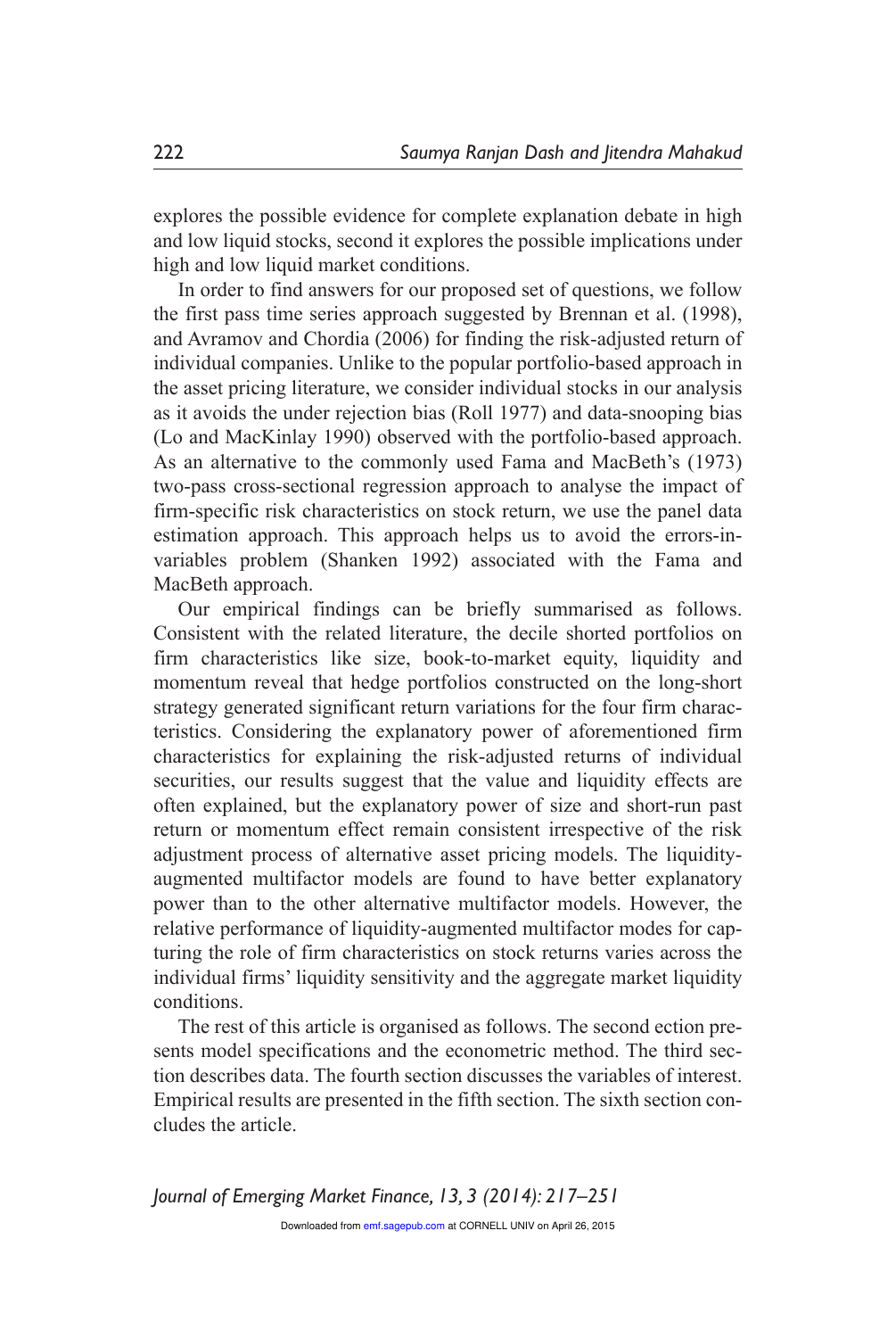### **Model Specifications and Econometric Methods**

Assuming that returns are generated by a conditional version of *L*-factor asset pricing model, return on security *j* at time  $t(R<sub>j</sub>)$  can be specified as:

$$
R_{jt} = E_{t-1}(R_{jt}) + \sum_{l=1}^{L} \beta_{jlt-1} f_{lt} + \varepsilon_{jt}
$$
\n(1)

where  $E_{t-1}$  is the conditional expectations operator,  $\beta_{j|t-1}$  is the conditional beta corresponding to the *l*<sup>th</sup> factor,  $f<sub>l</sub>$  is the unanticipated return on the *l*th factor with respect to the information available at  $t - 1$ . Under exact pricing specification:

$$
E_{t-1}(R_{jt}) - R_{Ft} = \sum_{l=1}^{L} \lambda_{lt-1} \beta_{jlt-1}
$$
 (2)

where  $R_{F_t}$  is the risk-free interest rate,  $\lambda_{h-1}$  is the risk premium for factor *l* at time  $t - 1$ . Following the approach of Brennan et al. (1998) and Avramov and Chordia (2006), the estimated risk adjusted return from the first pass time series regression on each security *j* for the month *t* can be specified as

$$
R_{jt}^* \equiv R_{jt} - R_{Ft} - \sum_{l=1}^{L} \hat{\beta}_{jl} F_{lt}
$$
 (3)

where  $F_{\mu} \equiv f_{\mu} + \lambda_{\mu}$  is the sum of the factor realisation and its corresponding risk premium.  $\hat{\beta}_{jl}$  is the beta estimated by a first pass time series regression over the entire sample period,  $R_t^*$  is the estimated riskadjusted return on stock *j* at time *t* from the first pass time series regression. The suggested risk-adjustment procedure imposes the assumption that the zero beta equals the risk-free rate, and that the *L*-factor premium is equal to the excess return on the factor. The derived risk-adjusted return in equation (3) becomes the ideal candidate for testing the impact of market anomalies on stock returns left unexplained by the risk adjustment process of alternative pricing models. For deriving the risk adjusted return, we consider three non liquidity-augmented models (CAPM, FFTFM and CFM) and two liquidity-augmented models. The two liquidity-augmented models are FFTFM augmented with the liquidity factor (hereafter, LAFFTFM) and CFM augmented with liquidity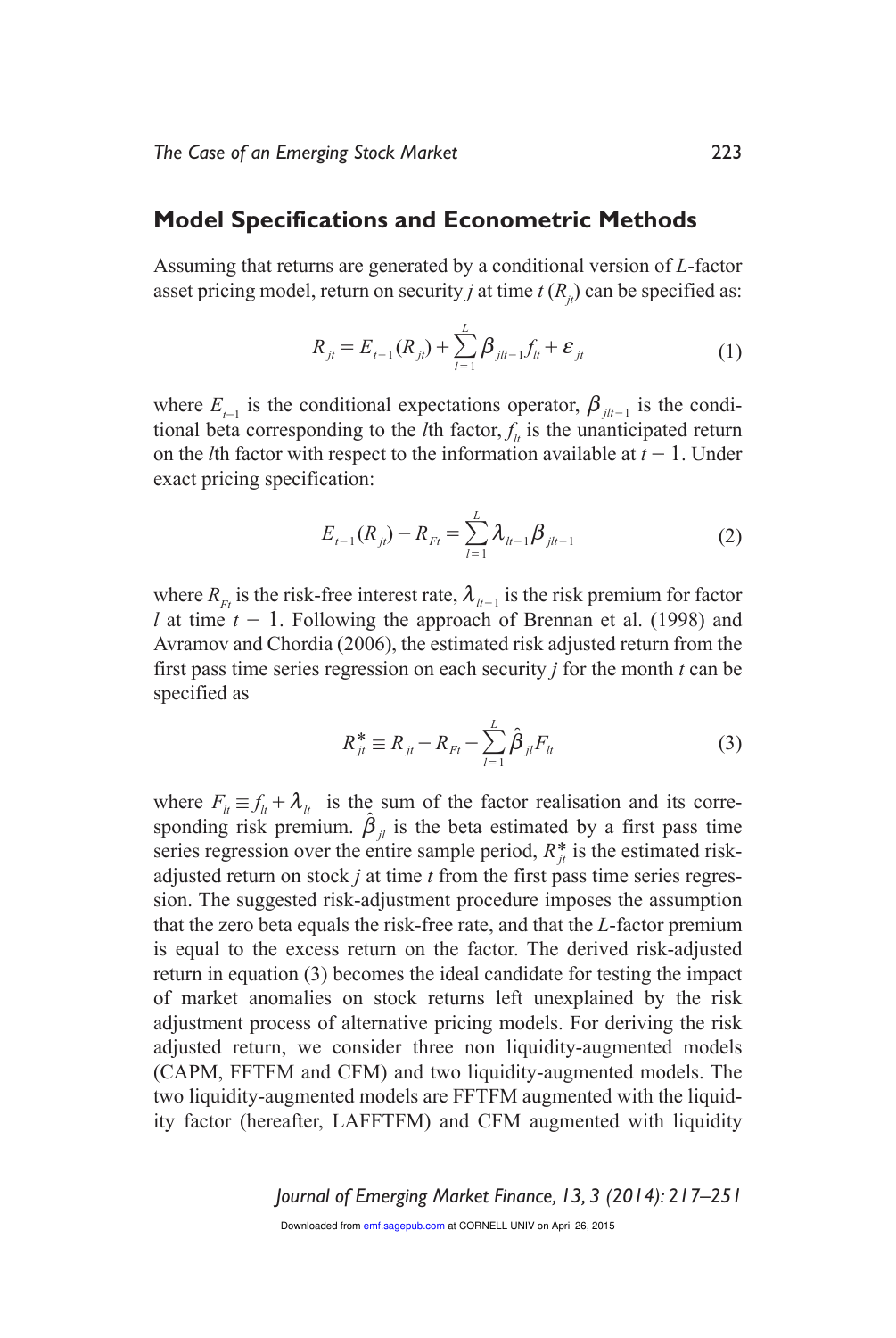factor (hereafter, LACFM). In a more generic form, the risk adjustment process of equation (3) can be summarised as:

$$
R_{ji}^* \equiv R_{ji} - [R_{Fi} + \beta f_i] = \theta + \mu_{ji} \varphi_{ji-1} + \varepsilon_{ji}
$$
(4)

where  $R^*_{it}$  is the estimated risk-adjusted return on stock *j* at time *t*,  $\beta$ denotes the parameters that capture the loadings of the risk factor. The vector of beta is estimated by the first pass time series regression over the entire sample period with the asset pricing models containing the risk factors (*f*<sub>*i*</sub>).  $\varphi$ <sub>*it*-1</sub> is the vector of firm characteristics and  $\mu$ <sub>*jt*</sub> is a vector of characteristics rewards with respect to the firm characteristics of interest. Given that the asset pricing models are sufficient enough to describe the pervasive firm characteristics  $\hat{\mu}_{jt}$ , i.e.,  $(\varphi'_{jt-1}\varphi_{jt-1})^{-1}\varphi'_{jt-1}R^*_{jt}$  will be equal to zero. The argument for testing the importance of firm characteristics (i.e.,  $m = 1, ..., M$ ) for explaining the risk-adjusted return as in specification (4) can be specified as:

$$
R_{jt}^* = \alpha + \sum_{m=1}^M \mu_m \varphi_{mjt-1} + \varepsilon_{jt}
$$
 (5)

where  $\varphi_{mjt-1}$  is the firm characteristic for security *j* at time  $t-1$ , *M* is the total number of market anomalies and  $\mu_m$  the estimated coefficient with respect to the firm characteristics *m*. Under the null of exact pricing or expected excess return on security *j* is determined solely by the loadings of security's return on the *L*-factors, the coefficients of firm characteristics will be equal to zero. We extend equation (5) to a panel data model specification as follows:

$$
R_{jt}^{*} = \alpha_j + (\mu_m \varphi_{mt-1} + \dots + \mu_M \varphi_{Mt-1}) + \varepsilon_{it}
$$
 (6)

Considering the four firm characteristics like firm size (SZ), book-tomarket equity (BM), liquidity (LQ) and momentum (MM) as explanatory variables equation (6) can be specified as

$$
R_{ji}^{*} = \alpha_{j} + (\mu_{sz} S Z_{ji-1} + \mu_{BM} B M_{ji-1} + \mu_{LQ} L Q_{ji-1} + \mu_{MM} M M_{ji-1}) + \varepsilon_{ji}
$$
\n(7)

where  $R^*_{ij}$  is the risk-adjusted return of stock *j* at time *t*, the explanatory variables, namely, SZ, BM, LQ, MM are the firm characteristics.  $\alpha_j$  is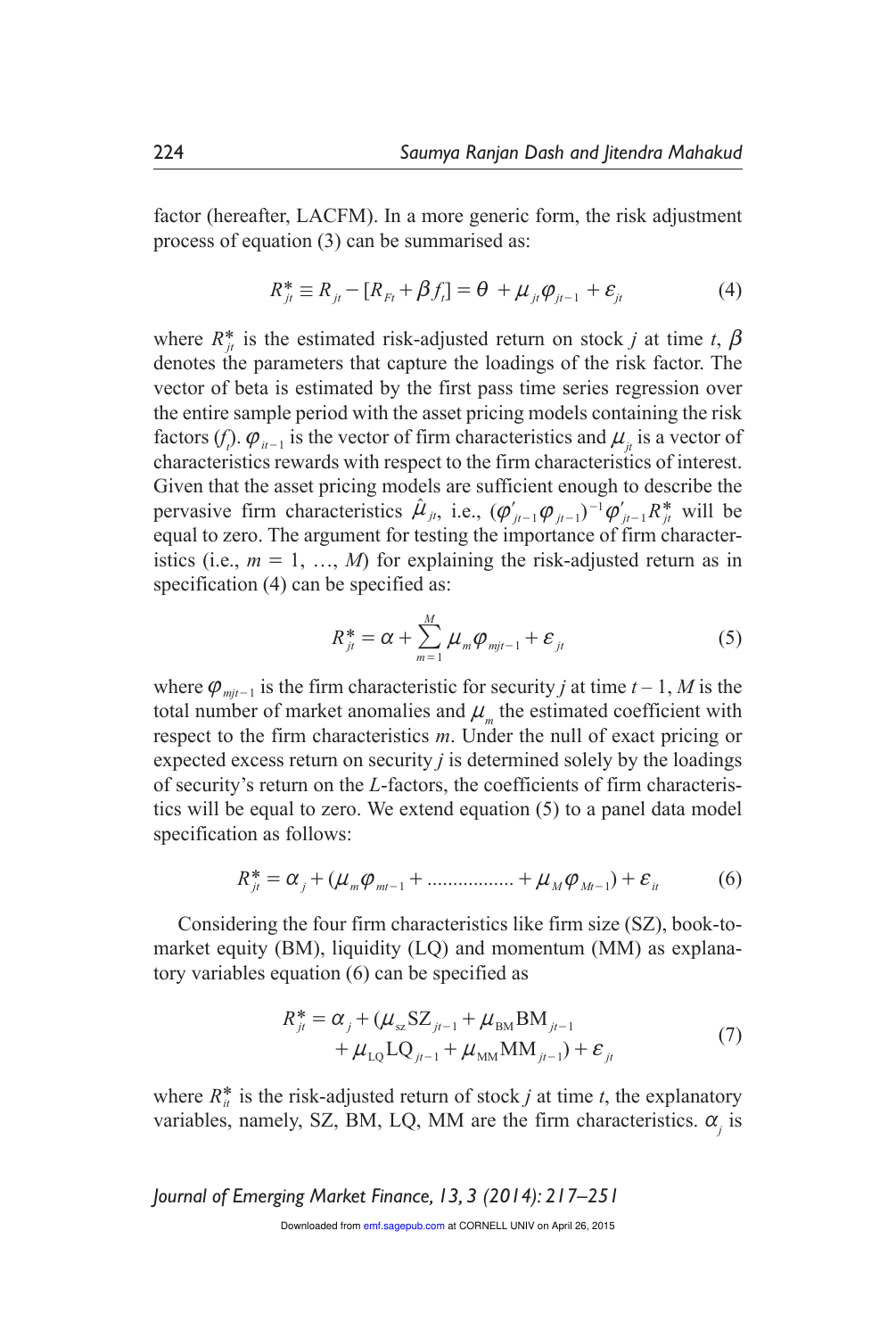the individual effect, which is assumed as constant over time and varies across the individual cross-sectional unit (firm).  $\mathcal{E}_i$  is a stochastic error term assumed to have mean zero and constant variance. The panel estimation approach helps to control for the unobserved individual heterogeneity, increasing the degrees of freedom and reducing collinearity among the explanatory variables. This approach is also robust to the errorsin-variables problem (Shanken 1992) associated with the Fama and MacBeth second-step cross-sectional regression approach. For the estimation of equation (7), we use the panel data estimation technique. The Likelihood Ratio (LR) test (Gourieroux et al. 1982) has been carried out to identify the existence of individual firm-specific effects in the dataset. Lagrange Multiplier (LM) test (Breusch and Pagan 1980) has been used to test the acceptability of panel data models over the classical regression models. The Hausman (1978) test has been used to determine the preferred model (i.e., fixed effect model or random effect model).

### **Data**

The basic data consists of monthly returns and other firm-specific risk characteristics of National Stock Exchange (NSE) of India-listed nonfinancial companies for the period September 1995 to March 2011(187 months). Controlling for various stock selection criteria as discussed in Fama and French (1992) and omitting the firms with negative book-tomarket value of equity, we have considered 582 continuously traded firms in the NSE. In order to avoid data-snooping bias and survivorship bias for our analysis, we consider only those stocks which are continuously traded in NSE since December 1994. The S&P CNX Nifty has been taken as the market proxy. The 91-days Treasury bill rate is considered as the proxy for the risk-free rate. While considering the S&P CNX Nifty as the market proxy, we assume implicitly that the Indian stock market is segmented, and the market risk premium is priced because of local macroeconomic and firm-specific factors (Bekaert and Harvey 2003; Misra and Mahakud 2009). The required data on stocks return and other firm-specific information have been collected from Centre for Monitoring Indian Economy PROWESS database, risk-free rate data have been collected from Reserve Bank of India (RBI) website.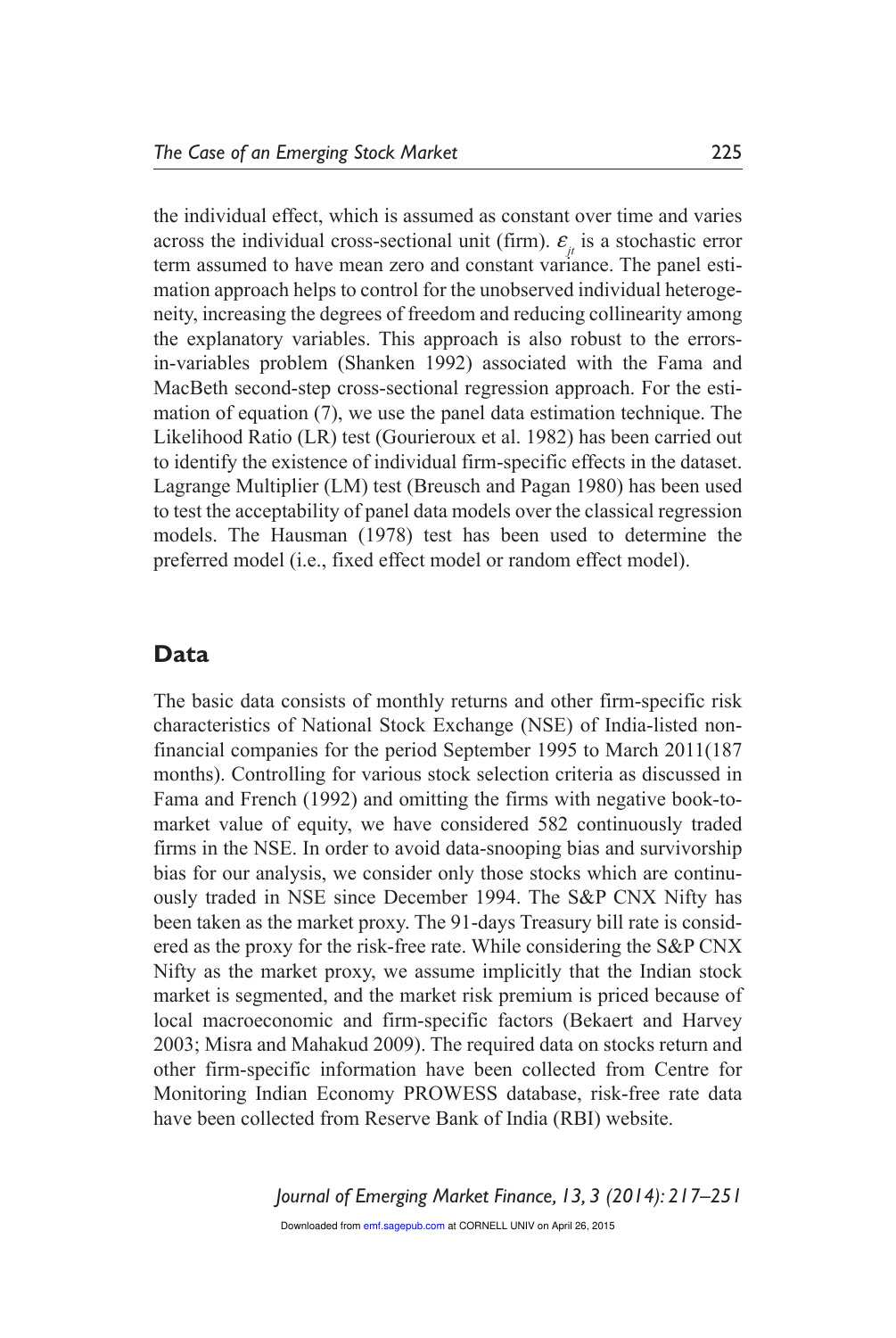## **Variables**

This section has been categorised into two parts. In the first part, we discuss our approach for testing the cross-sectional regularity of firm characteristics and measures of firm characteristics. In the second part, we explain the construction of five market-wide risk factors.

### *Identification and Measures of Firm Characteristics*

Among the several firm-specific risk characteristics, we have considered four firm-specific characteristics such as, SZ, BM, LQ and MM which are well documented in the asset pricing literature for their pervasive presence in both developed and emerging stock markets (see, for example, Asness 1997; Classens et al. 1998; Fama and French 2012; Groot and Verschoor 2002; Hart et al. 2003; Moor and Sercu 2013; Rouwenhorst 1999). In order to specifically validate the aforementioned firm characteristics in the Indian stock market for their cross-sectional variation in average stock returns, we follow the approach of Chen et al. (2010) and Artmann et al. (2012) for using equally weighted onedimensional shorts. In other words, we form equally weighted decile portfolios for all the four firm characteristics to find their cross-sectional regularities in the Indian stock market.

Following Fama and French (1992, 1993), Lam and Tam (2011) and Jegadeesh and Titman (1993) for constructing the decile portfolios firm characteristics are measured as follows: SZ is the natural logarithm of market capitalisation (stock prices times outstanding shares) at the end of August of year *y.* BM in year *y* is the ratio between book equity for the fiscal year ending in calendar year *y* by the market value of equity at the end of August in calendar year *y*. MM is the cumulative return of a stock in month  $t - 12$  through month  $t - 2$  preceding August of year *y*. We skip one month between portfolio formation and holding period to avoid the effects of bid-ask spread, price pressure, and any lagged reaction. LQ is measured at the end of August of calendar year *y* as the annual average of monthly turnover ratio, that is, number of shares traded to the number of shares outstanding. For each firm characteristic at the beginning of September of year *y*, we form ten portfolios based on the decile breakpoints. The portfolios are held constant during the following 12 months,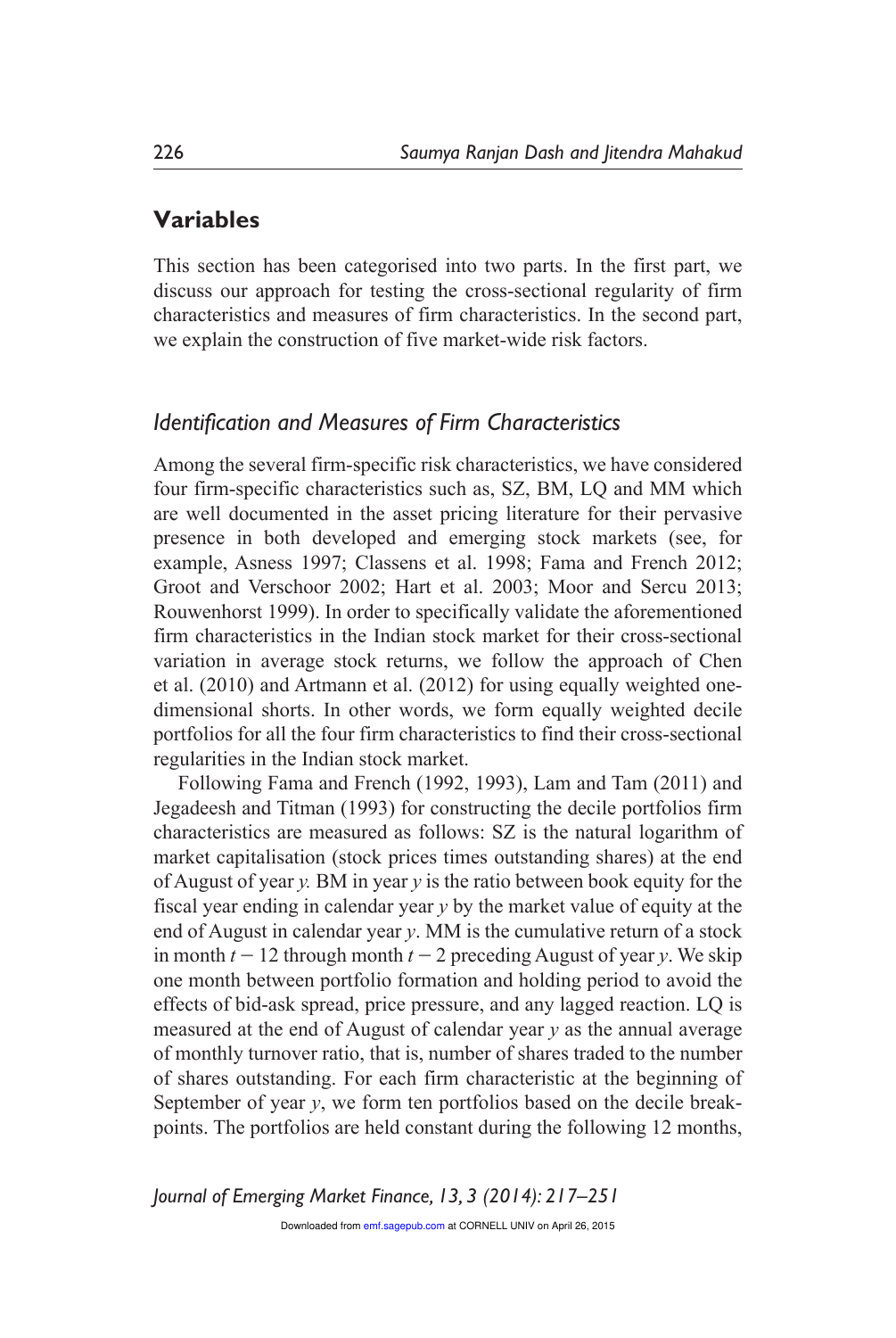and portfolios are reformed every year at the beginning of September of year *y*. Portfolios formed for the momentum strategy has been rearranged every month. We consider September  $(t<sub>9</sub>)$  as the base month in each year to rebalance our portfolios by allowing a five-month lag to match the accounting data available for the month of financial year end  $(t_1)$  of the  $\alpha$ <sup>3</sup> calendar year *y* with the return data available for the portfolio formation month (*t* ). This approach helps us to avoid the look-ahead bias. To calextraction of the superior of the constant of the constant of the constant constant consistent culate monthly portfolio returns, we apply an equal weighting. Consistent with the prior literature, we apply an equal weighting since our objective is to capture the cross-sectional pattern in average returns with respect to each specific characteristics and not to highlight the role of investability (Artmann et al. 2012; Chen et al. 2010).

Table 1 reports the average returns for decile portfolios sorted on firm characteristics and the findings suggest that, in the one-dimensional sorts SZ, BM, MM and LQ lead to significant average hedge portfolio returns. Among the decile shorted portfolios, D-0 represents the highest decile of the stock return predictor, and D-1 is the lowest. Long-shortstrategies of buying stocks with the high BM, MM and selling stocks with low BM, MM generate significant monthly average returns of 2.66, 3.06 percentages, respectively. Furthermore, the average return spread between the small SZ and low LQ stocks and large SZ and high LQ stocks are 2.31 and 1.28 percentage, respectively. This gives a firsthand impression that these four characteristics are indeed associated with cross-sectional return variation in the Indian stock market. It is also important to mention that, one may argue the return variability across different decile shorted portfolios are not uniformly showing an increasing or decreasing trend. For instance, in the SZ shorted decile portfolios although D-10 and D-1 show a theoretically consistent return variation  $(D-1 > D-10, i.e., small stocks pay higher returns than large stocks), the$ return variation do not follow similar pattern among all portfolios. In other words, among SZ deciles D-7 portfolio returns are higher than D-5, which apparently at the fundamental level must be in a reverse order. One possible explanation for such inconsistency may be attributable to the impact of other idiosyncratic firm characteristics that could be influencing the return variations. Since in a portfolio-based shorting approach, the focus point is one-firm characteristics, the possible impact of other firm characteristics are assumed be subsumed within the selected firm characteristic, as in this case firm SZ. But this assumption may not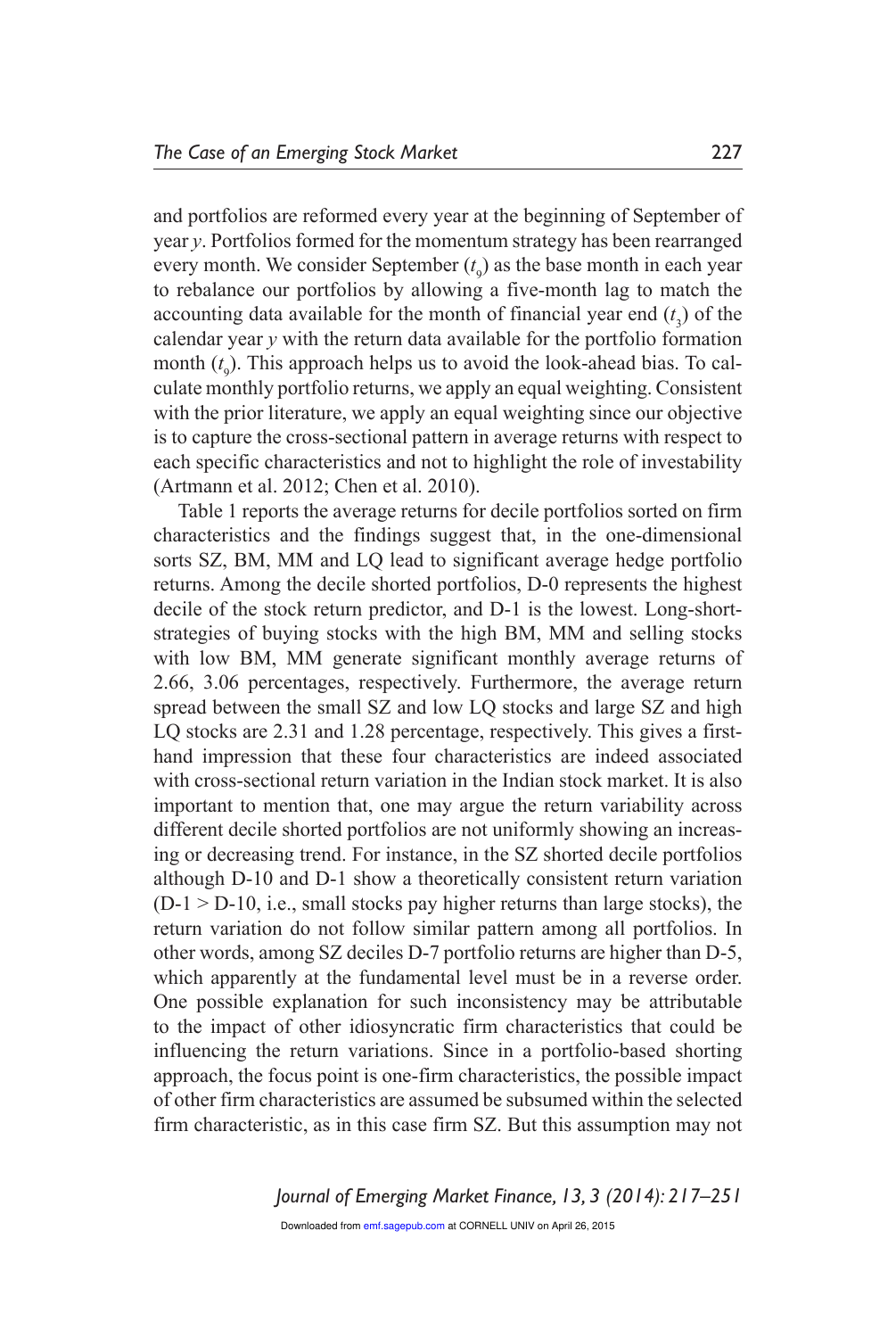| Firm                                                                                                                                                                                                                                                                                                                                                                                                                                                                                                                                                                                                                                                                                                                                                                                                                                                                                                                                                     |       |                |             |       |                         |             |                                   |      |            |               |                            |                         |
|----------------------------------------------------------------------------------------------------------------------------------------------------------------------------------------------------------------------------------------------------------------------------------------------------------------------------------------------------------------------------------------------------------------------------------------------------------------------------------------------------------------------------------------------------------------------------------------------------------------------------------------------------------------------------------------------------------------------------------------------------------------------------------------------------------------------------------------------------------------------------------------------------------------------------------------------------------|-------|----------------|-------------|-------|-------------------------|-------------|-----------------------------------|------|------------|---------------|----------------------------|-------------------------|
|                                                                                                                                                                                                                                                                                                                                                                                                                                                                                                                                                                                                                                                                                                                                                                                                                                                                                                                                                          |       |                |             |       |                         |             | Mean Returns on Decile Portfolios |      |            |               |                            | Hedge Portfolio Returns |
| Characteristics                                                                                                                                                                                                                                                                                                                                                                                                                                                                                                                                                                                                                                                                                                                                                                                                                                                                                                                                          | $D-1$ |                |             |       | $D-3$ $D-4$ $D-5$ $D-6$ |             | D-7                               |      | D-9<br>D-8 | $D-10$        | D10-D5                     | <b>D10-D1</b>           |
| 3.34<br>Firm size (SZ)                                                                                                                                                                                                                                                                                                                                                                                                                                                                                                                                                                                                                                                                                                                                                                                                                                                                                                                                   |       | $\frac{8}{10}$ | $-96$       | 1.78  | $\frac{85}{2}$          | $-66$       | $\frac{1}{2}$                     |      | 1.60 1.47  | 1.03          | $-0.85$                    | $-2.31$                 |
| $\frac{8}{3}$<br>Book-to-Market Equity (BM)                                                                                                                                                                                                                                                                                                                                                                                                                                                                                                                                                                                                                                                                                                                                                                                                                                                                                                              |       | 2              | 1.80        | 1.92  | 2.28                    | 1.99        | $-1.69$                           | 2.09 | 2.59       | 3.46          | $(-1.68)$<br>$\frac{8}{1}$ | $(-1.78)$<br>2.66       |
| 2.33<br>(O) Aipinbri                                                                                                                                                                                                                                                                                                                                                                                                                                                                                                                                                                                                                                                                                                                                                                                                                                                                                                                                     |       | 1.78           | <b>1.73</b> | $-49$ | $\overline{5}$          | 1.45        | 1.33                              | 1.29 | $\equiv$   | $-1.05$       | (1.97)<br>$-0.46$          | (2.36)<br>$-1.28$       |
| 1.25<br>Momentum (MM)                                                                                                                                                                                                                                                                                                                                                                                                                                                                                                                                                                                                                                                                                                                                                                                                                                                                                                                                    |       | $-1.70$        | 1.33        | 2.15  | $\frac{33}{2}$          | <b>1.52</b> | $\frac{1}{2}$                     | 1.73 | 2.17       | $\frac{1}{3}$ | $(-1.41)$<br>2.98          | $(-3.19)$<br>3.06       |
|                                                                                                                                                                                                                                                                                                                                                                                                                                                                                                                                                                                                                                                                                                                                                                                                                                                                                                                                                          |       |                |             |       |                         |             |                                   |      |            |               | (2.74)                     | (2.35)                  |
| predictor, and D-1 is the lowest. The average monthly hedge portfolio return obtained from a long-short position in deciles D-10 and D-5, D-10 and D-1,<br>calendar year y, liquidity (LQ) is measured at the end of August of calendar year y as the annual average of monthly turnover ratio, momentum (MM) is the<br>respectively. For the decile shorted portfolios, firm size (SZ) is natural logarithm of market capitalisation at the end of August of year y, book-to-market<br>Notes: Sample period consists of 187 monthly observations from September 1995 to March 2011. D-10 represents the highest decile of the stock return<br>equity (BM) in year y is the ratio between book equity for the fiscal year ending in calendar year y by the market value of equity at the end of August in<br>cumulative return of a stock in month t – 12 through month t – 2 preceding August of year y. Corresponding t-statistics are in parenthesis. |       |                |             |       |                         |             |                                   |      |            |               |                            |                         |

Table 1. Average Returns for Decile Portfolios Sorted on Firm Characteristics **Table 1.** Average Returns for Decile Portfolios Sorted on Firm Characteristics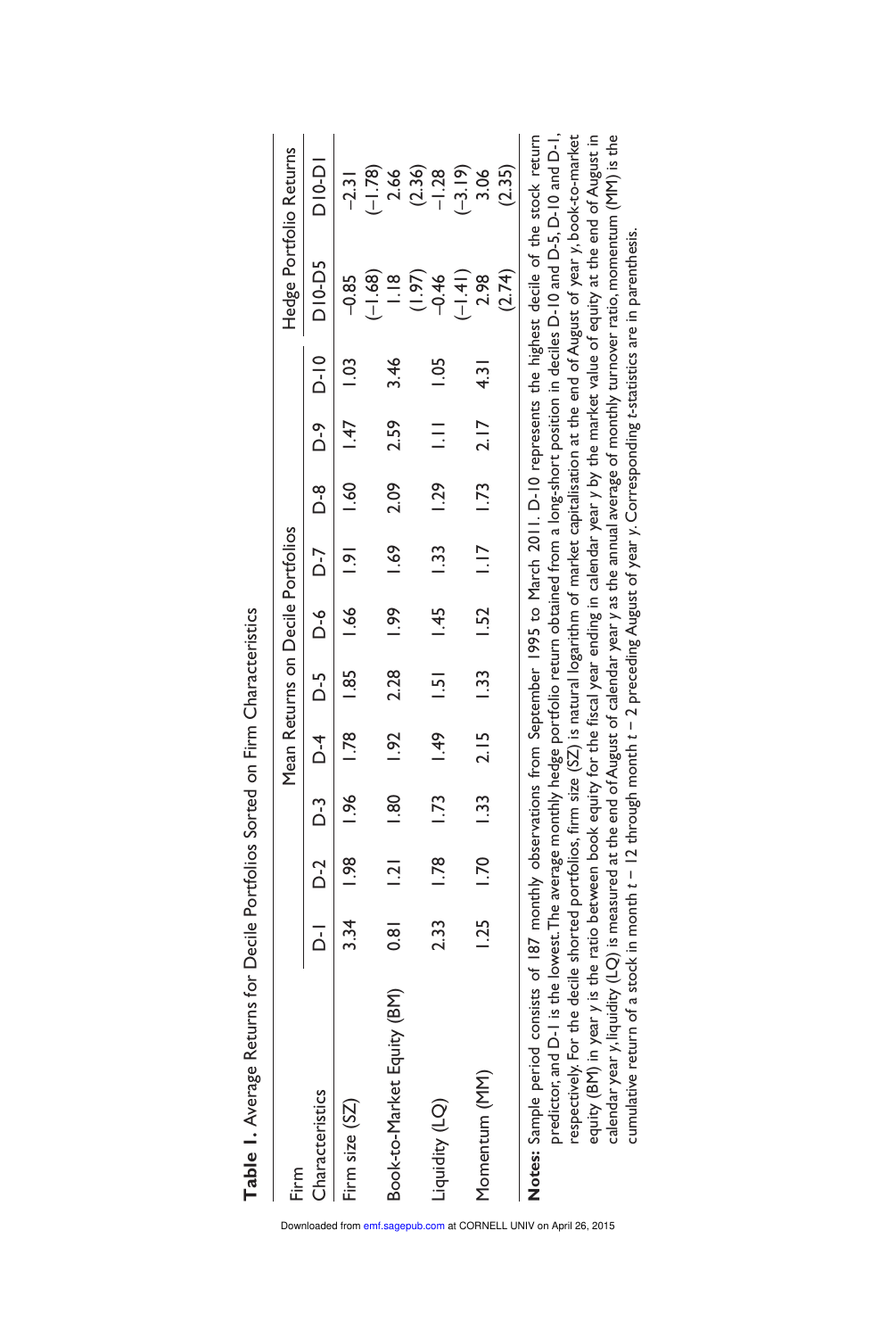hold across all the portfolios given the impact of any other idiosyncratic return component in a particular decile. However, in our analysis, the hedge portfolio like D10–D5 which focuses on the median values of the decile series generates theoretically consistent return variations for all the three firm characteristics except for the LQ.

In order to examine return predictability of the above mentioned four risk characteristics for individual stock returns, we follow the approach of Brennan et al. (1998) and Avramov and Chordia (2006) and use the following measures: SZ is measured as the natural logarithm of the market value of the equity of the firm as of the end of the second to last month. BM is the ratio of the book value of equity at the end of financial year end in the calendar year *y* to the market value of the equity at the end of the month  $t - 1$  in the calendar year  $y$ . LQ is measured as the annual average of monthly turnover ratio, that is, number of shares traded to the number of shares outstanding. To account for the momentum effect, we consider three sets of lagged return variables (RET2-3, RET4-6 and RET7-12). Motivation for the inclusion of two sets of lagged return variables, namely, RET2-3, RET4-6 is consistent with the importance of short-run momentum strategy documented in the context of the Indian stock market (Ansari and Khan 2012; Sehgal and Jain 2011). RET2-3 is the cumulative return over the two months ending at the beginning of the previous month. RET4-6 is the cumulative return over the three months ending three months previously. RET7-12 is the cumulative return over the six months ending six months previously. Consistent with Brennan et al. (1998), the lagged return variables were constructed to exclude the return during the immediate prior month in order to avoid any spurious association between the prior month return and the current month return caused by thin trading or bid–ask spread effects. All the firm characteristics are lagged by one month with respect to the stock return for each firm *j*. The measures of firm characteristics for the decile portfolios construction are slightly different from that of the individual companies because of their distinctive objectives. While in the case of decile portfolios, we access the return variation associated with each form characteristics, in the firm-specific test we test their return predictability as a priced source of risk.

Table 2 reports summary statistics and correlation matrix of firm risk characteristics of our interest. The reported descriptive statistics in Table 2 are the time series averages of the cross-sectional means and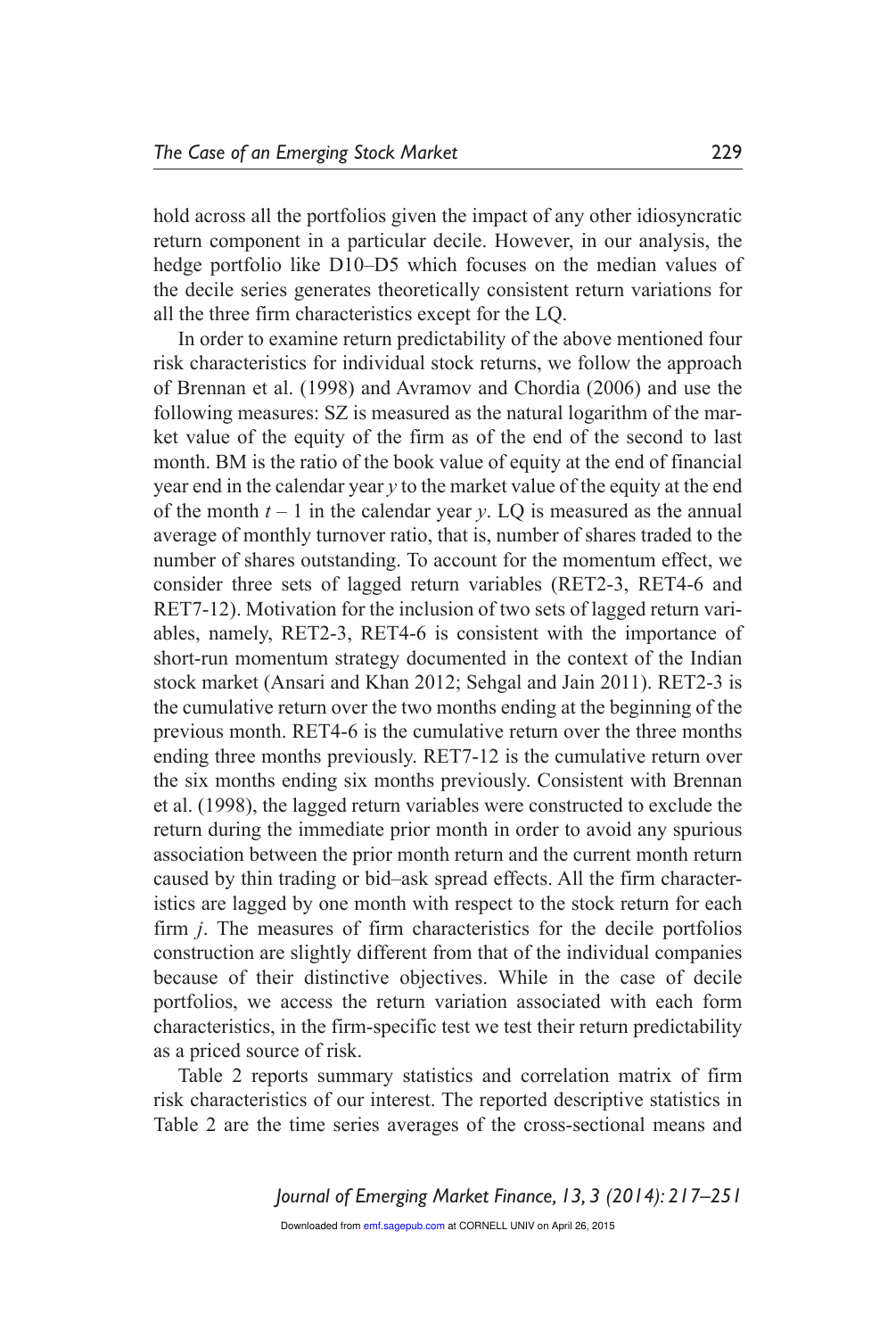| Firm            |       | Descriptive Statistics                                                                                                                                                                                                                                                                                                                 |      |           |             | Correlation Matrix of Firm Characteristics |        |                |
|-----------------|-------|----------------------------------------------------------------------------------------------------------------------------------------------------------------------------------------------------------------------------------------------------------------------------------------------------------------------------------------|------|-----------|-------------|--------------------------------------------|--------|----------------|
| Characteristics | Mean  | St. Dev.                                                                                                                                                                                                                                                                                                                               |      | <b>MB</b> | $\supseteq$ | <b>RET2-3</b>                              | RET4-6 | <b>RET7-12</b> |
| 2S              | 20.62 | $\frac{1}{2}$                                                                                                                                                                                                                                                                                                                          |      |           |             |                                            |        |                |
| <b>BM</b>       | 4.86  | 12.25                                                                                                                                                                                                                                                                                                                                  | 0.28 | <u>ខ</u>  |             |                                            |        |                |
| $\overline{O}$  | 2.22  | 13.41                                                                                                                                                                                                                                                                                                                                  | 0.12 | $-0.03$   |             |                                            |        |                |
| <b>RET2-3</b>   | 4.94  | 23.36                                                                                                                                                                                                                                                                                                                                  | 0.03 | $-0.01$   | 0.07        | 8<br>c                                     |        |                |
| RET4-6          | 7.43  | 28.65                                                                                                                                                                                                                                                                                                                                  | 0.03 | $-0.02$   | 0.04        | 0.02                                       | 8<br>S |                |
| RET7-12         | 4.30  | 41.18                                                                                                                                                                                                                                                                                                                                  | 0.04 | $-0.02$   | 0.05        | 0.04                                       | 0.03   |                |
|                 |       | <b>Notes:</b> For firm characteristics, the descriptive statistics is computed as the time series average of cross-sectional mean and standard deviation (St. Dev.) value.<br>For firm characteristics, the correlation matrix is computed from the time series of monthly cross-sectional correlations. SZ is measured as the natural |      |           |             |                                            |        |                |
|                 |       | logarithm of the market value of the equity of the firm as of the end of the second to last month. BM is the ratio of the book value of equity at the<br>end of financial year end in the calendar year y to the market value of the equity at the end of the month t – I in the calendar year y. LQ is measured                       |      |           |             |                                            |        |                |

as the annual average of monthly turnover ratio, that is, number of shares traded to the number of shares outstanding. RET2-3, RET4-6 and RET7-12 are the cumulative return over the two months ending at the beginning of the previous month, three months ending three months previously and six months ending six months previously, respectively. Sample period consists of 187 monthly observations from September 1995 to March 2011.

as the annual average of monthly turnover ratio, that is, number of shares traded to the number of shares outstanding. RET2-3, RET4-6 and RET7-12 are the cumulative return over the two months ending at the beginning of the previous month, three months ending three months previously and six months ending six months previously, respectively. Sample period consists of 187 monthly observations from September 1995 to March 2011.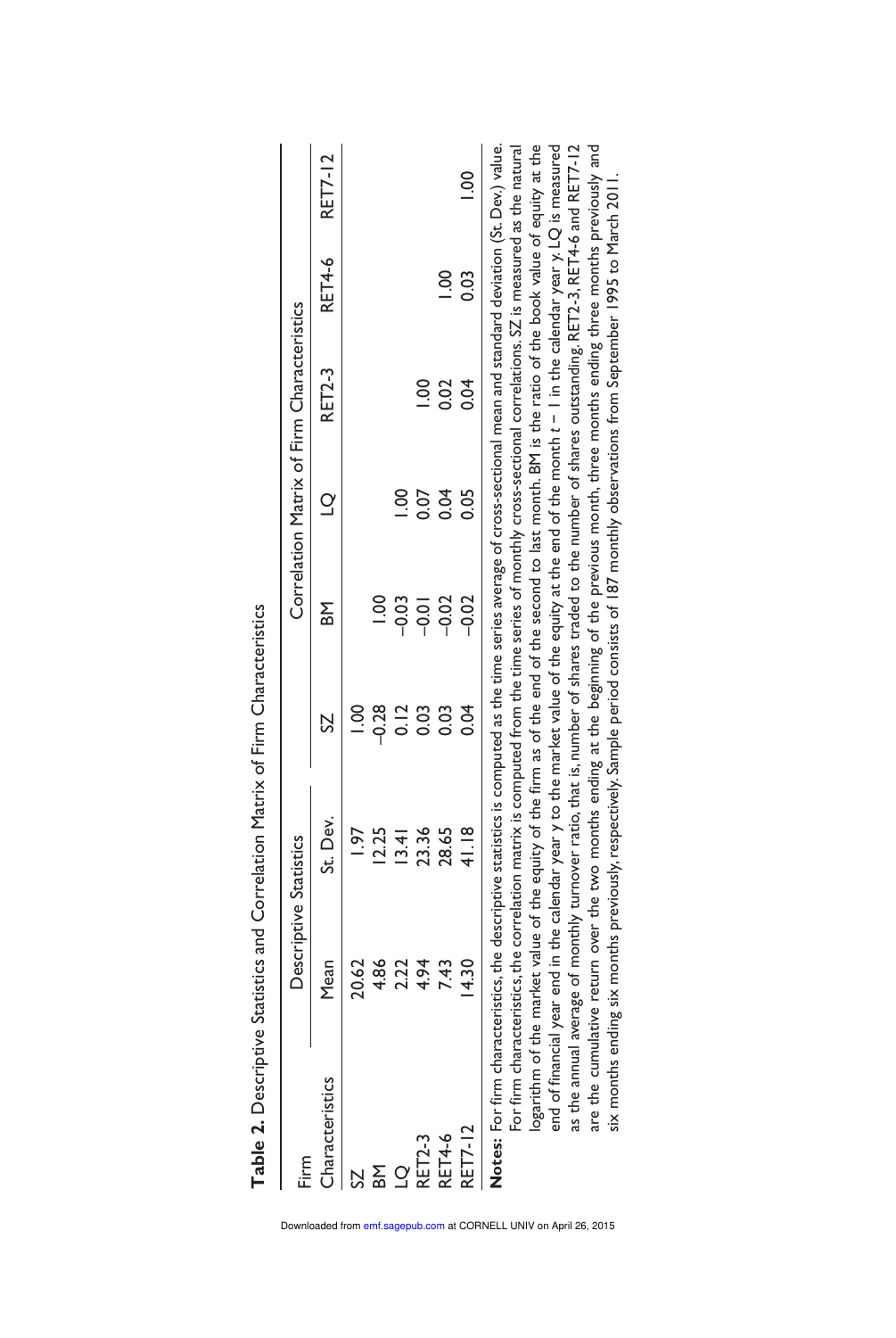standard deviations of security characteristics. The mean values of all the return variables representing the short- and long-term executable momentum strategies show a positive value. This indicates that the momentum strategy both short and long and more specifically the long strategies can have a chance to generate positive momentum profits. The high value of standard deviation in the case of all momentum or return characteristics may be resultant of high volatile nature of emerging stock markets. The correlation matrix shows a very low level of correlation structure among the selected firm characteristics. In Table 2, the negative correlation between BM and all the momentum variables, and in Table 1 the reported positive relationship of these variables with cross-sectional return variation are consistent with the findings of Asness (1997) in the international stock market. Asness (1997) observes that measures of momentum and valu**e** are negatively correlated across stocks, yet each is positively related to the crosssection of average stock returns.

### *Construction of Market Risk Factors*

The systematic market factor (MRKT) is measured as market excess return in excess of risk-free rate of interest. The measures of SZ, BM, MM and LQ for the construction of size factor (SMB, i.e., small minus big), book-to-market equity factor (HML, i.e., high minus low), momentum factor (WML, i.e., winners minus losers) and liquidity factor (LMHL i.e., low liquid minus high liquid) is similar to the measures mentioned in the preceding sub-section 'Identification and Measures of Firm Characteristics' for the construction of decile portfolios. Following Fama and French (1993), the six value-weighted portfolios used for SMB and HML construction are, S/L (small–low), S/M (small–medium), S/H (small–high), B/L (big–low), B/M (big–medium) and B/H (big– high) from the intersection of two SZ and three BM groups. SMB is measured each month as the equal-weight average of the returns on the three small stock portfolios minus the returns on the three big stock portfolios, that is,  $(S/L + S/M + S/H) - (B/L + B/M + B/H)/3$ . Similarly, HML measured each month as the equal-weight average of the returns on two high BM portfolios minus returns on the two low BM portfolios,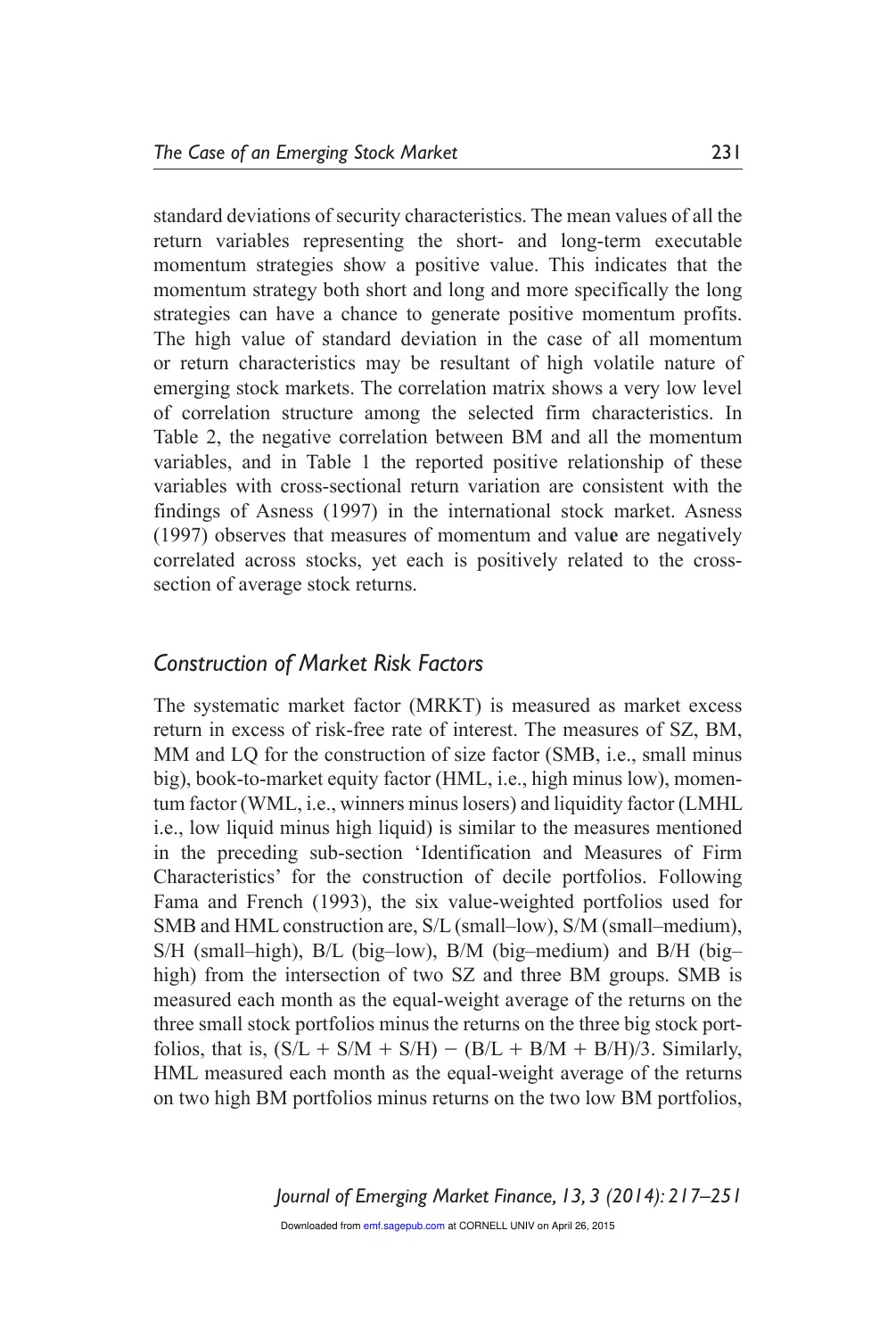that is,  $(S/H + B/H) - (S/L + B/L)/2$ . Following Keene and Peterson (2007) for the LMHL construction, four value weighted portfolios formed with the intersection of two SZ-based and two LQ-based portfolios, that is, S/HL (small–high liquid), S/LL (small–low liquid), B/HL (big–high liquid), B/LL (big–low liquid). LMHL is the difference between the simple average of returns from the two low liquid portfolios and the simple average of returns from the two high liquid portfolios, that is,  $(S/LL + B/LL) - (S/HL + B/HL)/2$ . In order to measure WML, we follow Carhart (1997) and Her et al. (2004) for constructing six value-weight portfolios with the intersection of two size and three return momentum groups are S/W (small–winner), S/N (small–neutral), S/L (small–loser), B/W (big–winner), B/N (big–neutral) and B/L (big–loser). WML is the equal-weight average of the returns on the two winner stock portfolios minus the returns on the two loser stock portfolios, that is,  $(S/W + B/W) - (S/L + B/L)/2$ . For obtaining the monthly value of SMB, HML, WML and LMHL factors, we hold the respective portfolio positions from September of year *y* to August  $y + 1$ , and portfolios were updated at the beginning of September every year. Similar to the deciles shorted portfolio approach, the five months gap has been provided to minimise the look-ahead bias.

Table 3 reports the descriptive statistics for all the fi**v**e major risk factors and shows the mean positive return for all the risk factors except the market factor. However, the high level of standard deviation observed for the HML and WML warrants the caution for following such investible strategies. Except for the market excess return, monthly mean returns reported in Table 3 with respect to SMB, HML and WML are found to be higher than the mean returns observed by Fama and French (2012) for the Global, North America, Europe, Japan and Asia Pacific markets. Consistent with our findings in Table 1, the statistics presented in Table 3 confirm the presence of the size (SMB), value (HML), liquidity (LMHL) and Momentum (WML) premiums on the Indian stock market. The positive but small correlation between LMHL and other factors (SMB, HML and WML) indicate that the liquidity factor in addition to the well-documented four factors captures another dimension of systematic risk. Consistent with the finding of Liu (2006), our liquidity factor is negatively correlated with market excess return. This may be because of the fact that, when aggregate market performs badly, causing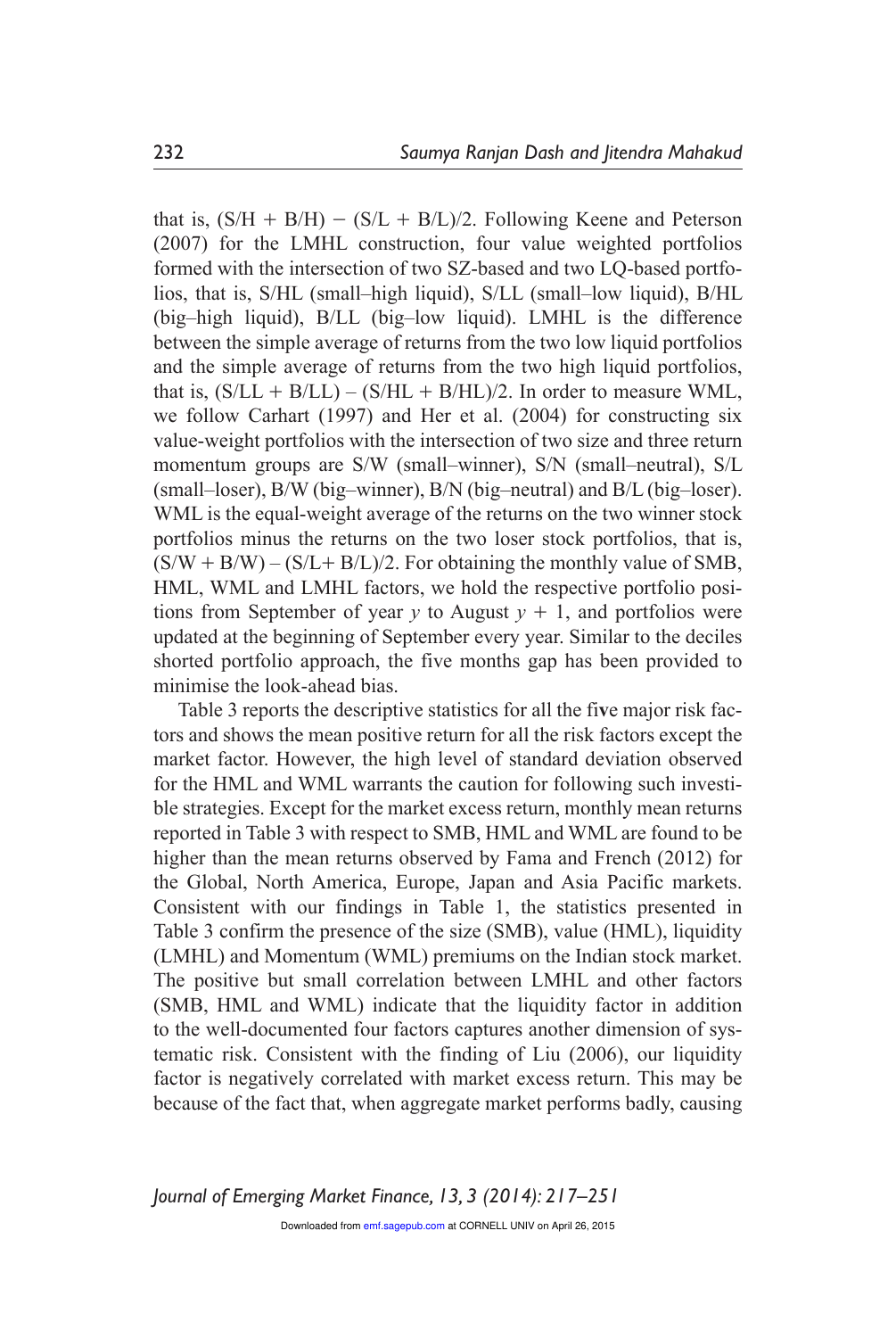| <b>Risk</b> | <b>Descriptive Statistics</b> |          |             | <b>Correlation Matrix of Risk Factors</b> |         |          |     |
|-------------|-------------------------------|----------|-------------|-------------------------------------------|---------|----------|-----|
| Factors     | Mean $(t$ -mean $)$           | St. Dev. | <b>MRKT</b> | <b>SMB</b>                                | HML.    | LMHL WML |     |
| <b>MRKT</b> | $-5.81(-10.64)$               | 7.48     | 1.00        |                                           |         |          |     |
| <b>SMB</b>  | 0.30(0.41)                    | 9.97     | $0.26**$    | 1.00                                      |         |          |     |
| <b>HML</b>  | 1.55(1.90)                    | 11.12    | $-0.25**$   | $-0.29**$                                 | 1.00    |          |     |
| <b>LMHL</b> | 0.48(1.45)                    | 3.50     | $-0.13#$    | 0.06                                      | 0.05    | 1.00     |     |
| <b>WML</b>  | 1.09(1.87)                    | 10.35    | $-0.02$     | 0.02                                      | $-0.10$ | 0.04     | .00 |

**Table 3.** Descriptive Statistics and Correlation Matrix of Market Risk Factors

**Notes:** Sample period consists of 187 monthly observations from September 1995 to March 2011. MRKT, SMB, HML, LMHL and WML are the systematic risk factors with respect to size, book-to-market equity, liquidity and momentum, respectively. *t*-Mean is the ratio of mean to its standard error. \*\* and # represent statistical significance at 5% and 10% levels, respectively.

liquidity to be low, investor requires a high liquidity premium as a compensation for the systematic liquidity risk. The positive correlation observed within SMB and LMHL may be because of the apparent relationship between market equity and liquidity. Amihud (2002) and Keene and Peterson (2007) suggest that the negative (positive) relationship of large size (small size) stocks with return can be considered as an alternative proxy for liquidity (illiquidity) measure of stocks. Overall, consistent with the findings of Rouwenhorst (1999) for a large number of emerging markets our results suggest that return factors in emerging markets are qualitatively similar to those documented for many developed markets.

### **Discussion of Results**

This section has been divided into three parts. In the first part, we present estimation results of equation (7) for alternative asset pricing models. The second part focuses on the robustness test which explores the microscopic aspect of liquidity with respect to individual firm's sensitiveness towards the systematic liquidity risk factor (LMHL) and the macroscopic aspect of aggregate market-wide liquidity. The third part presents a brief outline of the key findings.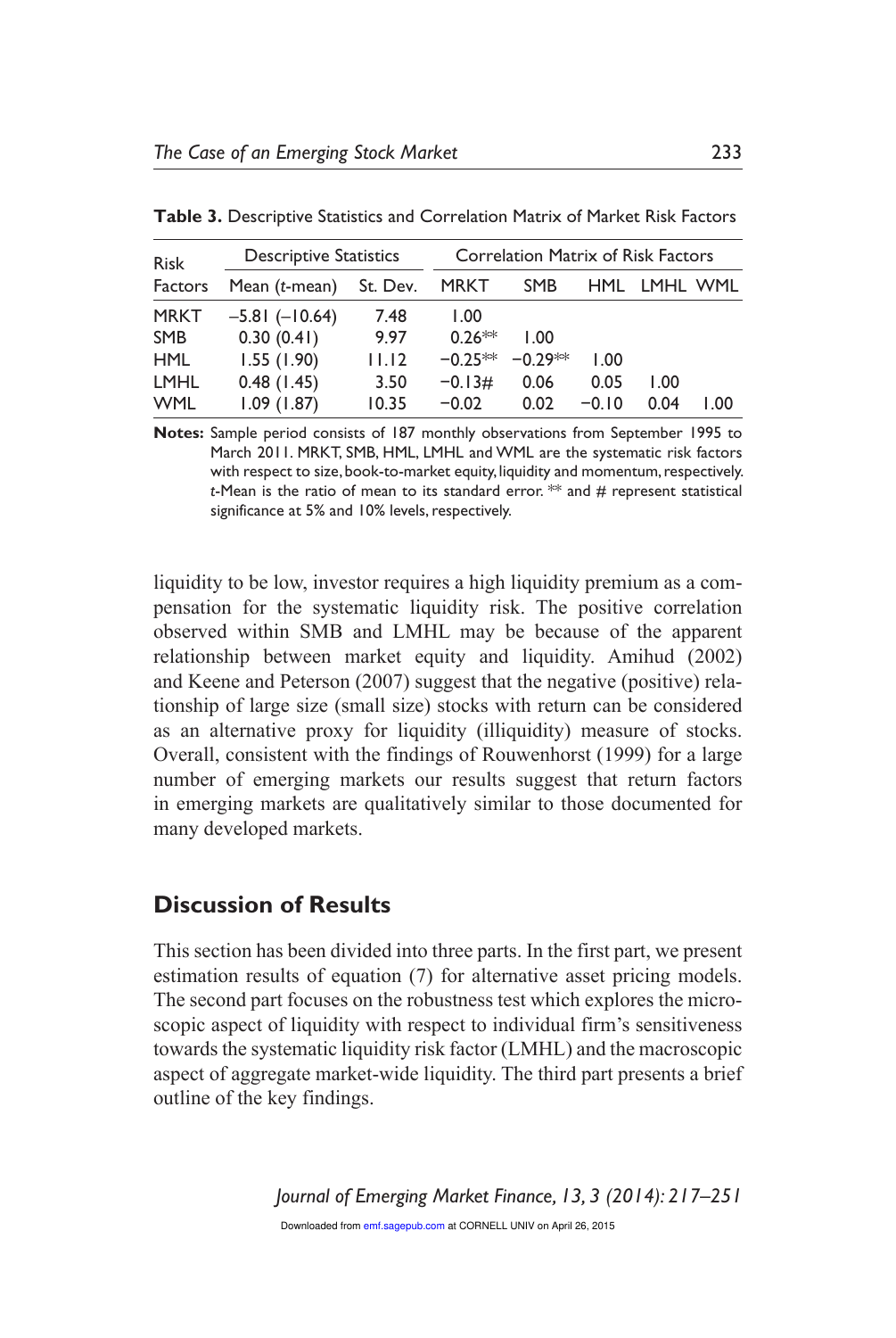# *Alternative Asset Pricing Models Risk Adjusted Returns and Firm Characteristics*

Table 4 reports the cross-sectional average slope coefficients of systematic risk factors for the first step time series regression specification in equation (3). For the purpose of brevity we only report the crosssectional average slope coefficients of risk factors (MRKT, SMB, HML, LMHL and WML) used in the alternative asset pricing models. The insignificant intercepts across all the alternative asset pricing models suggest that the systematic risk factors are able to explain the return behaviour of individual firms. Reported results in Table 4 confirm the significant risk factor pricing to explain the time series return variation of individual firms.

Table 5 shows the estimation results of the equation (7) for four different alternative asset pricing models. The three different columns under each asset pricing models indicate the estimation results with respect to the three different momentum characteristics. For all the three alternative models, LR test results show that the firm-specific effects are present in the dataset. The reported LM test statistics indicate that either the fixed effect or random effect panel data models are to be preferred to

| <b>Factor Models</b> | $\theta_{i}$ | $\beta_{\tiny \textsf{MRKT}}$ | $\beta_{_{\sf SMB}}$ | $\beta_{\scriptscriptstyle\rm HML}$ | $\beta_{\tiny\textsf{WML}}$ | $\beta_{\text{\tiny LMHL}}$ | Adj. $R^2$ |
|----------------------|--------------|-------------------------------|----------------------|-------------------------------------|-----------------------------|-----------------------------|------------|
| <b>CAPM</b>          | 0.96         | 0.50                          |                      |                                     |                             |                             | 0.16       |
|                      | (1.18)       | (4.89)                        |                      |                                     |                             |                             |            |
| <b>FFTFM</b>         | 0.14         | 0.54                          | 1.43                 | 0.71                                |                             |                             | 0.19       |
|                      | (1.62)       | (2.41)                        | (2.36)               | (2.69)                              |                             |                             |            |
| <b>CFM</b>           | $-0.02$      | 0.53                          | 0.48                 | 0.47                                | $-0.50$                     |                             | 0.21       |
|                      | $(-1.51)$    | (3.21)                        | (1.87)               | (2.90)                              | $(-1.38)$                   |                             |            |
| <b>LAFFTFM</b>       | 0.30         | 1.20                          | 0.89                 | 0.46                                |                             | 0.65                        | 0.34       |
|                      | (0.17)       | (2.02)                        | (3.74)               | (2.11)                              |                             | (2.16)                      |            |
| <b>LACFM</b>         | 0.02         | 0.68                          | 0.80                 | 0.56                                | $-0.12$                     | 0.79                        | 0.26       |
|                      | (1.56)       | (4.28)                        | (2.75)               | (2.38)                              | $(-0.92)$                   | (2.19)                      |            |
|                      |              |                               |                      |                                     |                             |                             |            |

**Table 4.** Cross-sectional Average of Slope Coefficients of Risk Factors

**Notes:** This table reports the cross-sectional average slope coefficients of risk factors for the first step time series regression specification in equation (3) to calculate the risk adjusted return of the individual firms. Corresponding cross-sectional average t-statistics are in parenthesis. Sample period consists of 187 monthly observations of 582 firms from September 1995 to March 2011.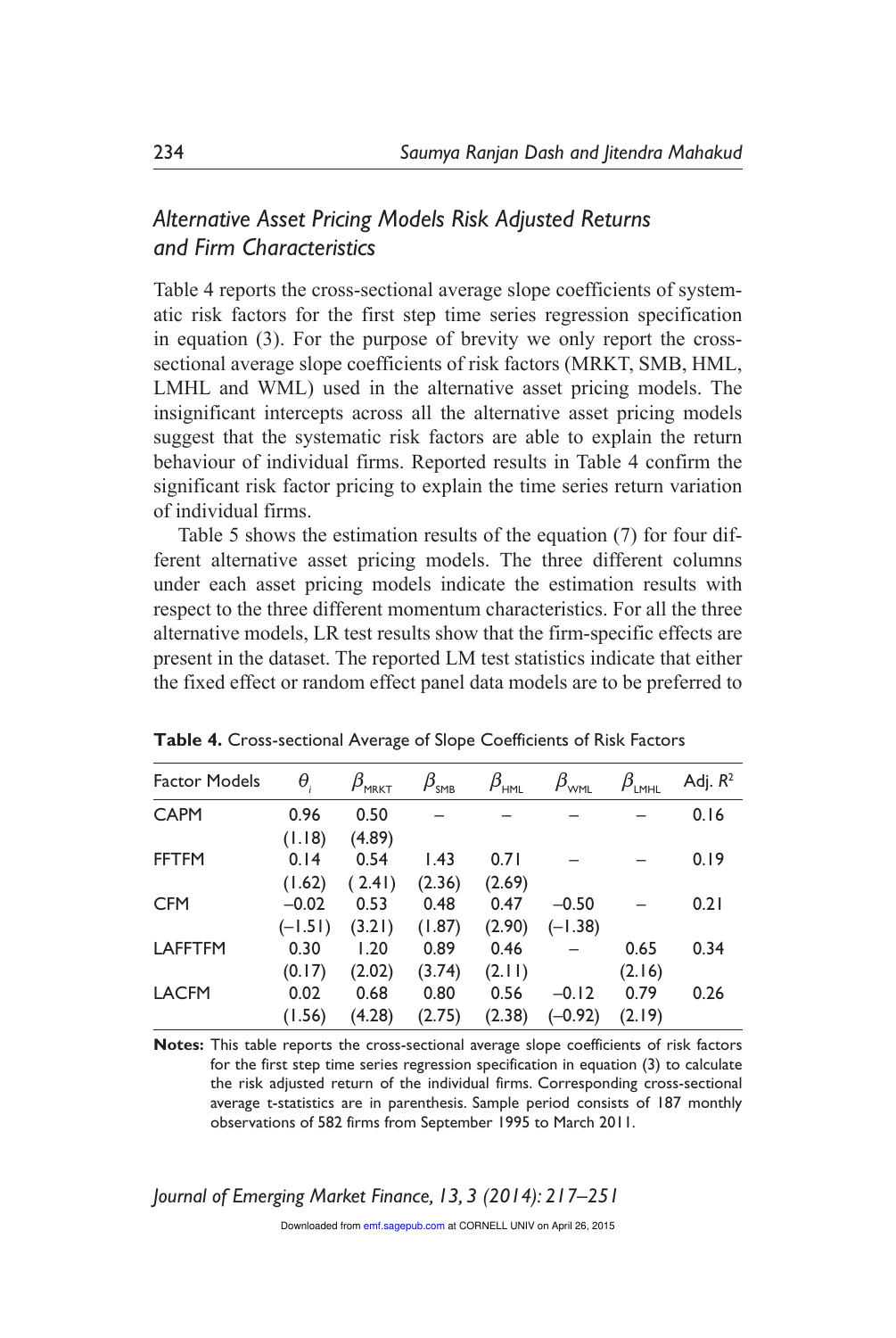ordinary pooled data model. Hausman test results for all the alternative specifications in Table 5 reject the use of random effect model. Reported results under columns 1, 2 and 3 in Table 5 suggest that CAPM fails to capture the SZ and the MM effects. MM characteristics of three different forms (RET2-3, RET4-6 and RET7-12) are significant in explaining the risk-adjusted returns of individual firms in the case of CAPM riskadjusted returns. Similar to the results of the CAPM, among all the four risk characteristics, the FFTFM (columns 4, 5, 6) also fails to capture the effects of SZ effect. However, the FFTFM risk-adjustment process captures the long-run momentum effect (RET7-12), which was statistically significant in the case of CAPM. As the FFTFM augments the CAPM with the size factor (SMB), it is expected to have incremental explanatory power to capture the size effect. Given the significant coefficient of SZ characteristic for explaining the risk-adjusted returns of FFTFM, our result is not consistent with the Fama and French (1993) pervasive size factor argument in their proposed three factor model. Even though the firm-specific value effect (BM) is well captured for the Indian stock market, the model fails to account for the size effect completely.

Reported results in Table 5 with respect to the SZ, BM, LQ and MM effects are inconsistent with the findings of the related literature in the context of developed markets like the US and European stock markets. For instance, inconsistent with Brennan et al. (1998), Avramov and Chordia (2006) and Chou et al. (2010) in the context of US market, we find that the FFTFM is able to capture the BM and LQ effects, but not the SZ and MM effects in the context of the Indian stock market. In European market, Bauer et al. (2010) observe that the FFTFM fails to eliminate the SZ, BM, LQ and MM effects completely. Our results are found to be inconsistent with Bauer et al. (2010) as the FFTFM only fails to explain the SZ and MM effect; however, the model performs well to capture the BM and LQ effects. The significant SZ and MM effects are also evident for the CFM (columns 7, 8 and 9), which gives an indication that the CFM fails to capture the size and momentum effects (RET2-3 and RET 4-6). These results are intuitively more appealing with respect to the behaviour of two momentum characteristics. As the CFM augments the FFTFM with momentum factor, from the theoretical strand of multifactor models (Carhart 1997; Fama and French 1993), the MM characteristics are expected to be insignificant in the second step.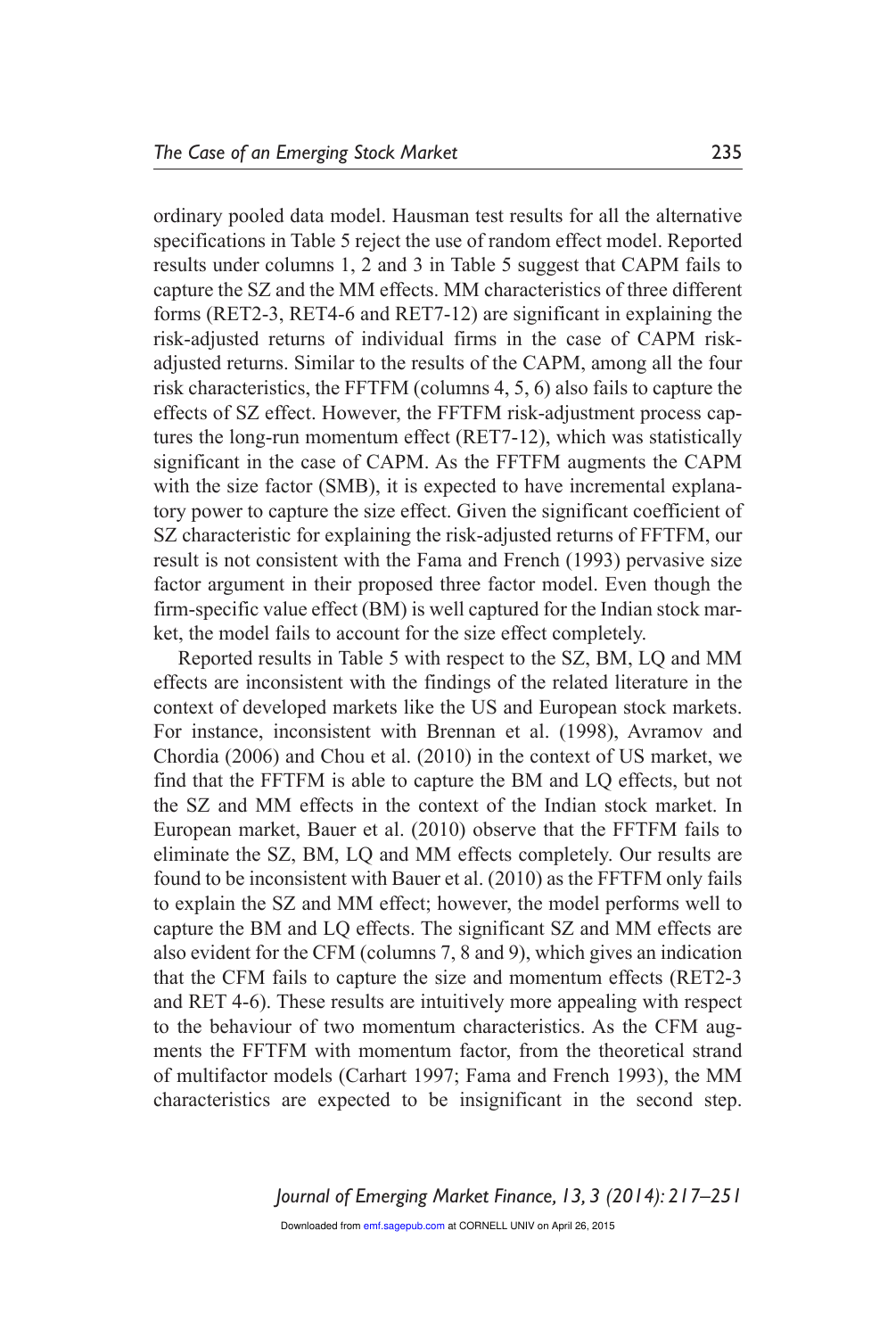Table 5. Fixed Effect Model Regression Estimates of Alternative Asset Pricing Models **Table 5.** Fixed Effect Model Regression Estimates of Alternative Asset Pricing Models

| Coefficients and              |                                                                                                                                                                                                                                                                                                                                                                                                         |                                                                                                                                                                                                                                                                                                                                                   |                                                                                                                                                                                                                                                                                                                                                                                                       |                                                                                                                                         |                                                                                                                                                                                                                                                                            |        |                                                                                                                                                                                                                                                                                                                                                                                                                       |                                                                                                                                                                                                                                                 |
|-------------------------------|---------------------------------------------------------------------------------------------------------------------------------------------------------------------------------------------------------------------------------------------------------------------------------------------------------------------------------------------------------------------------------------------------------|---------------------------------------------------------------------------------------------------------------------------------------------------------------------------------------------------------------------------------------------------------------------------------------------------------------------------------------------------|-------------------------------------------------------------------------------------------------------------------------------------------------------------------------------------------------------------------------------------------------------------------------------------------------------------------------------------------------------------------------------------------------------|-----------------------------------------------------------------------------------------------------------------------------------------|----------------------------------------------------------------------------------------------------------------------------------------------------------------------------------------------------------------------------------------------------------------------------|--------|-----------------------------------------------------------------------------------------------------------------------------------------------------------------------------------------------------------------------------------------------------------------------------------------------------------------------------------------------------------------------------------------------------------------------|-------------------------------------------------------------------------------------------------------------------------------------------------------------------------------------------------------------------------------------------------|
| <b>Test Statistics</b>        |                                                                                                                                                                                                                                                                                                                                                                                                         | CAPN<br>$\begin{bmatrix} 2 \\ 2 \\ -9.88^* \\ -20.21 \\ -9.05 \\ -9.05 \\ -9.05 \\ -9.05 \\ -9.05 \\ -9.05 \\ -9.05 \\ -9.05 \\ -9.05 \\ -9.05 \\ -9.05 \\ -9.05 \\ -9.05 \\ -9.05 \\ -9.05 \\ -9.05 \\ -9.05 \\ -9.05 \\ -9.05 \\ -9.05 \\ -9.05 \\ -9.05 \\ -9.05 \\ -9.05 \\ -9.05 \\ -9.05 \\ -9.05 \\ -9.05 \\ -9.05 \\ -9.05 \\ -9.05 \\ -$ | (3)<br>$\begin{array}{c cc}\n\frac{1}{2} & \frac{1}{2} & \frac{1}{2} \\ \hline\n-1 & -1 & -1 & -1 \\ -2 & -1 & -1 & -1 \\ -1 & -1 & -1 & -1 \\ -1 & -1 & -1 & -1 \\ -1 & -1 & -1 & -1 \\ -1 & -1 & -1 & -1 \\ -1 & -1 & -1 & -1 \\ -1 & -1 & -1 & -1 \\ -1 & -1 & -1 & -1 \\ -1 & -1 & -1 & -1 \\ -1 & -1 & -1 & -1 \\ -1 & -1 & -1 & -1 \\ -1 & -1 & -1 & -1 \\ -1 & -1 & -1 & -1 \\ -1 & -1 & -1 &$ | (4)<br>$-6.85^*$<br>$-6.85$<br>$-18.86$<br>$-18.86$<br>$-19.21$<br>$-19.29$<br>$-19.29$<br>$-19.29$<br>$-12.91$<br>$-12.91$<br>$-12.91$ | (6)<br>$-8.33$<br>$-18.62$<br>$-18.62$<br>$-18.62$<br>$-18.62$<br>$-18.62$<br>$-18.62$<br>$-18.62$<br>$-18.62$<br>$-18.62$<br>$-18.62$<br>$-18.62$<br>$-18.62$<br>$-18.62$<br>$-18.62$<br>$-18.62$<br>$-18.62$<br>$-18.62$<br>$-18.62$<br>$-18.62$<br>$-18.62$<br>$-18.62$ |        | CFM<br>$\begin{bmatrix} 0 \\ 0 \\ -0.84\% \\ -0.84\% \\ 0.00 \\ 0.009 \end{bmatrix}$<br>$\begin{bmatrix} 0 \\ 0 \\ 0 \\ 0 \\ 0 \end{bmatrix}$<br>$\begin{bmatrix} 0 \\ 0 \\ 0 \\ 0 \\ 0 \end{bmatrix}$<br>$\begin{bmatrix} 0 \\ 0 \\ 0 \\ 0 \\ 0 \end{bmatrix}$<br>$\begin{bmatrix} 0 \\ 0 \\ 0 \\ 0 \\ 0 \end{bmatrix}$<br>$\begin{bmatrix} 0 \\ 0 \\ 0 \\ 0 \\ 0 \end{bmatrix}$<br>$\begin{bmatrix} 0 \\ 0 \\ 0 \\$ | (9)<br>$(3, 4)$<br>$(-18, 4)$<br>$(-18, 4)$<br>$(-18, 4)$<br>$(-18, 4)$<br>$(-18, 4)$<br>$(-18, 4)$<br>$(-18, 4)$<br>$(-18, 4)$<br>$(-18, 4)$<br>$(-18, 4)$<br>$(-18, 4)$<br>$(-18, 4)$<br>$(-18, 4)$<br>$(-18, 4)$<br>$(-18, 4)$<br>$(-18, 4)$ |
| $\mu_{15Z}$                   | $\begin{array}{r} (1) \\ (2) \\ (3) \\ (4) \\ (5) \\ (6) \\ (7) \\ (8) \\ (9) \\ (1) \\ (1) \\ (1) \\ (2) \\ (3) \\ (4) \\ (5) \\ (6) \\ (7) \\ (8) \\ (9) \\ (1) \\ (1) \\ (1) \\ (2) \\ (3) \\ (4) \\ (5) \\ (5) \\ (9) \\ (1) \\ (1) \\ (2) \\ (3) \\ (4) \\ (5) \\ (5) \\ (6) \\ (7) \\ (9) \\ (1) \\ (1) \\ (1) \\ (2) \\ (3) \\ (4) \\ (5) \\ (5) \\ (6) \\ (7) \\ (9) \\ (1) \\ (1) \\ (1) \\ ($ |                                                                                                                                                                                                                                                                                                                                                   |                                                                                                                                                                                                                                                                                                                                                                                                       |                                                                                                                                         |                                                                                                                                                                                                                                                                            |        |                                                                                                                                                                                                                                                                                                                                                                                                                       |                                                                                                                                                                                                                                                 |
|                               |                                                                                                                                                                                                                                                                                                                                                                                                         |                                                                                                                                                                                                                                                                                                                                                   |                                                                                                                                                                                                                                                                                                                                                                                                       |                                                                                                                                         |                                                                                                                                                                                                                                                                            |        |                                                                                                                                                                                                                                                                                                                                                                                                                       |                                                                                                                                                                                                                                                 |
| $\mu_{2BM}$                   |                                                                                                                                                                                                                                                                                                                                                                                                         |                                                                                                                                                                                                                                                                                                                                                   |                                                                                                                                                                                                                                                                                                                                                                                                       |                                                                                                                                         |                                                                                                                                                                                                                                                                            |        |                                                                                                                                                                                                                                                                                                                                                                                                                       |                                                                                                                                                                                                                                                 |
|                               |                                                                                                                                                                                                                                                                                                                                                                                                         |                                                                                                                                                                                                                                                                                                                                                   |                                                                                                                                                                                                                                                                                                                                                                                                       |                                                                                                                                         |                                                                                                                                                                                                                                                                            |        |                                                                                                                                                                                                                                                                                                                                                                                                                       |                                                                                                                                                                                                                                                 |
| $\mu_{3LQ}$                   |                                                                                                                                                                                                                                                                                                                                                                                                         |                                                                                                                                                                                                                                                                                                                                                   |                                                                                                                                                                                                                                                                                                                                                                                                       |                                                                                                                                         |                                                                                                                                                                                                                                                                            |        |                                                                                                                                                                                                                                                                                                                                                                                                                       |                                                                                                                                                                                                                                                 |
|                               |                                                                                                                                                                                                                                                                                                                                                                                                         |                                                                                                                                                                                                                                                                                                                                                   |                                                                                                                                                                                                                                                                                                                                                                                                       |                                                                                                                                         |                                                                                                                                                                                                                                                                            |        |                                                                                                                                                                                                                                                                                                                                                                                                                       |                                                                                                                                                                                                                                                 |
| $t_{4RET2-3}$                 |                                                                                                                                                                                                                                                                                                                                                                                                         |                                                                                                                                                                                                                                                                                                                                                   |                                                                                                                                                                                                                                                                                                                                                                                                       |                                                                                                                                         |                                                                                                                                                                                                                                                                            |        |                                                                                                                                                                                                                                                                                                                                                                                                                       |                                                                                                                                                                                                                                                 |
|                               |                                                                                                                                                                                                                                                                                                                                                                                                         |                                                                                                                                                                                                                                                                                                                                                   |                                                                                                                                                                                                                                                                                                                                                                                                       |                                                                                                                                         |                                                                                                                                                                                                                                                                            |        |                                                                                                                                                                                                                                                                                                                                                                                                                       |                                                                                                                                                                                                                                                 |
| $t_{4RET4-6}$                 |                                                                                                                                                                                                                                                                                                                                                                                                         |                                                                                                                                                                                                                                                                                                                                                   |                                                                                                                                                                                                                                                                                                                                                                                                       |                                                                                                                                         |                                                                                                                                                                                                                                                                            |        |                                                                                                                                                                                                                                                                                                                                                                                                                       |                                                                                                                                                                                                                                                 |
|                               |                                                                                                                                                                                                                                                                                                                                                                                                         |                                                                                                                                                                                                                                                                                                                                                   |                                                                                                                                                                                                                                                                                                                                                                                                       |                                                                                                                                         |                                                                                                                                                                                                                                                                            |        |                                                                                                                                                                                                                                                                                                                                                                                                                       |                                                                                                                                                                                                                                                 |
| $\lambda$ <sub>4RET7-12</sub> | $\mathbf{r}_{\mathrm{c}}$                                                                                                                                                                                                                                                                                                                                                                               |                                                                                                                                                                                                                                                                                                                                                   |                                                                                                                                                                                                                                                                                                                                                                                                       |                                                                                                                                         |                                                                                                                                                                                                                                                                            |        |                                                                                                                                                                                                                                                                                                                                                                                                                       |                                                                                                                                                                                                                                                 |
|                               |                                                                                                                                                                                                                                                                                                                                                                                                         |                                                                                                                                                                                                                                                                                                                                                   |                                                                                                                                                                                                                                                                                                                                                                                                       |                                                                                                                                         |                                                                                                                                                                                                                                                                            |        |                                                                                                                                                                                                                                                                                                                                                                                                                       |                                                                                                                                                                                                                                                 |
| LR Test $[x^2(581)]$          |                                                                                                                                                                                                                                                                                                                                                                                                         |                                                                                                                                                                                                                                                                                                                                                   |                                                                                                                                                                                                                                                                                                                                                                                                       |                                                                                                                                         |                                                                                                                                                                                                                                                                            |        |                                                                                                                                                                                                                                                                                                                                                                                                                       |                                                                                                                                                                                                                                                 |
|                               | 794.01<br>{0.00}                                                                                                                                                                                                                                                                                                                                                                                        |                                                                                                                                                                                                                                                                                                                                                   |                                                                                                                                                                                                                                                                                                                                                                                                       |                                                                                                                                         |                                                                                                                                                                                                                                                                            | 701.95 |                                                                                                                                                                                                                                                                                                                                                                                                                       |                                                                                                                                                                                                                                                 |

Downloaded from emf.sagepub.com at CORNELL UNIV on April 26, 2015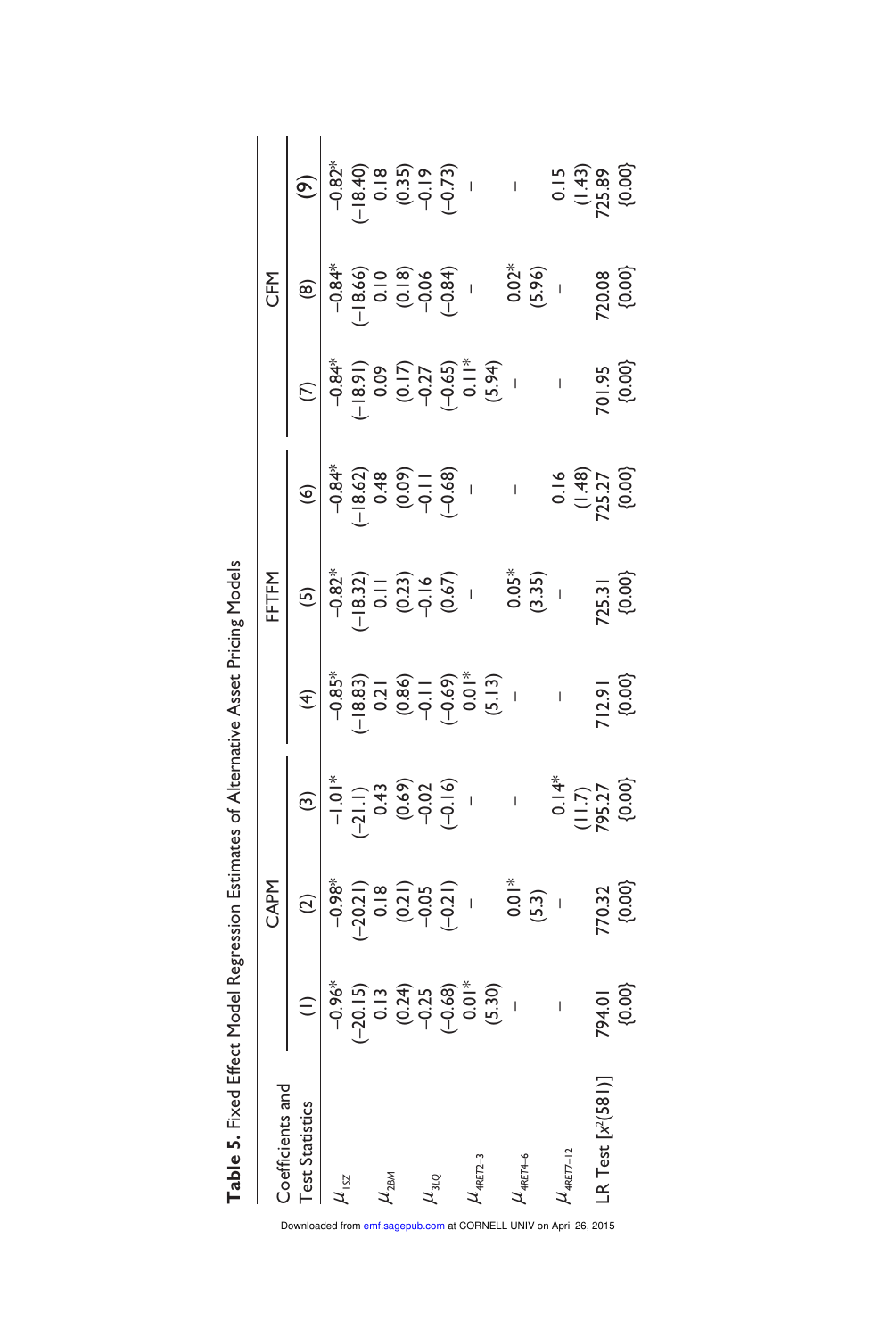| LM Test<br>[x <sup>2(1)]</sup><br>Hausman<br>Test [x <sup>2</sup> (4)]<br>R-W Stat.<br>D-W Stat.<br>F-Test | $417.11$<br>$0.003$<br>$0.005$<br>$0.005$<br>$0.005$<br>$0.005$<br>$0.003$<br>$0.003$ |                                                                                                          |                                                                    |                                                                              |                                                                                                      | 513.25<br>{0.00}<br>{0.00}<br>{0.00}<br>{0.00}<br>{0.00}<br>{0.00} |                                                                                       | 516.63<br> 0.00 <br> 0.00 <br> 20  0.00 <br> 0.00 <br> 0.00 |
|------------------------------------------------------------------------------------------------------------|---------------------------------------------------------------------------------------|----------------------------------------------------------------------------------------------------------|--------------------------------------------------------------------|------------------------------------------------------------------------------|------------------------------------------------------------------------------------------------------|--------------------------------------------------------------------|---------------------------------------------------------------------------------------|-------------------------------------------------------------|
|                                                                                                            |                                                                                       |                                                                                                          |                                                                    |                                                                              |                                                                                                      |                                                                    |                                                                                       |                                                             |
|                                                                                                            |                                                                                       |                                                                                                          |                                                                    |                                                                              |                                                                                                      |                                                                    |                                                                                       |                                                             |
|                                                                                                            |                                                                                       |                                                                                                          |                                                                    |                                                                              |                                                                                                      |                                                                    |                                                                                       |                                                             |
|                                                                                                            |                                                                                       | $412.74$<br>$(9.00)$<br>$(9.00)$<br>$(9.00)$<br>$(9.00)$<br>$(9.00)$<br>$(9.00)$<br>$(9.00)$<br>$(9.00)$ | $493.29$ $0.000$ $0.00042$ $0.00042$ $0.00042$ $0.00042$ $0.00042$ | 533.35<br>(0.00)<br>(206 0.004 1<br>2000 0.004 1<br>2000 0.005<br>2000 0.005 | $490.50$<br>$(200.34)$<br>$(200.4)$<br>$(200.4)$<br>$(200.4)$<br>$(200.4)$<br>$(200.4)$<br>$(200.4)$ |                                                                    | 550.62<br>(0.00)<br>(0.00)<br>2860.63<br>2000,000<br>2000,000<br>2000,000<br>2000,000 |                                                             |
| ani This toble mon                                                                                         |                                                                                       |                                                                                                          |                                                                    |                                                                              |                                                                                                      |                                                                    |                                                                                       |                                                             |

**Notes:** This table reports the estimation results of the equation (6) for different alternative asset pricing models. The three columns under each asset pricing models indicate the estimation results with respect to the three momentum characteristics such as RET2-3, RET4-6 and RET7-12. The number of observation in the panel dataset consists of 582 individual firms for the sample period consists of 187 monthly observations (September 1995–March 2011). SZ is measured as the natural logarithm of the market value of the equity of the firm as of the end of the second to last month. BM is the ratio of the book value of equity at the end of financial year end in the calendar year *y* to the market value of the equity at the end of the month *t* − 1 in the calendar year *y*. LQ is measured as the annual average of monthly turnover ratio, that is, number of shares traded to the number of shares outstanding. RET2-3, RET4-6 and RET7-12 are the cumulative returns over the two months ending at the beginning of the previous month, three months ending three months previously and six months ending six months previously, respectively. All firm characteristics are lagged by one month with respect to the stock return for each firm *j.* The reported *t*-statistics are in parenthesis. Figures in the curly brackets represent corresponding p-values of model specification test statistics. 2011).SZ is measured as the natural logarithm of the market value of the equity of the firm as of the end of the second to last month. BM is the ratio of the RET4-6 and RET7-12 are the cumulative returns over the two months ending at the beginning of the previous month, three months ending three months previously and six months ending six months previously, respectively.All firm characteristics are lagged by one month with respect to the stock return for ach firm j. The reported t-statistics are in parenthesis. Figures in the curly brackets represent corresponding p-values of model specification test statistics. Notes: This table reports the estimation results of the equation (6) for different alternative asset pricing models. The three columns under each asset pricing models indicate the estimation results with respect to the three momentum characteristics such as RET2-3, RET4-6 and RET7-12. The number of observation in the panel dataset consists of 582 individual firms for the sample period consists of 187 monthly observations (September 1995-March book value of equity at the end of financial year end in the calendar year y to the market value of the equity at the end of the month t – 1 in the calendar year y. LQ is measured as the annual average of monthly turnover ratio, that is, number of shares traded to the number of shares outstanding. RET2-3. \* indicate significance at 1% level. \* indicate significance at 1% level.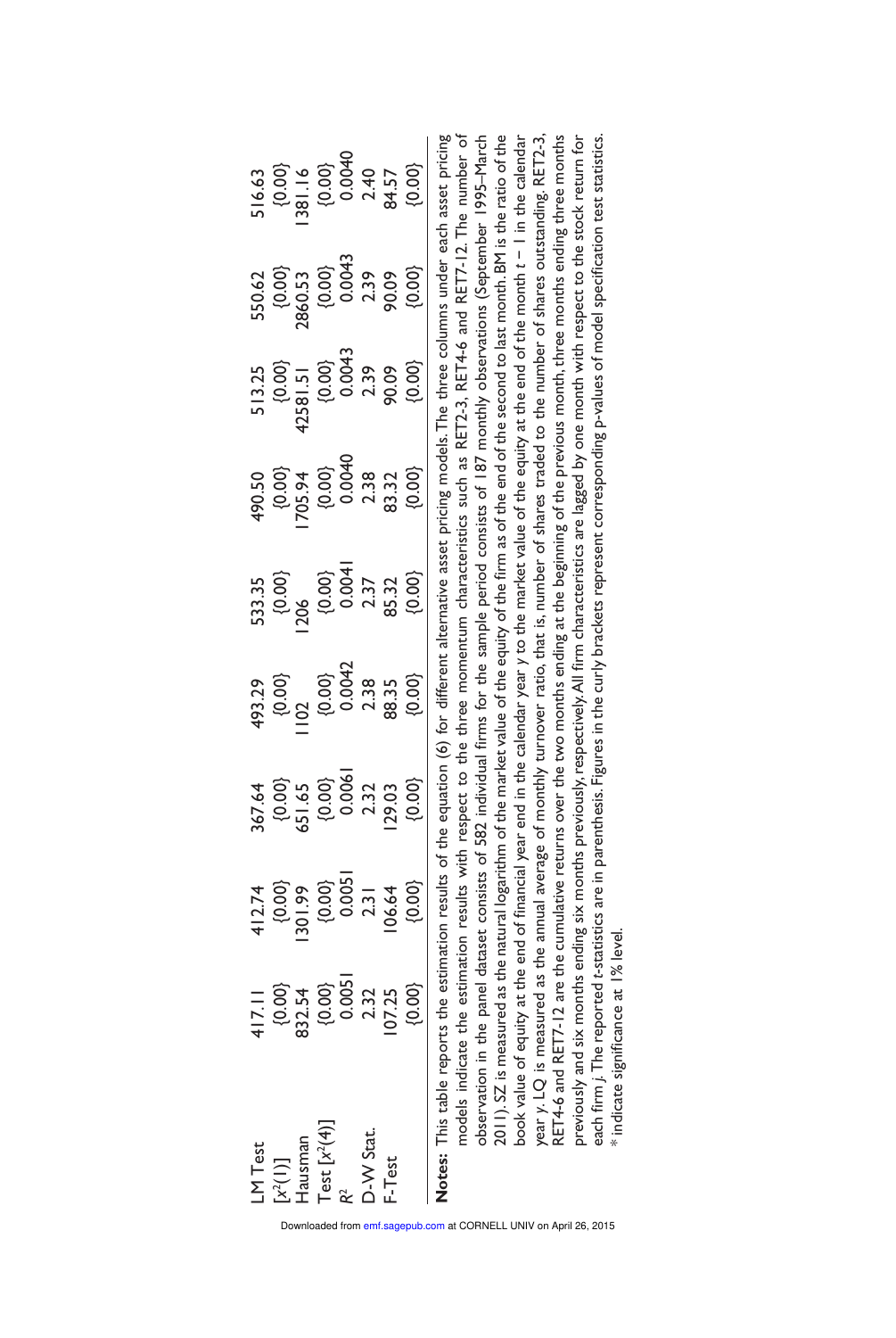However, FFTFM and CFM are only able to account for the long-term momentum characteristics (RET7-12). Moreover, the CFM retains no incremental explanatory power with respect to RET2-3 and RET4-6 characteristics as compared to FFTFM. Overall reported results in Table 5 suggest that, the three alternative models are able to account for the complete explanation of BM and LQ effects. However, the three alternative non liquidity-augmented models fail to capture the effects of SZ and MM (RET2-3 and RET4-6) characteristics.

Table 6 reports the estimation results for the impact of firm characteristics on the risk-adjusted return derived from the first step liquidityaugmented FFTFM and CFM. Similar to the Table 5 model specification test statistics like LR, LM and Hausman tests statistics suggest that firmspecific effects are present in the dataset and negate the use of random effect model. Reported results in Table 6 for the LAFFTFM indicate complete explanation evidence for the BM, LQ (columns 1, 2 and 3) and medium-term momentum (RET4-6) effect (column 2). Reported results in Table 6 reveal that the liquidity-augmented FFTFM fails to capture SZ and short-term momentum (RET2-3) effects. However, results are more intuitive in case of the LACFM i.e., liquidity-augmented CFM model (columns 4, 5 and 6) that accounts for all the five major systematic risk factors. For the LACFM risk-adjusted returns, the firm characteristic like BM, LQ, RET4-6 and RET7-12 lost their explanatory. Similar to other alternative multifactor models, although LACFM failed to capture the SZ and short-term momentum (RET2-3) effects still this model accounts for the maximum effects of the firm-specific characteristics. This may be because of the special nature of the LACFM as it includes all the systematic risk factors with respect to the market excess returns, size factor, value factor, liquidity and momentum factors. The performance of LACFM is also found to be inconsistent with that of the Narayan and Zheng (2010) in the context of Chinese stock market. Narayan and Zheng (2010) observe that among all the firm characteristics, long-run momentum effect (RET7-12) is robust to the risk adjustment process of LACFM, but the SZ, BM and LQ effects lose their importance. Our results, however, suggest that except for SZ and short-run momentum effects (RET2-3), rest of the other anomalies including long-term momentum effect (RET7-12) lost their significance for explaining the risk-adjusted return derived from LACFM specification.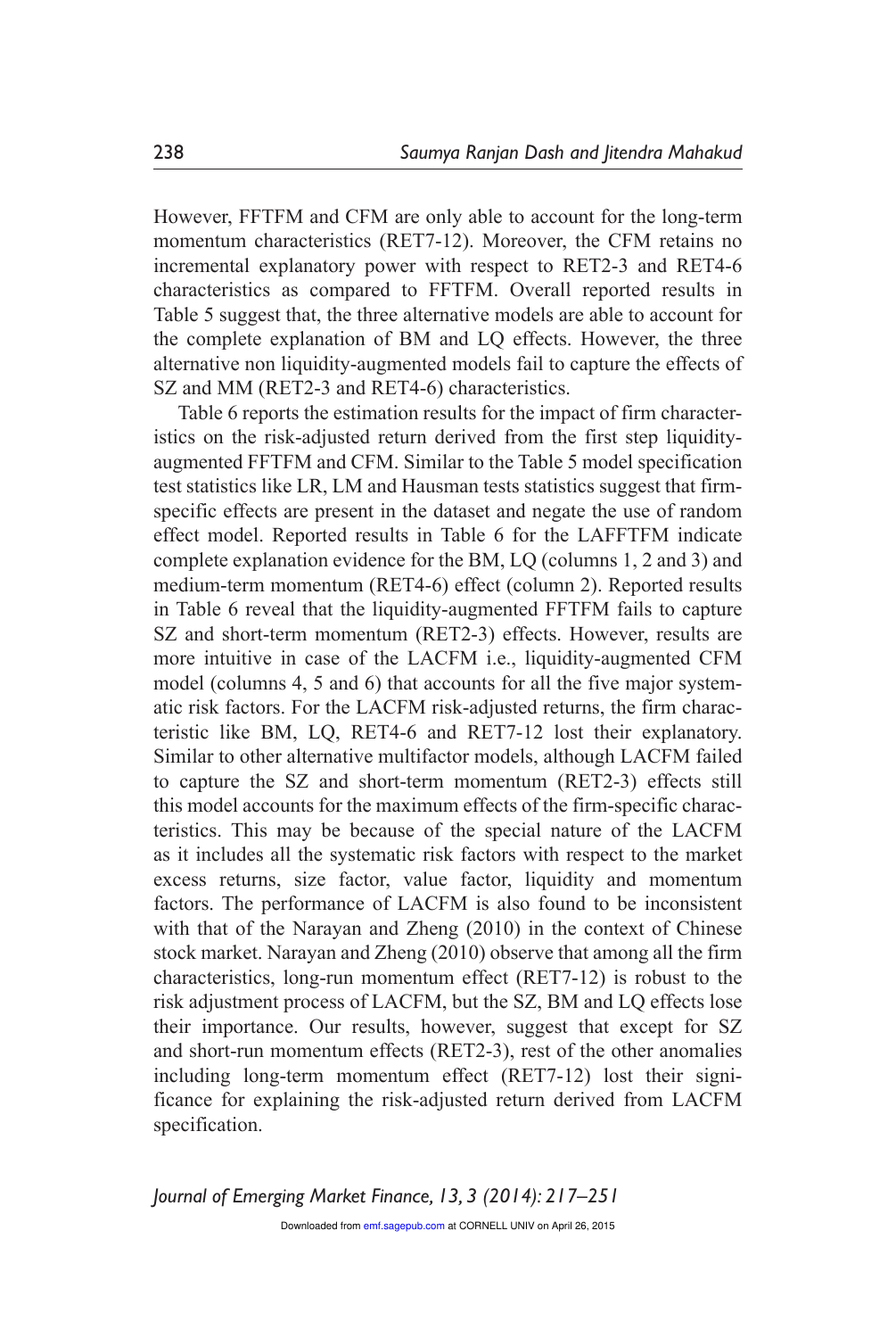Table 6. Fixed Effect Model Regression Estimates of Liquidity-augmented Asset Pricing Models **Table 6.** Fixed Effect Model Regression Estimates of Liquidity-augmented Asset Pricing Models

| Coefficients and                                                                                                                                           |                     | LAFFTFM                                                                                                                                           |                   |                  | LACFM            |                     |
|------------------------------------------------------------------------------------------------------------------------------------------------------------|---------------------|---------------------------------------------------------------------------------------------------------------------------------------------------|-------------------|------------------|------------------|---------------------|
| <b>Test Statistics</b>                                                                                                                                     |                     | $\widehat{\alpha}$                                                                                                                                |                   |                  |                  | $\widehat{\bullet}$ |
| $\mu$ <sub>152</sub>                                                                                                                                       | $-0.77*$ $(-17.27)$ | $-0.75*(-16.84)$                                                                                                                                  | $-0.74*$ (-16.64) | $-0.78*(-17.67)$ | $-0.76*(-17.24)$ | $-0.77*(-17.06)$    |
|                                                                                                                                                            | 0.08(0.15)          | 0.02(0.13)                                                                                                                                        | 0.09(0.26)        | 0.01(0.16)       | 0.08(0.45)       | 0.28(1.01)          |
| $\frac{\mu_{\rm BSM}}{\mu_{\rm 3LQ}}$                                                                                                                      | $-0.11(-0.69)$      | $-0.16(-0.67)$                                                                                                                                    | $-0.11(-0.68)$    | $-0.12(-0.65)$   | $-0.10(-0.63)$   | $-0.10(-0.64)$      |
| $\mu_{\textrm{ART2--3}}$                                                                                                                                   | $0.01*$ (6.30)      |                                                                                                                                                   |                   | $0.02*(6.55)$    |                  |                     |
| $\mu_{\text{ARET4-6}}$                                                                                                                                     |                     | 0.21(1.38)                                                                                                                                        |                   |                  | 0.17(1.12)       |                     |
|                                                                                                                                                            |                     |                                                                                                                                                   | $0.20*$ (1.91)    |                  |                  | 0.16(1.59)          |
| <i>U</i><br>LR Test [x <sup>2</sup> (581)]<br>LR Test [x <sup>2</sup> (581)]                                                                               | 734.11 {0.00}       | 729.31 {0.00}                                                                                                                                     | 738.26 {0.00}     | 722.90 {0.00}    | 725.39 {0.00}    | 721.29 {0.00}       |
| LM Test $[x^2(1)]$                                                                                                                                         | 605.35 {0.00}       | 640.89 {0.00}                                                                                                                                     | 635.44 {0.00}     | 451.07 {0.00}    | 482.10 {0.00}    | 477.52 {0.00}       |
| Hausman Test $[x^2(4)]$                                                                                                                                    | 096.54 {0.00}       | 2194.77 {0.00}                                                                                                                                    | 057.53 {0.00}     | 417.98 {0.00}    | 6728.06 {0.00}   | 607.66 {0.00}       |
|                                                                                                                                                            | 0.0037              | 0.0033                                                                                                                                            | 0.0033            | 0.0039           | 0.0035           | 0.0035              |
| D-W Stat.                                                                                                                                                  | 2.34                | 2.35                                                                                                                                              | 2.34              | 2.36             | 2.37             | 2.37                |
| F-Test                                                                                                                                                     | 77.83 {0.00}        | 70.23 {0.00}                                                                                                                                      | 70.44 {0.00}      | $81.61\{0.00\}$  | 73.26 {0.00}     | 73.40 {0.00}        |
| Notes: This table reports the estimation results of the equation (6) for different alternative liquidity-augmented asset pricing models. LAFFTFM and LACFM |                     | represent lighty factor augmented Enma and French threa-factor model (FETEM) and Charbat (1997) four factor models (CEM) respectively Explanatory |                   |                  |                  |                     |

represent liquidity factor augmented Fama and French three-factor model (FFTFM) and Charhat (1997) four factor models (CFM), respectively. Explanatory variable descriptions are similar to Table 5. The number of observation in the panel dataset consists of 582 individual firms for the sample period of 187 monthly observations (September 1995–March 2011). The reported t-statistics are in parenthesis. Figures in the curly brackets represent corresponding monthly observations (September 1995–March 2011).The reported t-statistics are in parenthesis. Figures in the curly brackets represent corresponding variable descriptions are similar to Table 5. The number of observation in the panel dataset consists of 582 individual firms for the sample period of 187 Undergrown hyperator (1) The Control of the Change of the Change of the Change of the Change of the Change of the Change of the Change of the Change of the Change of the Change of the Change of the Change of the Change of p-values of model specification test statistics.\* indicate significance at 1% level. p-values of model specification test statistics. \* indicate significance at 1% level.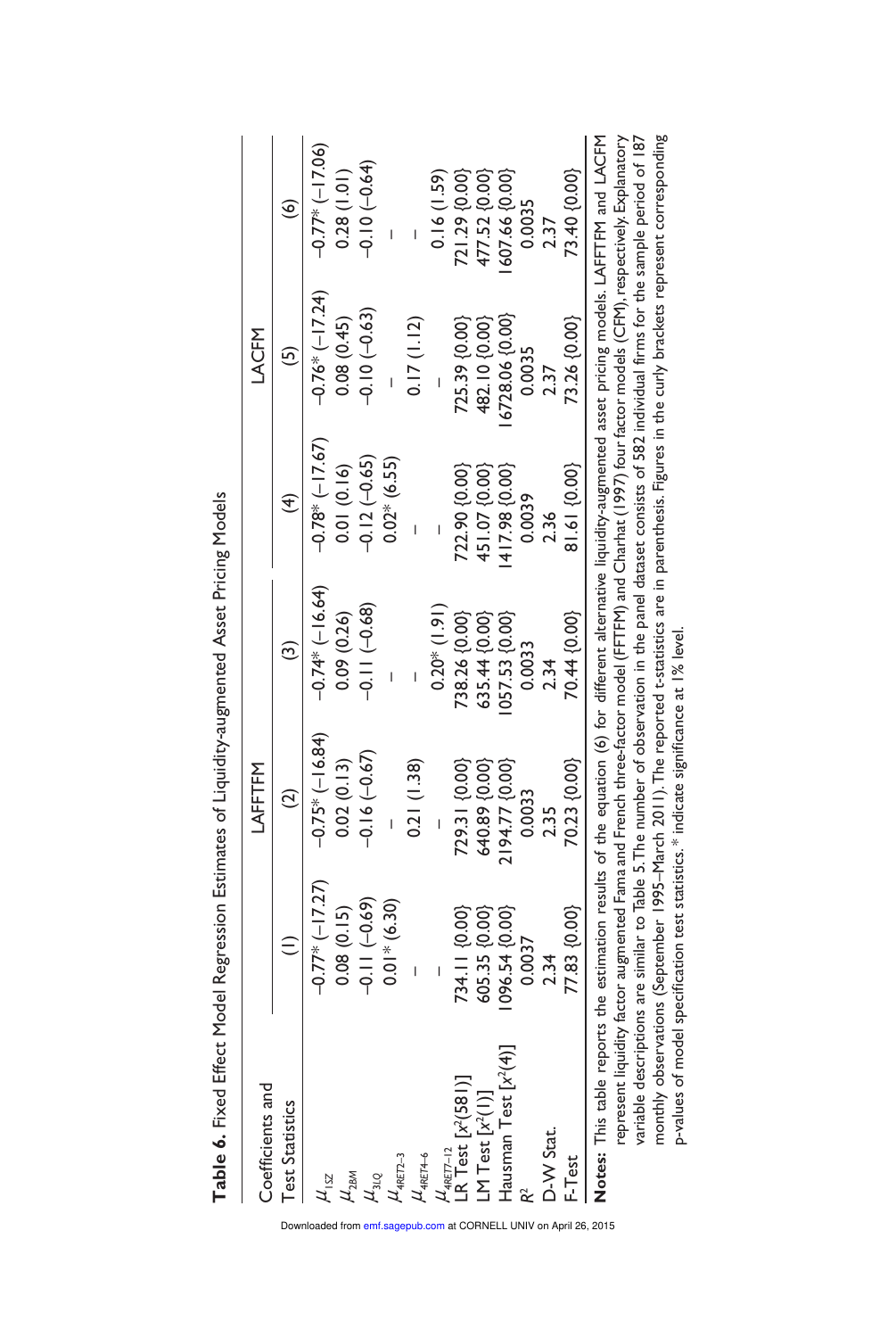### *Robustness Tests*

This section discusses two robustness tests for examining the persistence of LACFM in proving a complete explanation for the four firm characteristics of our interest. We consider LACFM for our subsequent analysis instead of all the alternative models that have been considered above, because of its better explanation of firm characteristics in the previous section. In the first robustness test, we explore the possible implications of firm characteristics among the high and low liquid stocks. The second test explores the possible implications under the context of high and low liquid market condition. Apparently, while the first test explores the microscopic aspect of liquidity with respect to individual firm's sensitiveness towards the systematic liquidity pricing, the second test exhibits the macroscopic aspect of aggregate marketwide liquidity. We consider liquidity aspect as the benchmark criteria for the subsequent analysis partly because of the intuitive outcomes in the case of liquidity-augmented models in the previous section, and partly because of the considerable attention devoted by the finance literature to the aggregate liquidity effect in the emerging stock markets (Bekaert et al. 2007; Jun et al. 2003). It has been also observed that, although the stock market liquidity in emerging markets is positively related to economic growth, liberalisation policies and the level of global integration, it is not unreasonable to find emerging markets are still very concentrated, with high trading costs and low trading volume (Jun et al. 2003).

The aforementioned two distinctive microscopic (individual firm's liquidity sensitivity) and macroscopic (aggregate markets liquidity aspect) approaches are motivated from the observations made by Jun et al. (2003). In their attempt to investigate time-series and crosssectional behaviour of liquidity and stock return for 27 emerging equity markets, Jun et al. (2003: 2–3) posit that, '*the notion of liquidity for individual assets is quite different from the notion of liquidity of an overall equity market. While supply and demand conditions determine liquidity in both cases, the factors that characterize the supply and demand functions for individual assets within a market are different from the factors that characterize the liquidity of a country's equity market*'. Finding of Jun et al. (2003) suggest that in the case of individual security while the firm characteristics play a major role for determining its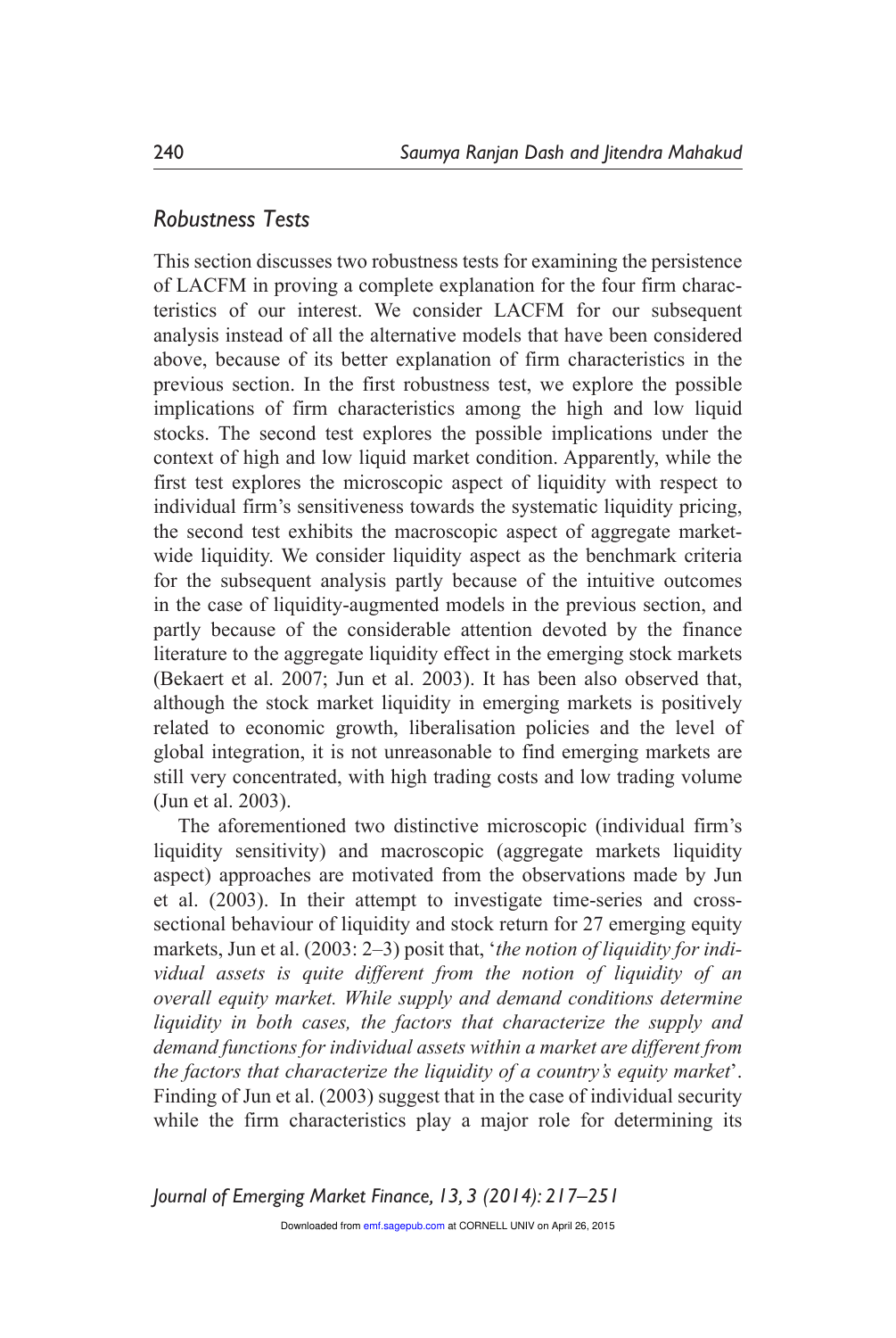relative liquidity, the aggregate equity market liquidity is determined by the systematic macroeconomic factors.

In order to determine the sensitivity of individual securities towards the systematic liquidity risk, we run time series regression for each individual security return with the LMHL. The way the liquidity risk factor has been constructed, that is, the difference between the simple average of returns from the two low liquid portfolios and the simple average of returns from the two high liquid portfolios, we can expect positive factor loadings in case of the low liquid stocks and negative loadings in case of the high liquid stocks. Based on the respective stocks loadings, we then segregate the stocks into two samples as the high liquid (negative LMHL loading, i.e.,  $\beta_{\text{LMHL}}$  < 0) low liquid (positive LMHL loading, i.e.,  $\beta_{\text{LMH}}$ > 0). Consistent with Pastor and Stambaugh (2003) and Martinez et al. (2005), our approach also conjectures that if liquidity varies systematically, that is, liquidity risk factor explains cross-sectional return variation, then securities which are positively correlated with market liquidity should have high expected returns or high illiquidity risk. For the macroscopic aspect of aggregate market liquidity, we compute the market-wide turnover ratio (ratio of total trading value over market capitalisation of S&P CNX Nifty) for the whole sample period and then, we segregate high and low liquid market conditions depending upon the median value of the market turnover ratio. Months in which the market turnover ratio value is lower (higher) than the median value is considered as the low (high) liquidity period. In our unreported analysis, consistent with the findings of Jun et al. (2003), we find a positive correlation between the aggregate market return and aggregate market liquidity. For example, the average return difference between the high market liquidity and low market liquidity period is 1.79 per cent and statistically significant  $(t = 1.82)$ .

Table 7 reports the estimation results for firm characteristics impact on the risk-adjusted return derived from the first step liquidityaugmented CFM in the case of high and low liquid sensitive stocks. The LR, LM and Hausman tests statistics suggest that firm-specific effects are present in the dataset and negate the use of random effect model. Reported results in Panel (A) of Table 7 suggest that for low liquidity beta stocks LACFM is able to capture the RET2-3 effect which has been found to be persistent across all the alternative asset pricing models that has been discussed previously. This indicates that the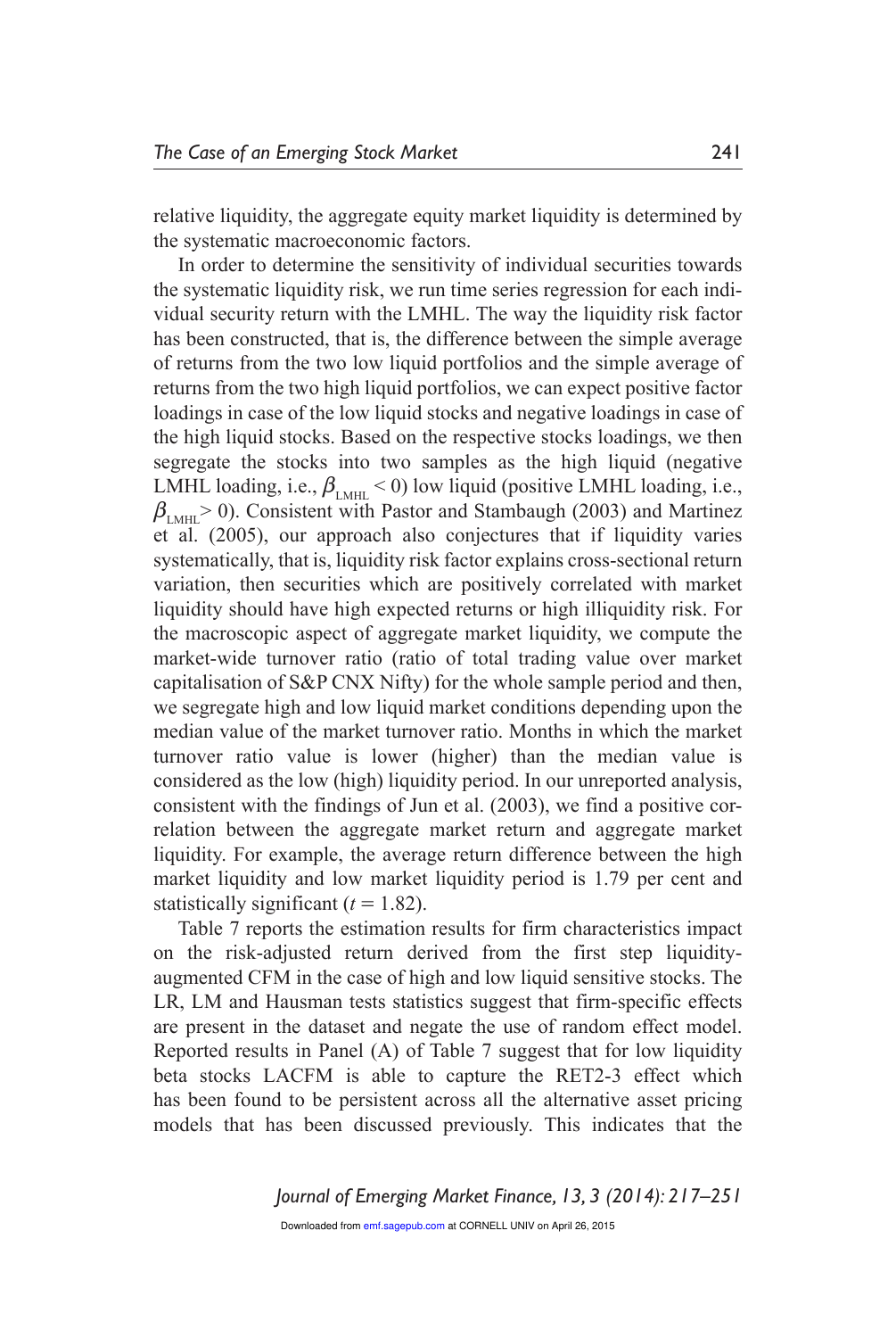| .<br>.<br>.                                                  |
|--------------------------------------------------------------|
|                                                              |
| ֖֧ׅ֧ׅ֧ׅ֧֧֧֧ׅ֧֧ׅ֧֚֚֚֚֚֚֚֚֚֚֚֚֚֚֚֚֚֚֚֚֚֚֚֚֚֚֚֚֬֝֝֜֓֝֓֝֓֝֬֜֓֝֬֜ |
|                                                              |
| I                                                            |
|                                                              |
|                                                              |
|                                                              |
|                                                              |
|                                                              |
| י<br>וו<br>1                                                 |

|                                                                                                                                      |                                       | Panel (A) Stocks with Low LMHL        |                        |                                                                                                                                                                                                                                                                                                                                 | Panel (B) Stocks with High LMHL                  |                     |
|--------------------------------------------------------------------------------------------------------------------------------------|---------------------------------------|---------------------------------------|------------------------|---------------------------------------------------------------------------------------------------------------------------------------------------------------------------------------------------------------------------------------------------------------------------------------------------------------------------------|--------------------------------------------------|---------------------|
|                                                                                                                                      |                                       | Loading $[\beta_{_{\rm LWHL}}\!<\!0]$ |                        |                                                                                                                                                                                                                                                                                                                                 | Loading $\left[\beta_{_{\text{LML}}} > 0\right]$ |                     |
| Coefficients and                                                                                                                     |                                       | LACFM                                 |                        |                                                                                                                                                                                                                                                                                                                                 | LACFM                                            |                     |
| <b>Test Statistics</b>                                                                                                               | $\widehat{=}$                         | $\widehat{c}$                         | $\widehat{\mathbf{c}}$ | $\widehat{f}$                                                                                                                                                                                                                                                                                                                   | $\overline{5}$                                   | $\widehat{\bullet}$ |
|                                                                                                                                      | $-0.86* (-7.36)$                      | $-0.85*(-7.26)$                       | $-0.85*(-7.19)$        | $-0.75*(-14.92)$                                                                                                                                                                                                                                                                                                                | $-0.74*$ (-14.59)                                | $-0.73*(-14.43)$    |
|                                                                                                                                      | 0.01 (0.26)                           | 0.01(0.24)                            | 0.01(0.23)             | $-0.01(-1.30)$                                                                                                                                                                                                                                                                                                                  | $-0.06(-1.50)$                                   | $-0.03(-1.55)$      |
|                                                                                                                                      | 0.03(0.59)                            | 0.01(0.58)                            | 0.01(0.58)             | 0.01(0.36)                                                                                                                                                                                                                                                                                                                      | 0.01(0.36)                                       | 0.01(0.34)          |
|                                                                                                                                      | 0.05(1.55)                            |                                       |                        | $0.02*$ (7.10)                                                                                                                                                                                                                                                                                                                  |                                                  |                     |
|                                                                                                                                      |                                       | 0.01(0.87)                            |                        |                                                                                                                                                                                                                                                                                                                                 | 0.01(0.39)                                       |                     |
| $\frac{\mu_{12}}{\mu_{2\text{BM}}}$<br>$\frac{\mu_{31Q}}{\mu_{4\text{RE}7-3}}$<br>$\frac{\mu_{4\text{RE}7-3}}{\mu_{4\text{RE}7-12}}$ |                                       |                                       | 0.01(0.83)             |                                                                                                                                                                                                                                                                                                                                 |                                                  | 0.01 (1.44)         |
|                                                                                                                                      | $(475) =$<br>$\widetilde{\mathbf{x}}$ | $x^2(475) =$                          | $x^2(475) =$           | $x^2(123) =$                                                                                                                                                                                                                                                                                                                    | $x^2(123) =$                                     | $x^2(123) =$        |
|                                                                                                                                      | 682.00 {0.00}                         | 632.07 {0.00}                         | 623.44 {0.00}          | 322.75 {0.00}                                                                                                                                                                                                                                                                                                                   | 338.30 {0.00}                                    | 341.64 {0.00}       |
| LM Test $[x^2(1)]$                                                                                                                   | $18.24\{0.00\}$                       | 19.58 {0.00}                          | 19.25 {0.00}           | 312.73 {0.00}                                                                                                                                                                                                                                                                                                                   | 337.61 {0.00}                                    | 337.63 {0.00}       |
| Hausman                                                                                                                              | 378.65 {0.00}                         | 56.66 {0.00}                          | 08.45(0.00)            | 588.63 {0.00}                                                                                                                                                                                                                                                                                                                   | 2639.03 {0.00}                                   | 891.50 {0.00}       |
| Test $[x^2(4)]$                                                                                                                      |                                       |                                       |                        |                                                                                                                                                                                                                                                                                                                                 |                                                  |                     |
|                                                                                                                                      | 0.0035                                | 0.0035                                | 0.0035                 | 0.0039                                                                                                                                                                                                                                                                                                                          | 0.0032                                           | 0.0033              |
| D-W Stat.                                                                                                                            | $-51$                                 | 2.50                                  | 2.51                   | 2.35                                                                                                                                                                                                                                                                                                                            | 2.37                                             | 2.37                |
| $-$ Test                                                                                                                             | $ 3.3 $ {0.00}                        | $3.19\{0.00\}$                        | $9.25\;$ {0.00}        | 58.91 {0.00}                                                                                                                                                                                                                                                                                                                    | 48.82 {0.00}                                     | 49.27 {0.00}        |
|                                                                                                                                      |                                       |                                       |                        | Notes: LACFM represents the systematic liquidity factor augmented Carhart (1997) four factor models (CFM). Explanatory variables and model specification tests<br>description are similar to the Table 5. The reported t-statistics are in parenthesis. Figures in the curly brackets represent corresponding p-values of model |                                                  |                     |

specification test statistics. \* indicate significance at 1% level.

specification test statistics.\* indicate significance at 1% level.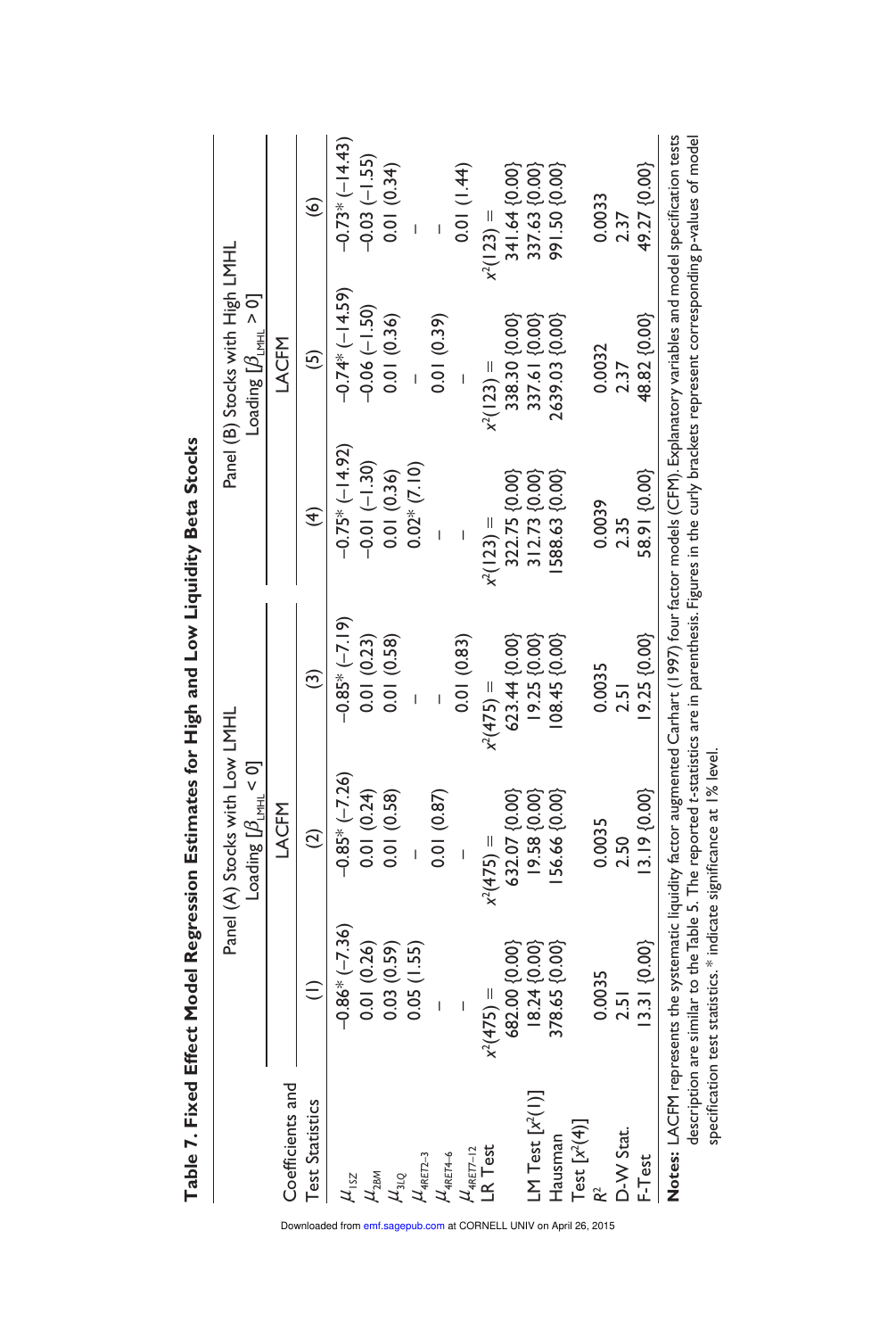liquidity-augmented CFM is well suitable for capturing the effect of short-run momentum effect (RET2-3), however, only in case of low liquidity beta or high liquid stocks. In Panel (A) of Table 7, except for the SZ effects, all other market anomalies associated with low LQ beta stocks are found to be subsumed to the risk-adjustment process of LACFM. Results presented in Panel (B) of Table 7 seem to be similar to the results observed when we consider all the stocks taken together (columns 4, 5 and 6 of Table 6). It is quite evident in Panel (B) of Table 7, low liquid stocks show significant short-run momentum effects (RET2-3) as compared to high liquid stocks. . Similar to the estimation results for alternative asset pricing models, the SZ effect is still persistent in case of low liquid stocks.

Panel (A) and Panel (B) of Table 8 report the estimation results for firm characteristics impact on the risk-adjusted return derived from the LACFM in the case of high and low liquid market conditions, respectively. Results reported in columns 1, 2 and 3 of Table 8 suggest that SZ, LQ and MM effects are persistent under the high liquid market conditions. The pricing of LQ under the high liquid market condition is more intuitive as it has been found to be captured in case of all the alternative factor models discussed and analysed previously. The momentum effects (RET2-3, RET 4-6, RET7-12) are also found to be strong during the high liquid market condition. Considering the reported results for low liquid market condition (columns 4, 5 and 6) of Table 8 suggest that except for SZ and RET2-3 no other characteristics are able to explain the riskadjusted return derived by considering LACFM. As compared to the high liquidity period, the LQ effect and the two momentum effects (RET2-3 and RET4-6) lost their importance under the low liquidity market conditions. The BM effect, however, is well captured by the LACFM during both the high and low liquid market conditions. Comparing the reported results in Panels (A) and (B) it can be conclude that during the high liquidity market conditions firm characteristics are more persistent as compared to the low liquid market conditions.

#### *A Brief Outline of Major Findings*

This section attempts to present a brief description of key empirical findings. Table 9 shows a brief outline of the alternative asset pricing models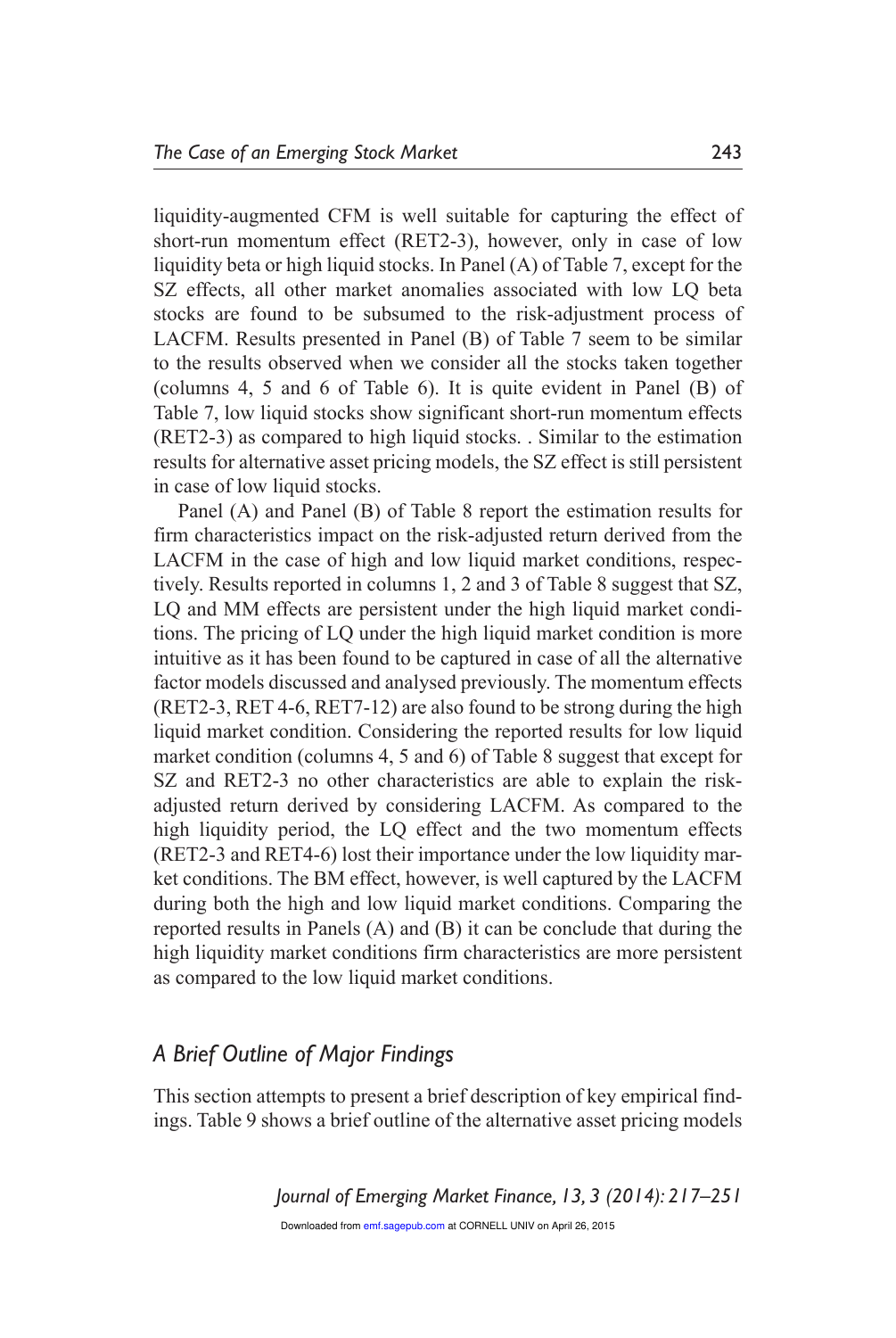|                                                                                                                                                                |                 | Panel (A) High Liquid Market Condition |                 |                 | Panel (B) Low Liquid Market Condition |                  |
|----------------------------------------------------------------------------------------------------------------------------------------------------------------|-----------------|----------------------------------------|-----------------|-----------------|---------------------------------------|------------------|
| Coefficients and                                                                                                                                               |                 | LACFM                                  |                 |                 | LACFM                                 |                  |
| <b>Test Statistics</b>                                                                                                                                         |                 |                                        | ල               | 4               | مَ                                    | ၜ                |
| $\mu_{\scriptscriptstyle \rm ISZ}$                                                                                                                             | $-1.14*(13.65)$ | $-1.1$ * $(-13.30)$                    | $1.12*(-13.41)$ | $-0.72*(15.09)$ | $-0.79*(-15.21)$                      | $-0.79*(-15.42)$ |
| $\mu_{\rm 2BM}$                                                                                                                                                | 0.01 (0.92)     | 0.01(1.20)                             | $0.01 (-1.26)$  | 0.01(0.24)      | 0.01(0.23)                            | 0.02(0.60)       |
| $\mu_{_{3LQ}}$                                                                                                                                                 | $-0.03*(-3.89)$ | $-0.03*(-3.63)$                        | $-0.04*(-3.62)$ | $-0.01(-0.79)$  | $-0.01(-0.72)$                        | $-0.01(-0.66)$   |
| $\mu_{\textrm{aRET2-3}}$                                                                                                                                       | $0.01*$ (2.57)  |                                        |                 | $0.03*$ (10.78) |                                       |                  |
| $\mu_{\textrm{ARETA-6}}$                                                                                                                                       |                 | $0.01*(6.41)$                          |                 |                 | 0.02(1.35)                            |                  |
| $\mu_{\text{aRET7-12}}$                                                                                                                                        |                 |                                        | $0.01*$ (5.33)  |                 |                                       | 0.01(1.08)       |
| LR Test $[x^2(581)]$                                                                                                                                           | 622.7 {0.00}    | 638.30 {0.00}                          | 641.64 {0.00}   | 684.75 {0.00}   | 690.96 {0.00}                         | 652.80 {0.00}    |
| LM Test $[x^2(1)]$                                                                                                                                             | 53.28 {0.00}    | 65.56 {0.00}                           | 63.72 {0.00}    | 36.05 {0.00}    | 32.38 {0.00}                          | 38.19 {0.00}     |
| Hausman Test $[x'(4)]$                                                                                                                                         | 160.39 {0.00}   | 552.70 {0.00}                          | 290.91 {0.00}   | 792.51 {0.00}   | 327.02 {0.00}                         | 482.56 {0.00}    |
|                                                                                                                                                                | 0.0050          | 0.0057                                 | 0.0054          | 0.0073          | 0.0064                                |                  |
| D-W Stat.                                                                                                                                                      |                 | 2.50                                   | $\overline{5}$  | 233             | 2.35                                  | 2.39             |
| F-Test                                                                                                                                                         | 60.03 {0.00}    | 68.69 {0.00}                           | 65.49 {0.00}    | 88.55 {0.00}    | 76.86 {0.00}                          | 38.19 {0.00}     |
| Notes: LACFM represents systematic liquidity factor augmented CFMs. Explanatory variable descriptions are similar to Table 5. The reported t-statistics are in |                 |                                        |                 |                 |                                       |                  |

parenthesis. Figures in the curly brackets represent corresponding p-values of model specification test statistics. \* indicate significance at 1% level.

parenthesis. Figures in the curly brackets represent corresponding p-values of model specification test statistics. \* indicate significance at 1% level.

Table 8. Fixed Effect Model Regression Estimates for Different Liquid Market Conditions **Table 8. Fixed Effect Model Regression Estimates for Different Liquid Market Conditions**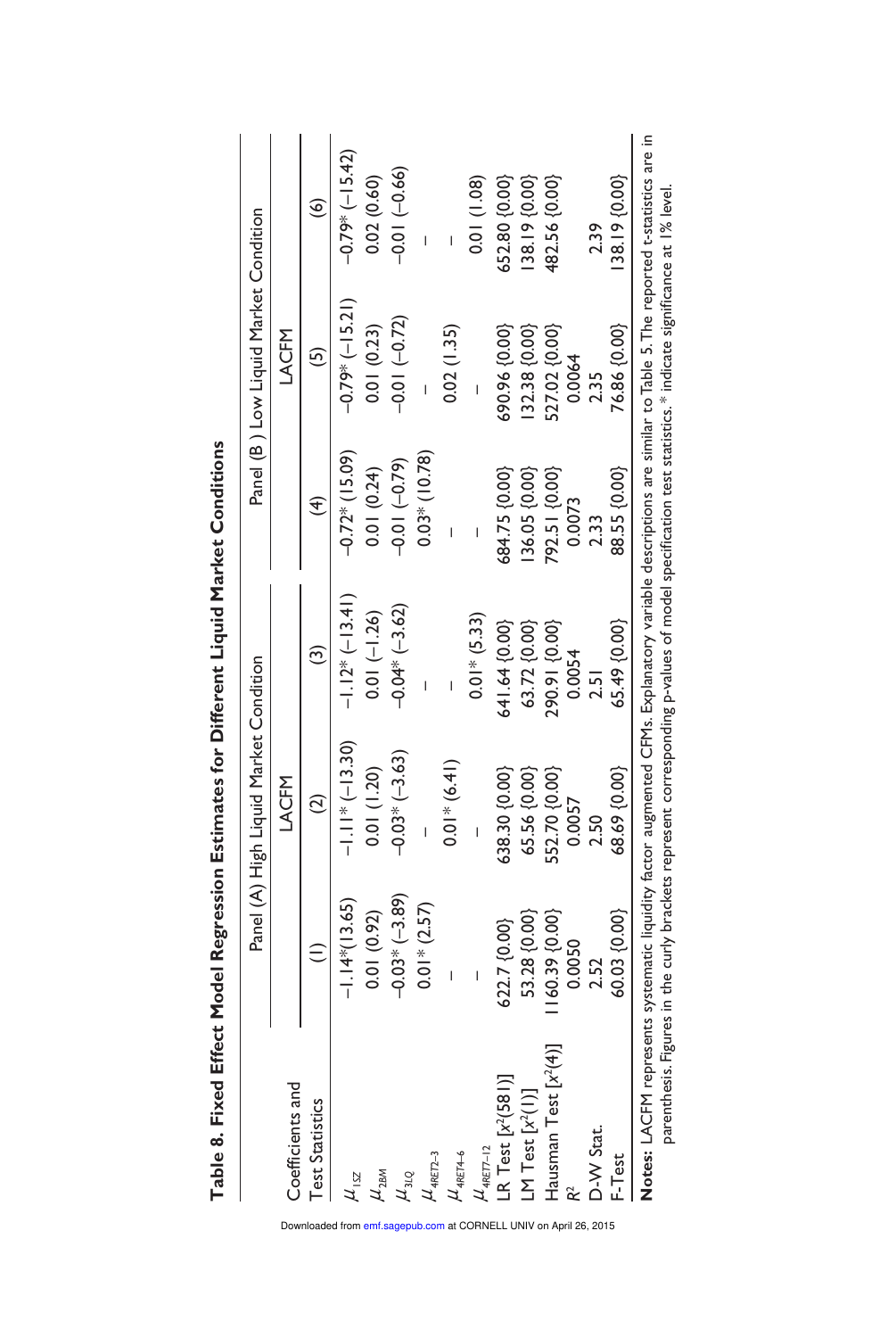Table 9. Performance of Asset Pricing Models to Capture the Effect of Firm Characteristics **Table 9.** Performance of Asset Pricing Models to Capture the Effect of Firm Characteristics

|                                                                                                                                                              |               |               |                         | Asset Pricing Models Used for Deriving the Individual Securities Risk Adjusted Returns |                 |                        |                          |                     |                   |
|--------------------------------------------------------------------------------------------------------------------------------------------------------------|---------------|---------------|-------------------------|----------------------------------------------------------------------------------------|-----------------|------------------------|--------------------------|---------------------|-------------------|
|                                                                                                                                                              |               |               |                         |                                                                                        |                 |                        | LACFM                    |                     |                   |
|                                                                                                                                                              |               |               |                         |                                                                                        |                 |                        | Liquidity<br>Firm        | Liquidity Condition | Aggregate Market  |
|                                                                                                                                                              |               |               |                         |                                                                                        |                 | High                   | $\overline{\phantom{0}}$ |                     |                   |
|                                                                                                                                                              | CAPM          | FFTFM         | <b>CFM</b>              | LAFFTFM                                                                                | LACFM           | $\beta_{LML} < 0$      | $\beta_{LML} > 0$        | High                | $\geq$            |
| Firm Characteristics                                                                                                                                         | €             | ම             | $\widehat{\mathcal{Q}}$ | ê                                                                                      | $\widehat{\Xi}$ | $\widehat{\mathbb{E}}$ | ତ୍ର                      | £                   |                   |
|                                                                                                                                                              | ż             | $\frac{1}{2}$ | ż                       | ż                                                                                      | ż               | ە<br>2                 | ž                        | $\frac{1}{2}$       | ż                 |
| <u> 2 중 정 준</u>                                                                                                                                              | Yes           | Yes           | Yes                     | Yes                                                                                    | Yes             | Yes                    | Yes                      | Yes                 | Yes               |
|                                                                                                                                                              | $Y$ es        | Yes           | Yes                     | Yes                                                                                    | Yes             | Yes                    | Yes                      | $\frac{1}{2}$       | $\xi$ $\xi$ $\xi$ |
| <b>RET2-3</b>                                                                                                                                                | $\frac{1}{2}$ | $\frac{1}{2}$ | $\frac{1}{2}$           | $\frac{1}{2}$                                                                          | $\frac{1}{2}$   | Yes                    | $\frac{1}{2}$            | $\frac{1}{2}$       |                   |
| RET4-6<br>RET7-12                                                                                                                                            | $\frac{1}{2}$ | $\frac{1}{2}$ | $\frac{0}{2}$           | $Y$ es                                                                                 | Yes             | Yes                    | Yes                      | $\frac{1}{2}$       |                   |
|                                                                                                                                                              | $\frac{1}{2}$ | Yes           | $Y$ es                  | ž                                                                                      | Yes             | Yes                    | Yes                      | $\frac{1}{2}$       | Yes               |
| Total Firm                                                                                                                                                   | ە<br><        | Three         | Three                   | Three                                                                                  | Four            | <b>Five</b>            | Four                     | င်္ဂ                | Four              |
| Characteristics Explained                                                                                                                                    |               |               |                         |                                                                                        |                 |                        |                          |                     |                   |
| Notes: This table reports a brief summary of the explanatory power of alternative asset pricing models that have been considered for our aforementioned      |               |               |                         |                                                                                        |                 |                        |                          |                     |                   |
| analysis to capture the impact of firm characteristics. We mention 'Yes' when an asset pricing model is able to explain a particular firm characteristic or  |               |               |                         |                                                                                        |                 |                        |                          |                     |                   |
| 'No' otherwise, that is, asset pricing model fails to capture the firm characteristic. Columns (A), (B) and (C) summarise the estimation results of Table 5. |               |               |                         |                                                                                        |                 |                        |                          |                     |                   |
| Columns (D) and (E) summarise the estimation results of Table 6. Columns (F) and (G) summarise the estimation results of Table 7 for different liquidity     |               |               |                         |                                                                                        |                 |                        |                          |                     |                   |

Columns (D) and (E) summarise the estimation results of Table 6. Columns (F) and (G) summarise the estimation results of Table 7 for different liquidity risk sensitive stocks. Columns (H) and (I) summarise the estimation results of Table 8 for high and low aggregate market liquidity conditions. MM indicates

risk sensitive stocks. Columns (H) and (I) summarise the estimation results of Table 8 for high and low aggregate market liquidity conditions. MM indicates

the three momentum characteristics (RET2-3, RET4-6, RET7-12).

the three momentum characteristics (RET2-3, RET4-6, RET7-12).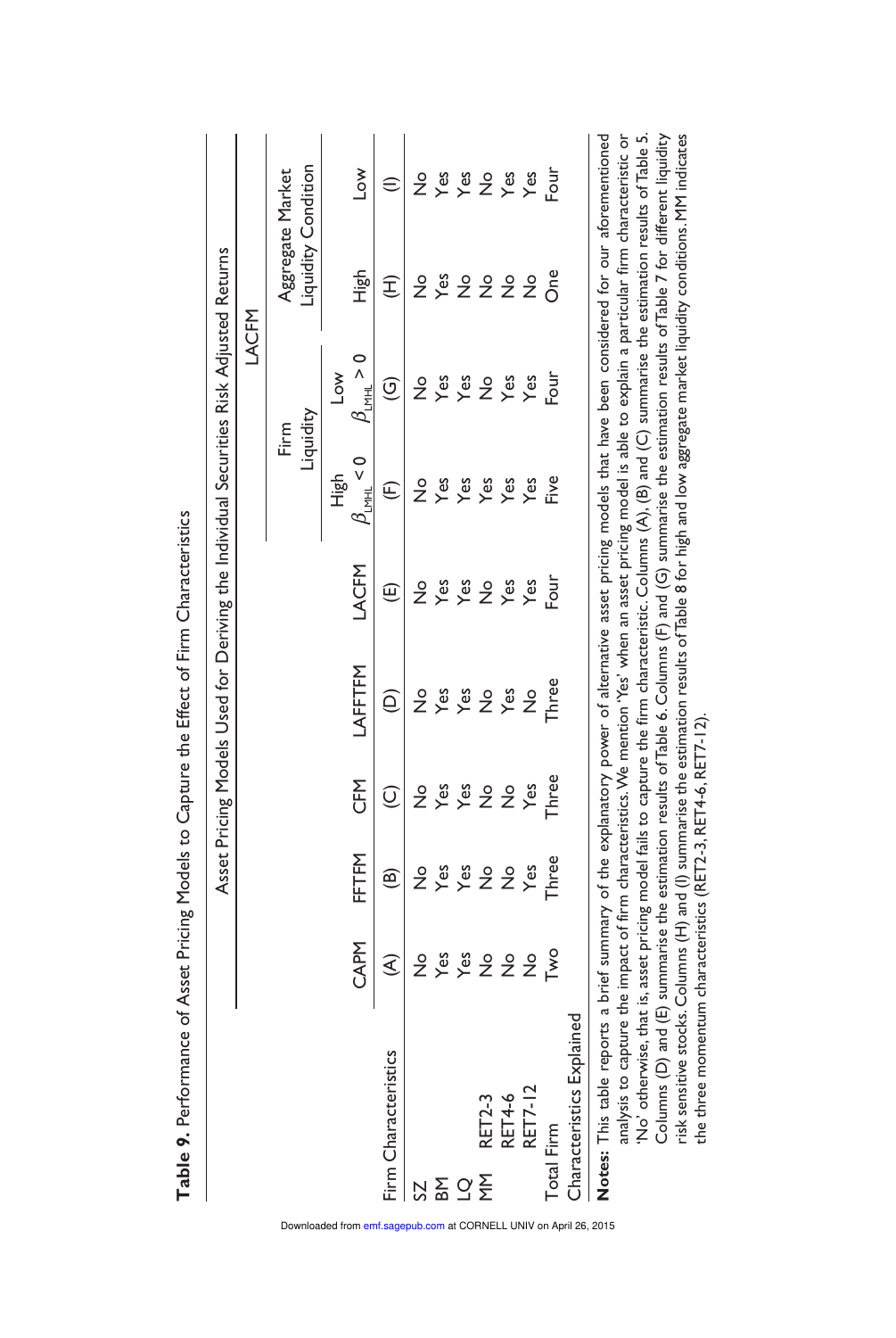performance to capture the impact of firm characteristics. We mention 'Yes' when an asset pricing model is able to explain a particular firm characteristic or 'No' otherwise. The basic proposition is that, if the risk factors included in the alternative asset pricing models are the sufficient descriptor of market-wide systematic risks, then the individual stocks raw return once risk adjusted with respect to a particular asset pricing model should not leave any scope for the firm characteristics to explain the risk adjusted return. If this proposition fails to be stand valid, then it gives an indication that firm characteristics still retain their importance for explaining stock return irrespective of the applicability of alternative asset pricing models. In such a scenario, the asset pricing model which explains or captures more firm characteristics can be considered as best performing model, at least for ruling out the role of firm characteristics.

Columns (A), (B) and (C) of Table 9 summarise the estimation results of Table 5. In case of the CAPM test, the firm characteristics like SZ, RET2-3, RET4-6 and RET 7-12 retain their importance for explaining the risk-adjusted return of individual firms and the model is able to explain only two firm characteristics like BM and LQ. The FFTFM in its multifactor specification captures the impact of BM, LQ and RET7-12, but fails to capture the impact of SZ and two momentum characteristics (RET2-3 and RET4-6). As compared to CAPM the FFTFM performs better by capturing the impact of three firm characteristics. The CFM which augments the FFTFM with the momentum factor performs equally same as the FFTFM by capturing the impact of three firm characteristics like BM, LQ and RET7-12. Columns (D) and (E) of Table 9 summarises the estimation results of Table 6. Among the two liquidity-augmented asset pricing models in columns (D) and (E), it is evident that the performance of LACFM, that is, liquidity-augmented CFM performs better by capturing the effects of four firm characteristics ( BM, LQ, RET4-6, RET7-12) as compared to all the other asset pricing models. The LAFFTFM, i.e., liquidity-augmented FFTFM performs similar to the FFTFM by capturing the impact of three firm characteristics. This gives an indication that the five-factor model or LACFM performs better among all the asset pricing models to capture the effects of maximum firm characteristics. Columns (F) and (G) summarise estimation results of Table 8. Considering LACFM as the best performing asset pricing model among the alternative asset pricing models, columns (F) and (G)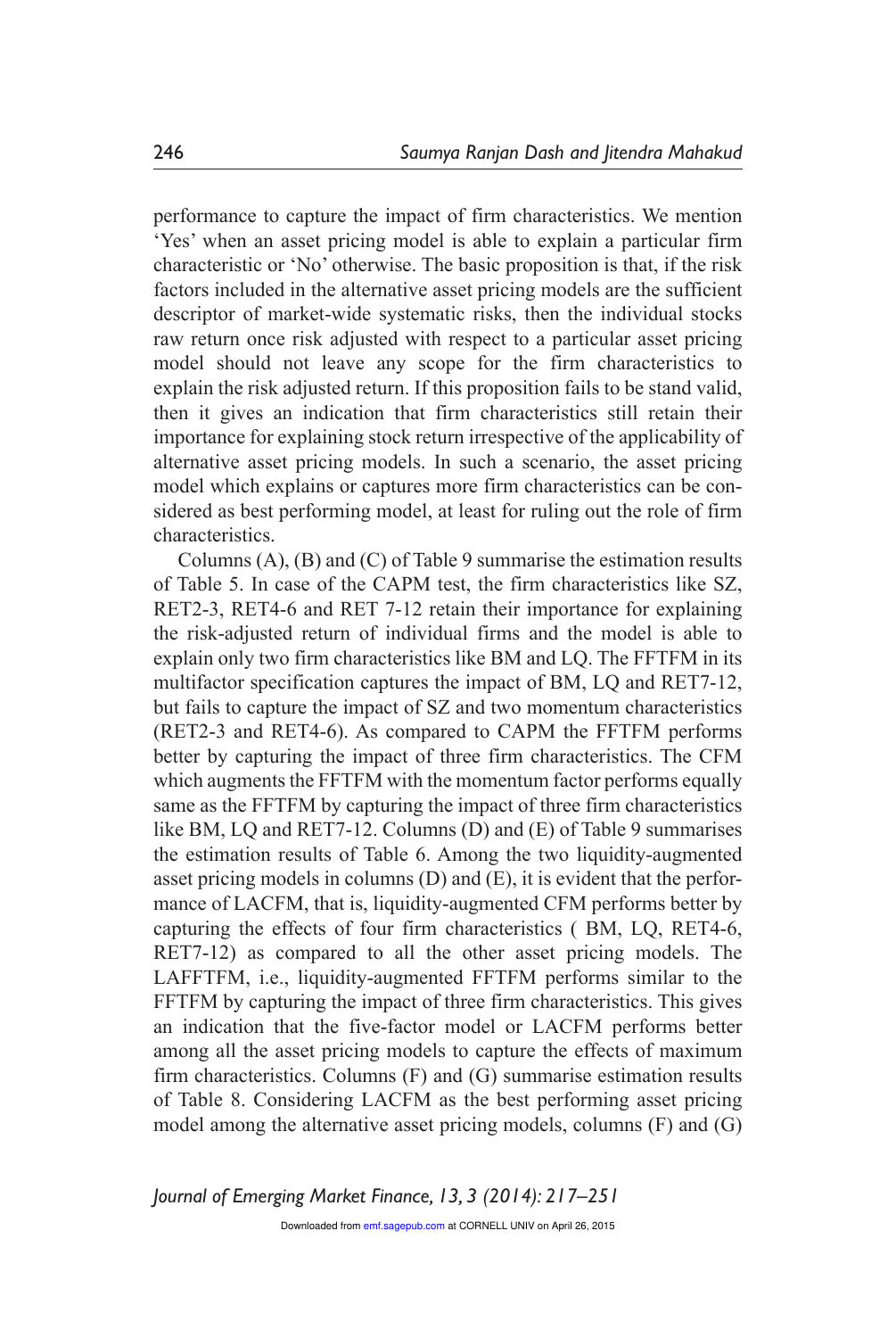suggest that LACFM even performs better to capture five firm characteristics among the high liquid stocks as compared to the low liquid stocks. Furthermore, columns (H) and (I) summarise the estimation results of Table 8. Analysing the comparative performance of our benchmark five-factor model, that is, LACFM in two different aggregate market liquidity conditions, it is evident that the LACFM performs only better during low aggregate market liquidity condition (column I). This also gives an indication that during the high aggregate market liquidity condition most of the firm characteristics retain their importance of profitable investment trading strategy.

#### **Summary and Conclusions**

This article attempts to revisit the complete explanation of firm characteristics effect with the use of alternative asset pricing models in the context of an emerging stock market like India. For empirical assessment the explanatory power of the four risk characteristics like firm size, book-tomarket equity, liquidity and momentum have been tested to explain the risk-adjusted return derived by using alternative asset pricing models.

 Our results suggest that the liquidity-augmented multifactor models are found to be more applicable for controlling the effects of some of the firm characteristics. Specifically, the liquidity-augmented CFM is found to be more suitable for capturing the effect of book-to-market equity, liquidity, medium term and long term momentum effects. The size effect is not found to be captured by any of the alternative multifactor models. This gives an indication that, the profitable strategy exploration with respect to the size effect can still generate cross-sectional return variation and, thus, a source of investible trading strategy. This also suggests that in an emerging market like India it is premature to consider that size effect has disappeared as in the case of the developed markets. For instance, Dichev (1998) and Schwert (2003) suggest that the size effect disappeared around the time of its discovery in US market because practitioners began to use investment vehicles that tried to exploit size-based trading strategies. However, consistent with the findings of Mohanty (2002) our findings suggest that size effect retains its importance as a profitable investment strategy in India even though the evidence of size effect in India spans over the last 17 years of research. The significant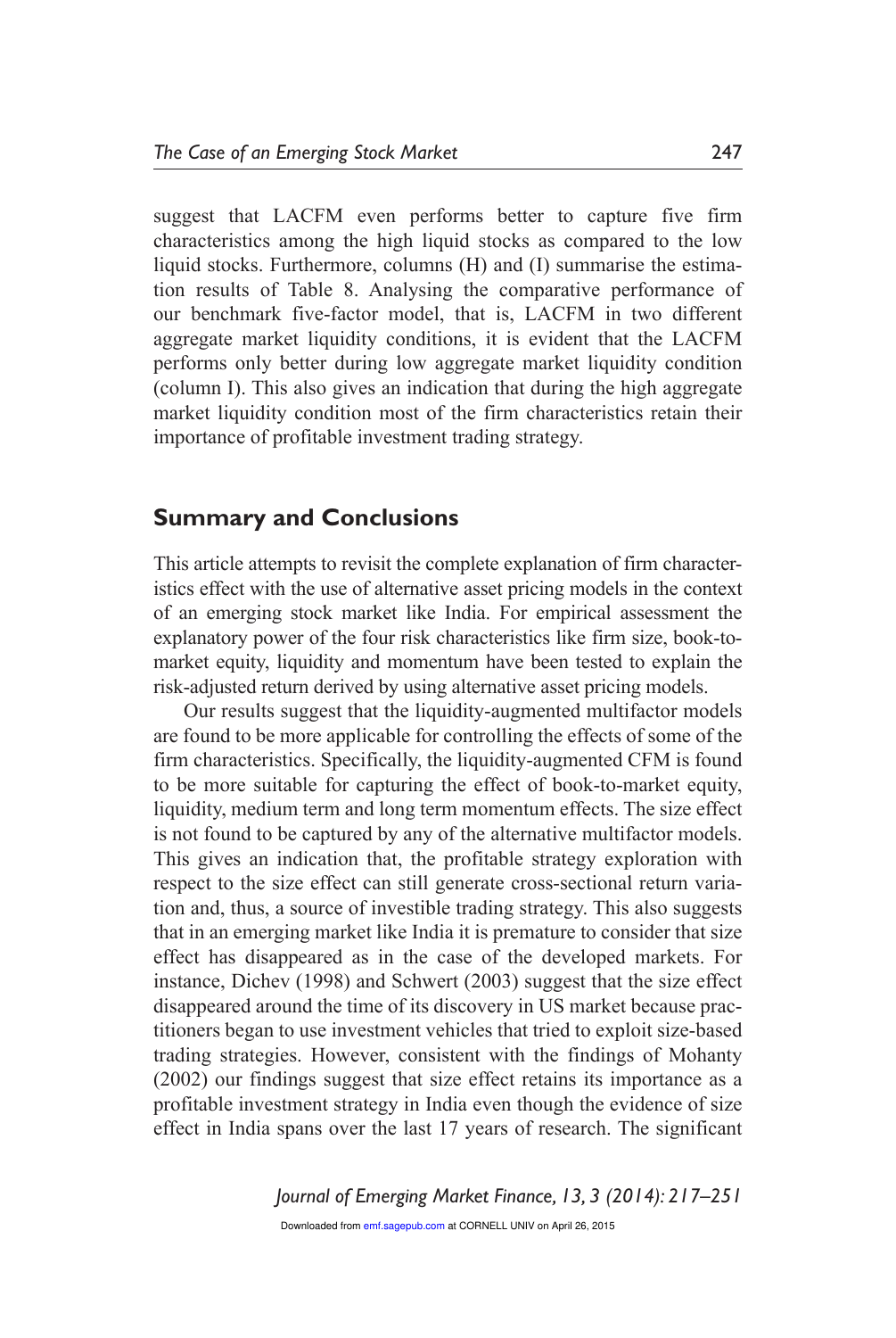cross-sectional regularity observed with respect to size and momentum is also consistent with the findings of Fama and French (2012), Lischewski and Voronkova (2012), Moor and Sercu (2013) in other emerging international stock markets. Unlike to the findings in the developed market (Avramov and Chordia 2006), our results suggest that, the liquidity effect can be easily captured by most of the multifactor models without even incorporating systematic liquidity factor. This may be because of the special nature of an order-driven market or may be because of the low liquidity characteristics of emerging market.

While the applicability of a multifactor model that accounts all the systematic risk factors found to be suitable for complete explanation of some of the pervasive risk characteristics, our findings in the case of high and low individual liquidity sensitive stocks and high and low aggregate market-wide liquidity states show some of the inconsistency. In particular liquidity-augmented CFM helps to explain almost all the firm characteristics except size in the case of the low liquid stocks. The high liquid market condition helps to persist all the market anomalies except book-to-market effect. This suggests that except for the bookto-market all other firm characteristics can be considered as profitable investment strategy in the context of the Indian stock market. The two distinctive findings give an indication that the liquidity-augmented CFM or in essence the five-factor model helps to give a partial explanation of firm characteristics, but the generalisation of its applicability must consider the individual stocks sensitivity towards the systematic liquidity risk and aggregate market liquidity conditions.

#### **References**

- Amihud, Y. (2002), 'Illiquidity and Stock Returns: Cross-section and Timeseries Effects', *Journal of Financial Markets*, 5(1): 31–56.
- Ansari, V.A. and S. Khan (2012), 'Momentum Anomaly: Evidence from India', *Managerial Finance*, 38(2): 206–23.
- Artmann, S., P. Finter and A. Kempf (2012), 'Determinants of Expected Stock Returns: Large Sample Evidence from the German Market', *Journal of Business Finance and Accounting*, 39(5–6): 758–84.
- Asness, C.S. (1997), 'The Interaction of Value and Momentum Strategies', *Financial Analysts' Journal*, 53(2): 29–36.
- Avramov, D. and T. Chordia (2006), 'Asset Pricing Models and Financial Market Anomalies', *Review of Financial Studies*, 19(3): 1001–40.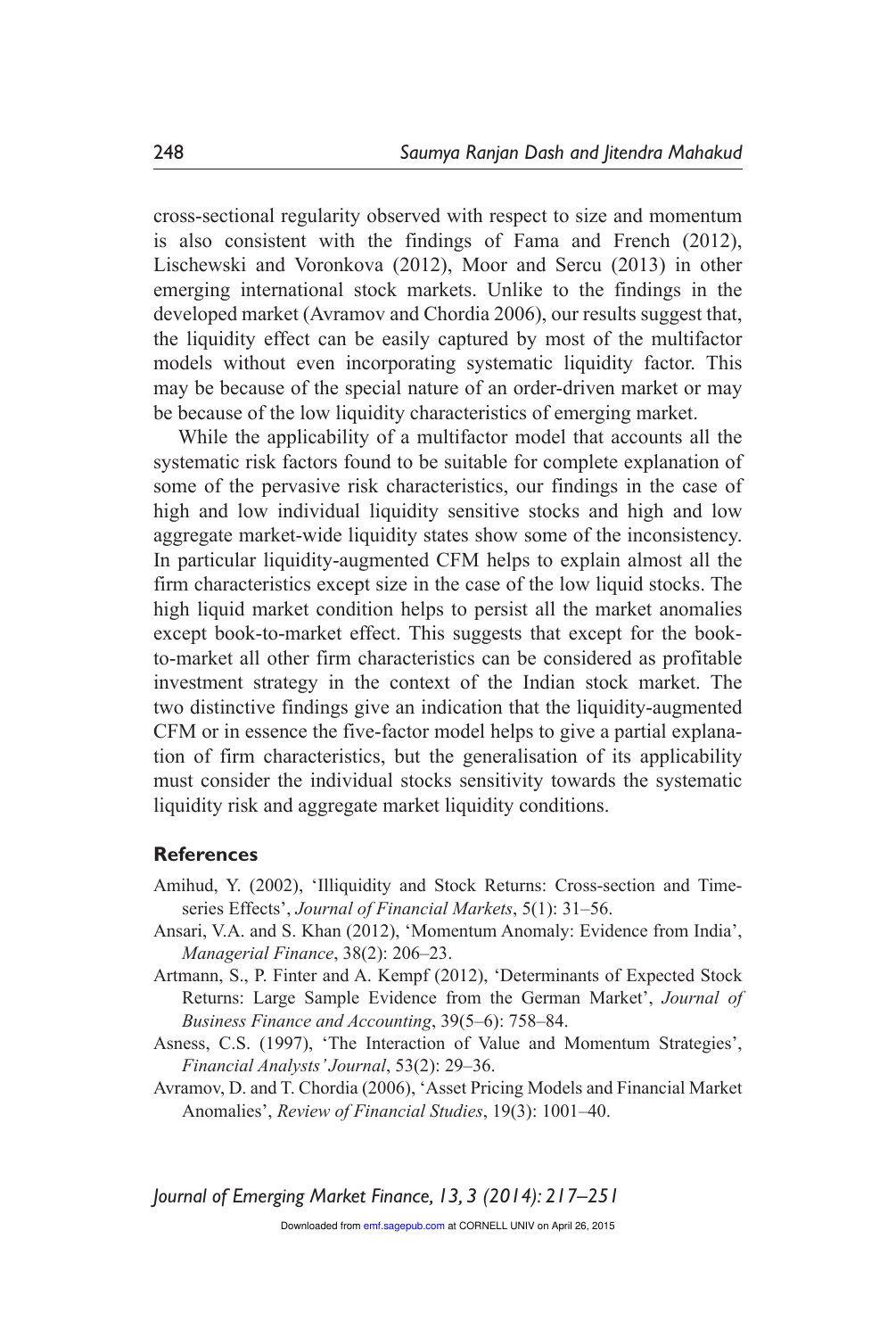- Banz, R.W. (1981), 'The Relationship Between Return and Market Value of Common Stocks', *Journal of Financial Economics*, 9(1): 3–18.
- Basu, S. (1977), Investment Performance of Common Stocks in Relation to Their Price-Earnings Ratios: A Test of the Efficient Market Hypothesis', *Journal of Finance*, 32(3): 663–82.
- Bauer, R., M. Cosemans and P.C. Schotman (2010), 'Conditional Asset Pricing and Stock Market Anomalies in Europe', *European Financial Management*, 16(2): 165–90.
- Bekaert, G. and R.C. Harvey (2003), Emerging Markets Finance', *Journal of Empirical Finance*, 10(1–2): 3–55.
- Bekaert, G., C.R. Harvey and C. Lundblad (2007), 'Liquidity and Expected Returns: Lessons from Emerging Markets', *The Review of Financial Studies*, 20(5): 1783–831.
- Brennan, M.J., T. Chordia and A. Subrahmanyam (1998), 'Alternative Factor Specifications, Security Characteristics, and the Cross-section of Expected Stock Returns', *Journal of Financial Economics*, 49(3): 345–73.
- Breusch, T.S. and A.R. Pagan (1980), The Lagrange Multiplier Test and Its Applications to Model Specification in Econometrics, *Review of Economic Studies*, 47(1): 239–53.
- Brockman, P. and D.Y. Chung (2002), 'Commonality in Liquidity: Evidence from an Order-Driven Market Structure', *Journal of Financial Research*, 25(4): 521–39.
- Carhart, M.M. (1997), 'On Persistence in Mutual Fund Performance', *Journal of Finance*, 52(1): 57–82.
- Chana, K. and A. Hameed (2006), 'Stock Price Synchronicity and Analyst Coverage in Emerging Markets', *Journal of Financial Economics*, 80(1): 115–47.
- Chen, X., K.A. Kim , T. Yaoc and T. Yu (2010), 'On the Predictability of Chinese Stock Returns', *Pacific-Basin Finance Journal*, 18(4): 403–25.
- Chou, P.H., K.C. Kob and S.J. Lin (2010), 'Do Relative Leverage and Relative Distress Really Explain Size and Book-to-market Anomalies?' *Journal of Financial Markets*, 13(1): 77–100.
- Classens, S., S. Dasgupta and J. Glen (1998), 'The Cross Section of Stock Returns: Evidence from the Emerging Markets', *Emerging Market Quarterly*,  $9(1)$ : 4–13.
- Dash, S.R. and J. Mahakud (2012), 'Investor Sentiment, Risk Factors and Stock Return: Evidence from Indian Non-financial Companies', *Journal of Indian Business Research*, 4(3): 194–218.
- Dichev, I.D. (1998), 'Is the Risk of Bankruptcy a Systematic Risk?' *Journal of Finance*, 53(3): 1131–47.
- Fama, E.F. and J. MacBeth (1973), 'Risk Return and Equilibrium: Empirical Tests', *Journal of Political Economy*, 81(3): 607–36.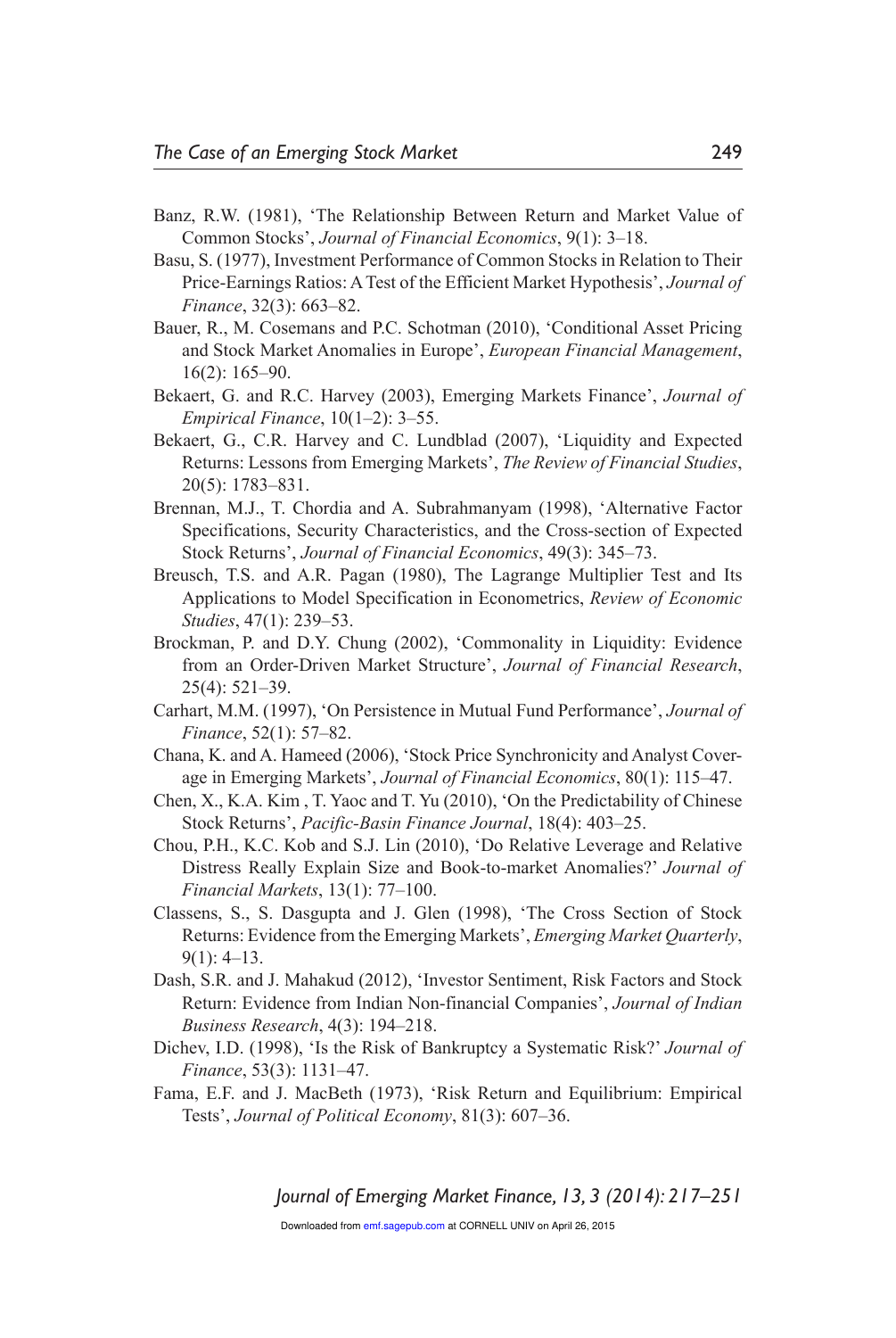Fama, E.F. and K.R. French (1992), 'The Cross-section of Expected Stock Returns', *Journal of Finance*, 47(2): 427–65.

——— (1993), Common Risk Factors in the Returns on Stocks and Bonds, *Journal of Financial Economics*, 33(1): 3–56.

——— (1996), 'Multifactor Explanations of Asset Pricing Anomalies', *Journal of Finance,* 51(1): 55–84.

——— (1998), 'Value versus Growth: The International Evidence', *The Journal of Finance*, 53(6): 1975–1999.

- ——— (2012), 'Size, Value, and Momentum in International Stock Returns', *Journal of Financial Economics*, 105(3): 457–72.
- Fang, V., T. Noe and S. Tice (2009), 'Stock Market Liquidity and Firm Value', *Journal of Financial Economics*, 94(1): 150–69.

Gourieroux, C., A. Holly and A. Monfort (1982), 'Likelihood Ratio Test, Wald Test, and Kuhn-Tucker Test in Linear Models with Inequality Constraints on the Regression Parameters', *Econometrica*, 50(1): 63–80.

Griffin, J.M. (2002), 'Are the Fama and French Factors Global or Country Specific?' *The Review of Financial Studies*, 15(3): 783–803.

Groot, C. and W.F.C. Verschoor (2002), 'Further Evidence on Asian Stock Return Behavior', *Emerging Markets Review*, 3(2): 179–93.

- Hart, J. van-der, E. Slagter and D. van Dijk (2003), 'Stock Selection Strategies in Emerging Markets', *Journal of Empirical Finance*, 10(1–2): 105–32.
- Hausman, J.A. (1978), Specification Tests in Econometrics, *Econometrica*, 46(6): 1251–71.
- Her, L.J.F., T. Masmoudi and M.J. Suret (2004), 'Evidence to Support the Four Factor Pricing Model from the Canadian Stock Market', *Journal of International Financial Markets*, 14(4): 313–28.

Jegadeesh, N. and S. Titman (1993), 'Returns to Buying Winners and Selling Losers: Implications for Stock Market Efficiency', *Journal of Finance*, 48(1): 65–91.

Jun, S.G., A. Marathe and A.H. Shawky (2003), 'Liquidity and Stock Returns in Emerging Equity Markets', *Emerging Markets Review*, 4(1): 1–24.

Keene, A.M. and R.D. Peterson (2007), 'The Importance of Liquidity as a Factor in Asset Pricing', *Journal of Financial Research*, 30(1): 91–109.

- Lam, K.S.K. and K.H.L. Tam (2011), 'Liquidity and Asset Pricing: Evidence from the Hong Kong Stock Market', *Journal of Banking and Finance*, 35(9): 2217–30.
- Lintner, J. (1965), 'The Valuation of Risk Assets and the Selection of Risky Investments in Stock Portfolios and Capital Budgets', *Review of Economics and Statistics*, 47(1): 13–37.
- Lischewski, J. and S. Voronkova (2012), 'Size, Value and Liquidity. Do They Really Matter on an Emerging Stock Market?' *Emerging Markets Review*, 13(1): 8–25.